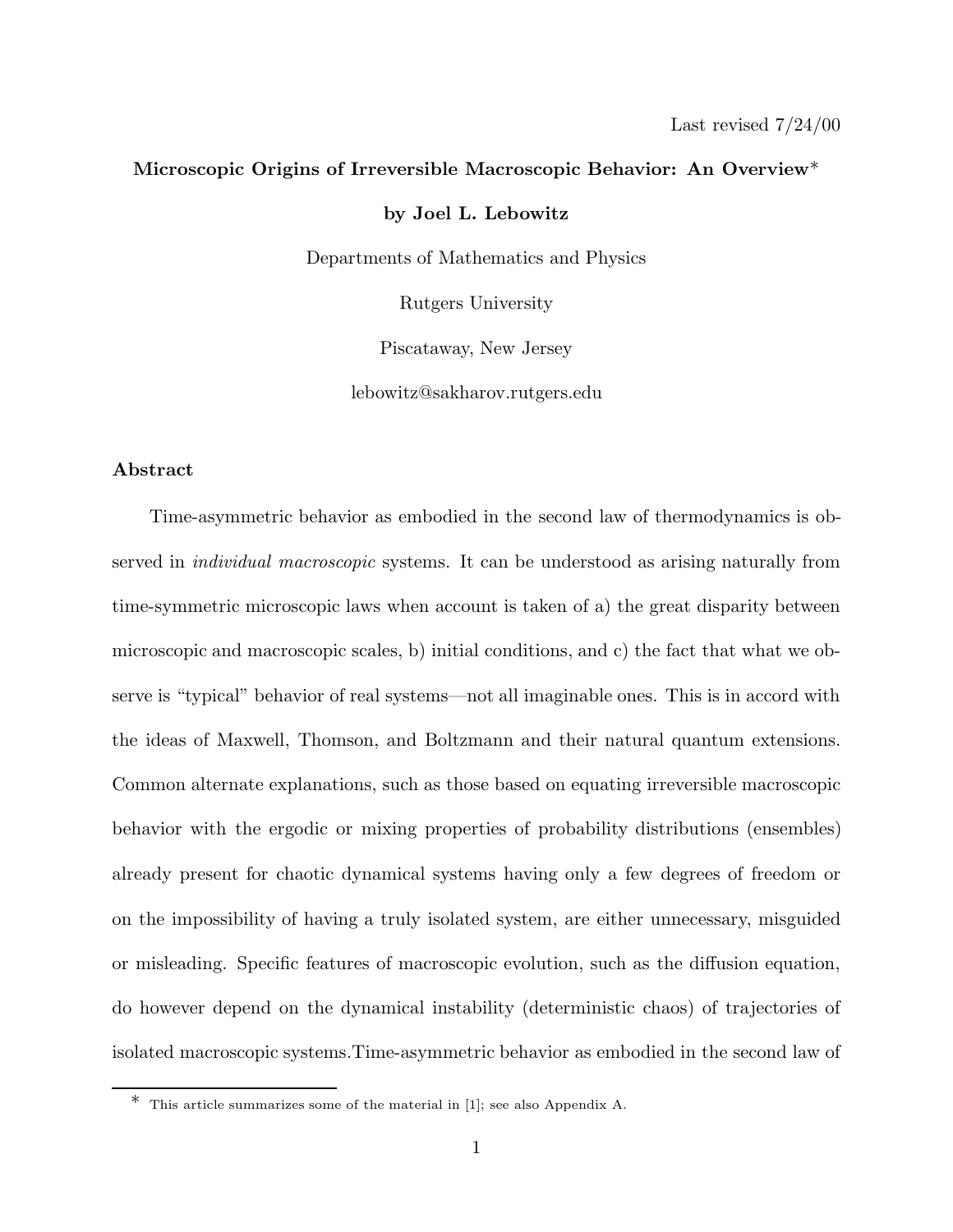thermodynamics is observed in individual macroscopic systems. It can be understood as arising naturally from time-symmetric microscopic laws when account is taken of a) the great disparity between microscopic and macroscopic scales, b) initial conditions, and c) the fact that what we observe is "typical" behavior of real systems—not all imaginable ones. This is in accord with the ideas of Maxwell, Thomson, and Boltzmann and their natural quantum extensions. Common alternate explanations, such as those based on equating irreversible macroscopic behavior with the ergodic or mixing properties of probability distributions (ensembles) already present for chaotic dynamical systems having only a few degrees of freedom or on the impossibility of having a truly isolated system, are either unnecessary, misguided or misleading. Specific features of macroscopic evolution, such as the diffusion equation, do however depend on the dynamical instability (deterministic chaos) of trajectories of isolated macroscopic systems.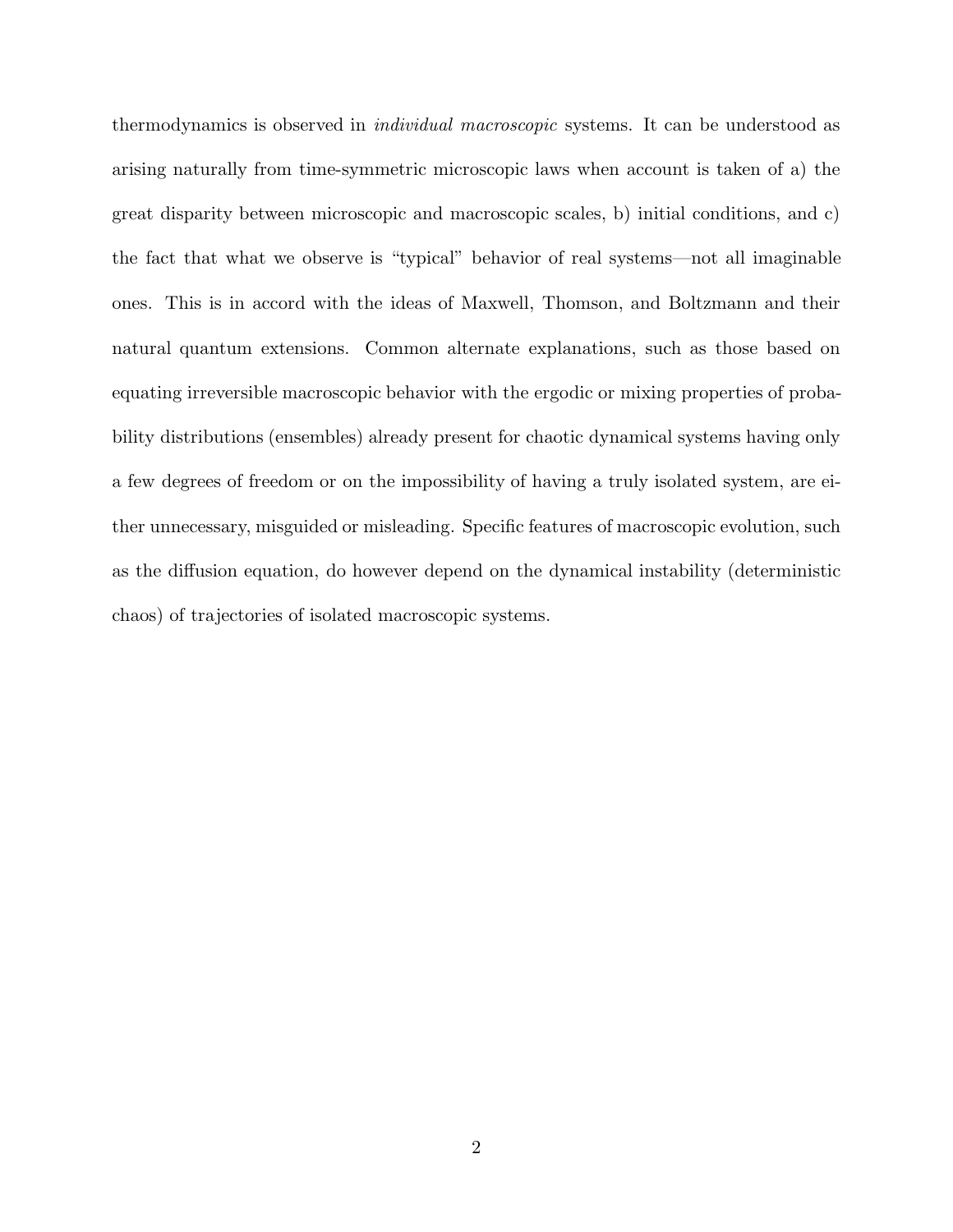# **Table of Contents**

|                                                                                                                                                          |  |  |  |  |  |  |  |  |  | Page |
|----------------------------------------------------------------------------------------------------------------------------------------------------------|--|--|--|--|--|--|--|--|--|------|
|                                                                                                                                                          |  |  |  |  |  |  |  |  |  |      |
| 1. Introduction $\ldots \ldots \ldots \ldots \ldots \ldots \ldots \ldots \ldots \ldots \ldots \ldots \ldots 3$                                           |  |  |  |  |  |  |  |  |  |      |
|                                                                                                                                                          |  |  |  |  |  |  |  |  |  |      |
|                                                                                                                                                          |  |  |  |  |  |  |  |  |  |      |
| 4. Initial Conditions $\ldots \ldots \ldots \ldots \ldots \ldots \ldots \ldots \ldots \ldots \ldots \ldots 13$                                           |  |  |  |  |  |  |  |  |  |      |
| 5. Velocity Reversal resources resources resources a services and 15                                                                                     |  |  |  |  |  |  |  |  |  |      |
|                                                                                                                                                          |  |  |  |  |  |  |  |  |  |      |
|                                                                                                                                                          |  |  |  |  |  |  |  |  |  |      |
| 8. Quantitative Considerations (all example 20 and the constant of the considerations) and consider the constant of the constant of the constant of $21$ |  |  |  |  |  |  |  |  |  |      |
| 9. Quantum Mechanics $\ldots \ldots \ldots \ldots \ldots \ldots \ldots \ldots \ldots \ldots 24$                                                          |  |  |  |  |  |  |  |  |  |      |
| 10. Final Remarks and all the contract of the contract of the Remarks and all the contract of the contract of $28$                                       |  |  |  |  |  |  |  |  |  |      |
|                                                                                                                                                          |  |  |  |  |  |  |  |  |  |      |
|                                                                                                                                                          |  |  |  |  |  |  |  |  |  |      |
| Appendix A: Exchanges about Irreversibility $\cdots \cdots \cdots \cdots \cdots \cdots \cdots$                                                           |  |  |  |  |  |  |  |  |  |      |
| <b>Appendix B:</b> Book Review of Time's Arrow and Archimedes' Point,                                                                                    |  |  |  |  |  |  |  |  |  |      |
| by Huw Price,                                                                                                                                            |  |  |  |  |  |  |  |  |  |      |
| <b>Appendix C:</b> Book Review of Time's Arrow and Quantum Measurement<br>by L. S. Schulman, and                                                         |  |  |  |  |  |  |  |  |  |      |
| Time's Arrow Today: Recent Physical and Philosophical War                                                                                                |  |  |  |  |  |  |  |  |  |      |
| on the Direction of Time, Steven F. Savitt, editor.                                                                                                      |  |  |  |  |  |  |  |  |  |      |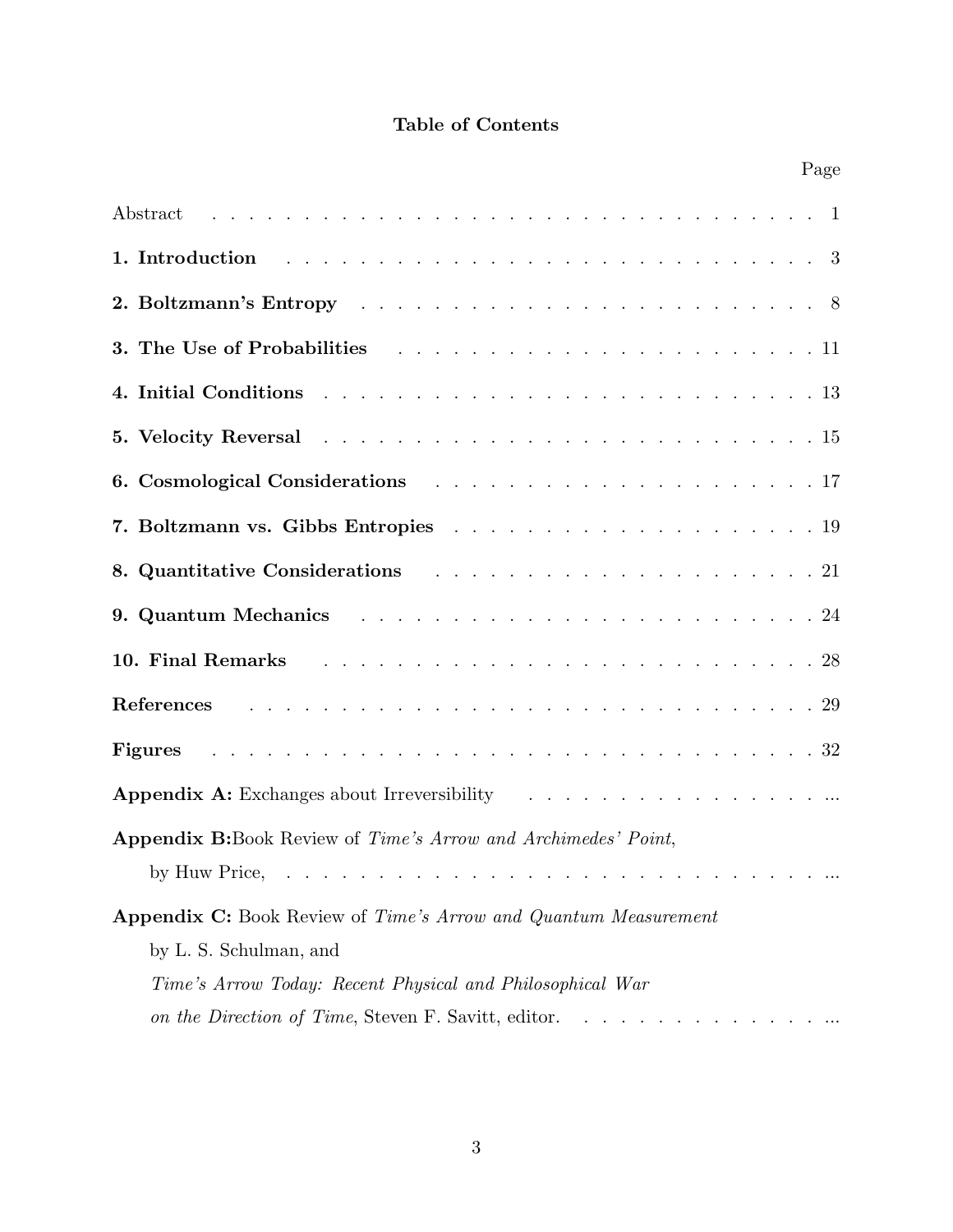# **1. Introduction**

Let me start by stating clearly that I am not going to discuss here—much less claim to resolve—the many complex issues, philosophical and physical, concerning the nature of time, from the way we perceive it to the way it enters into the space-time structure in relativistic theories. I will also not try to philosophize about the "true" nature of probability. My goal here is much more modest.<sup> $a$ </sup> I will take (our everyday notions of) space, time and probability as primitive undefined concepts and try to clarify the many conceptual and mathematical problems encountered in going from a time symmetric microscopic dynamics to a time asymmetric macroscopic one, as given for example by the diffusion equation. I will also take it for granted that every bit of macroscopic matter is composed of an enormous number of quasi-autonomous units, called atoms (or molecules).

The atoms, taken to be the basic entities making up these macroscopic objects, will be simplified to the point of caricature: they will be thought of, to quote Feynman [2] as "little particles that move around in perpetual motion, attracting each other when they are a little distance apart, but repelling upon being squeezed into one another." While this crude picture of atoms (a refined version of that held by some ancient Greek philosophers) moving according to non-relativistic classical Hamiltonian equations contains the essential qualitative and even quantitative ingredients of macroscopic irreversibility, it needs to be reformulated to take account of quantum mechanics. This raises various issues which will be discussed briefly later; see also appendices B and C.

Much of what I have to say is a summary and elaboration of the work done over a

 $a$  For the interested reader I append in Appendix B and C reviews of three books which attempt to deal with such more fundamental questions.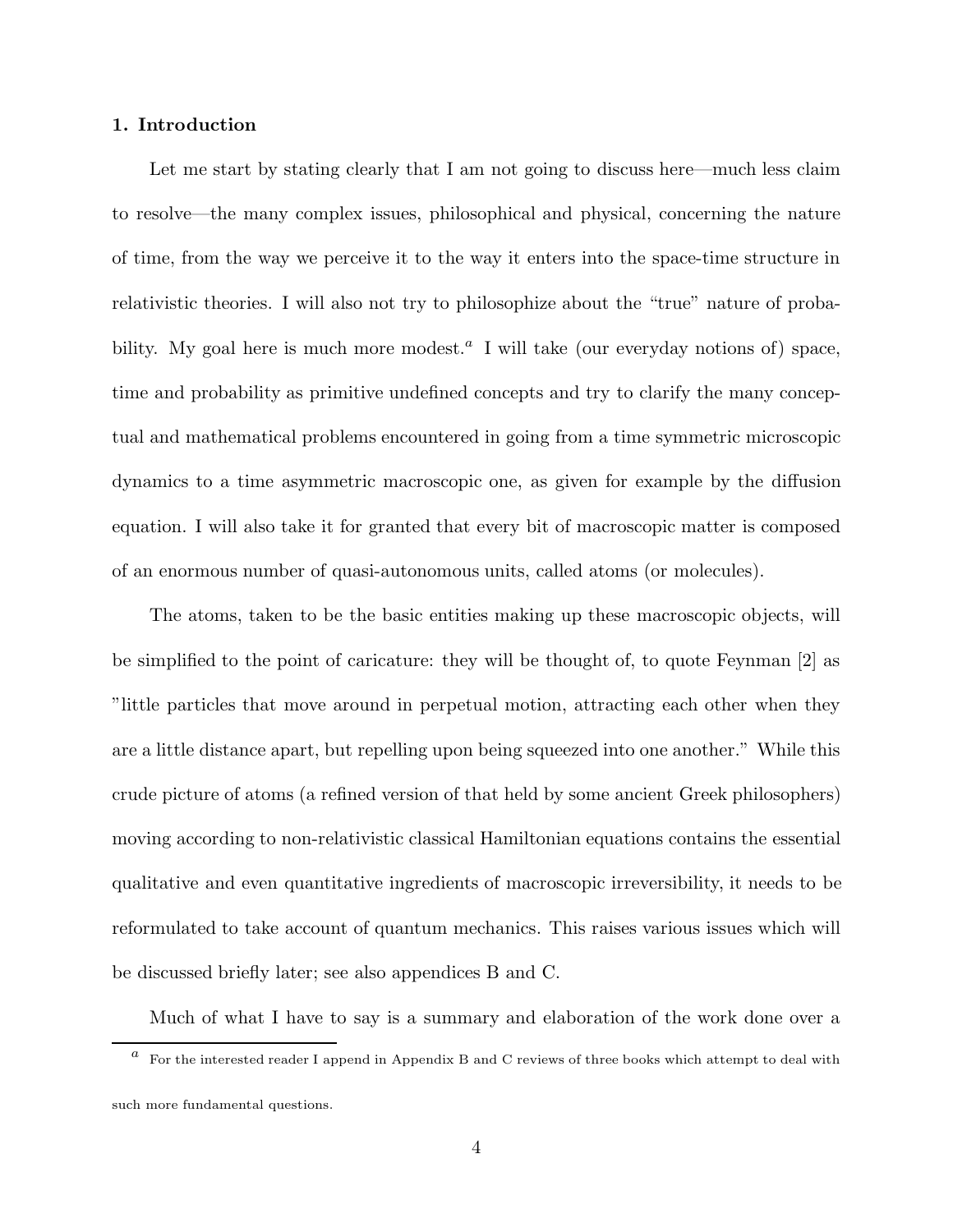century ago when the problem of reconciling time asymmetric macroscopic behavior with the time symmetric nicroscopic dynamics became a central issue in physics . To quote from Thomson's (later Lord Kelvin) bautiful and stilll highly recommended 1874 article [3],[4] "The essence of Joule's discovery is the subjection of physical [read thermal] phenomena to [microscopic] dynamical law. If, then, the motion of every particle of matter in the universe were precisely reversed at any instant, the course of nature would be simply reversed for ever after. The bursting bubble of foam at the foot of a waterfall would reunite and descend into the water ... . Physical processes, on the other hand, are irreversible: for example, the friction of solids, conduction of heat, and diffusion. Nevertheless, the principle of dissipation of energy [irreversible behavior] is compatible with a molecular theory in which each particle is subject to the laws of abstract dynamics."

### **Formulation of Problem**

Formally the problem considered by Thomson is as follows: The complete microscopic (or micro)state of an isolated classical system of N particles is represented by a point X in its phase space  $\Gamma$ ,  $X = (\mathbf{r}_1, \mathbf{p}_1, \mathbf{r}_2, \mathbf{p}_2, ..., \mathbf{r}_N, \mathbf{p}_N)$ ,  $\mathbf{r}_i$  and  $\mathbf{p}_i$  being the position and momentum of the ith particle. The evolution is governed by Hamiltonian dynamics (with some specified Hamiltonian  $H(X)$ ) which, given the microstate  $X(t_0)$  at some time  $t_0$ determines the microstate  $X(t)$  at all other times  $t, -\infty < t < \infty$ . Let  $X(t_0)$  and  $X(t_0+\tau)$ , with  $\tau$  positive, be two such microstates. Reversing (physically or mathematically) all velocities at time  $t_0 + \tau$ , we obtain a new microstate. If we now follow the evolution for another interval  $\tau$  we find that the new microstate at time  $t_0 + 2\tau$  is just  $RX(t_0)$ , the microstate  $X(t_0)$  with all velocities reversed;  $RX = (\mathbf{r}_1, -\mathbf{p}_1, \mathbf{r}_2, -\mathbf{p}_2, ..., \mathbf{r}_N, -\mathbf{p}_N)$ .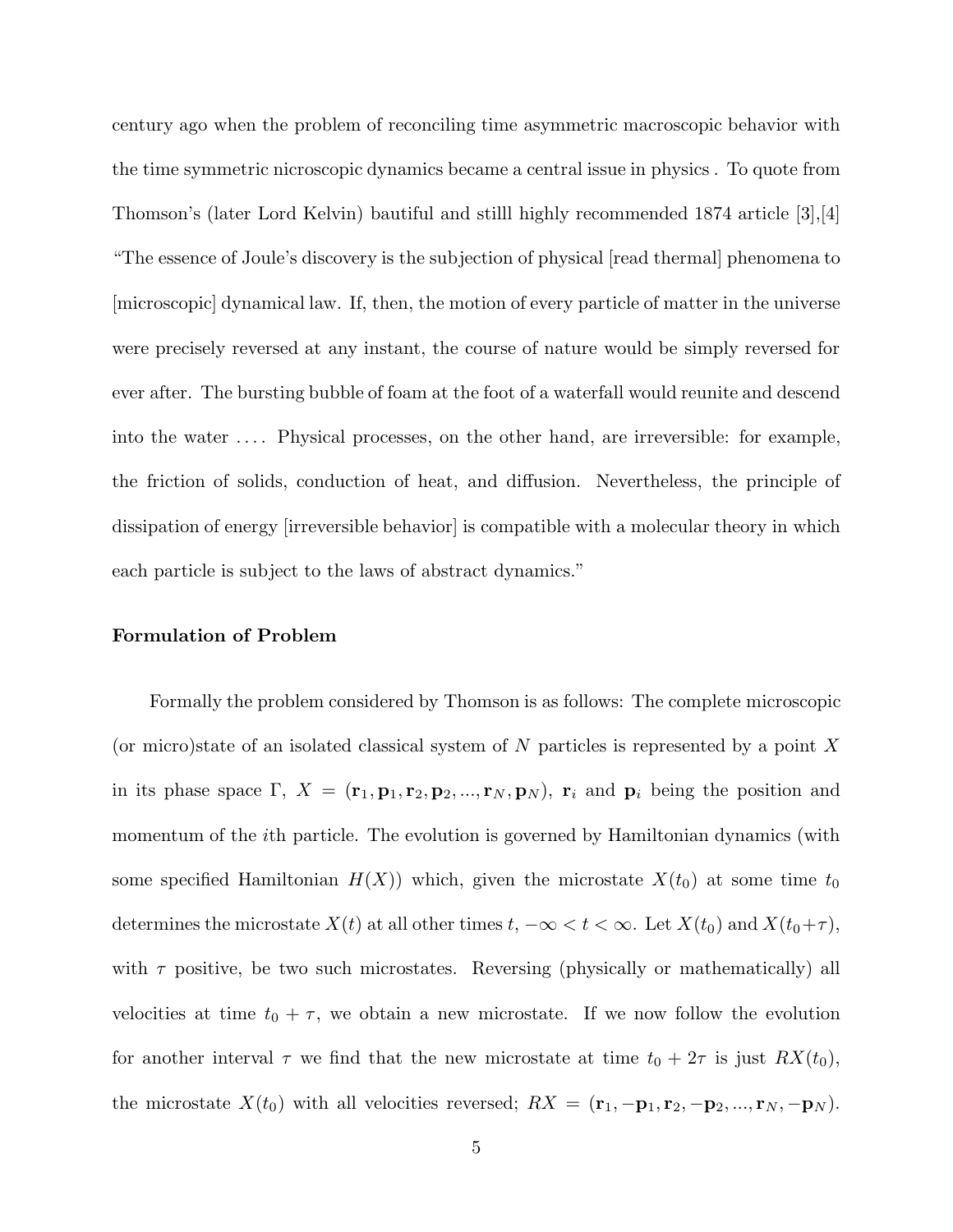(We assume for simplicity that  $H(X) = H(RX)$ .) Hence, if there is an evolution, i.e. a trajectory  $X(t)$  in which some property of the system, specified by a function  $f(X(t))$ behaves in a certain way as t increases, then if  $f(X) = f(RX)$  there is also a trajectory in which the property evolves in the time reversed direction. Thus, for example, if particle densities get more uniform in a way described by the diffusion equation then since the density profile is the same for X and  $RX$  there must be evolutions in which the density gets more nonuniform, see Fig. 1. So why is one type of evolution, consistent with "entropy" increase by the second "law", common and the other never seen?

#### **Resolution of Problem**

The explanation of this apparent paradox, due to Thomson, Maxwell and Boltzmann  $[1–10]$ , which I will now describe, shows that not only is there no conflict between reversible microscopic laws and irreversible macroscopic behavior, but, as clearly pointed out by Boltzmann in his later writings  $\bar{b}$ , there are extremely strong, albeit subtle, reasons to expect the latter from the former. These involve several interrelated ingredients which together provide the sharp distinction between microscopic and macroscopic variables required for the emergence of definite time asymmetric behavior in the evolution of the latter despite the total absence of such asymmetry in the dynamics of the former. They are: a) the great disparity between microscopic and macroscopic scales, b) the fact that events are determined not only by differential equations, but also by initial conditions, and c) it is not every microscopic state of a macroscopic system that will evolve in accordance with the

<sup>b</sup> Boltzmann's early writings on the subject are sometimes unclear, wrong, and even contradictory. His later writings, however, are generally very clear and right on the money (even if a bit verbose for Maxwell's taste), c.f. [5]. The presentation here is not intended to be historical.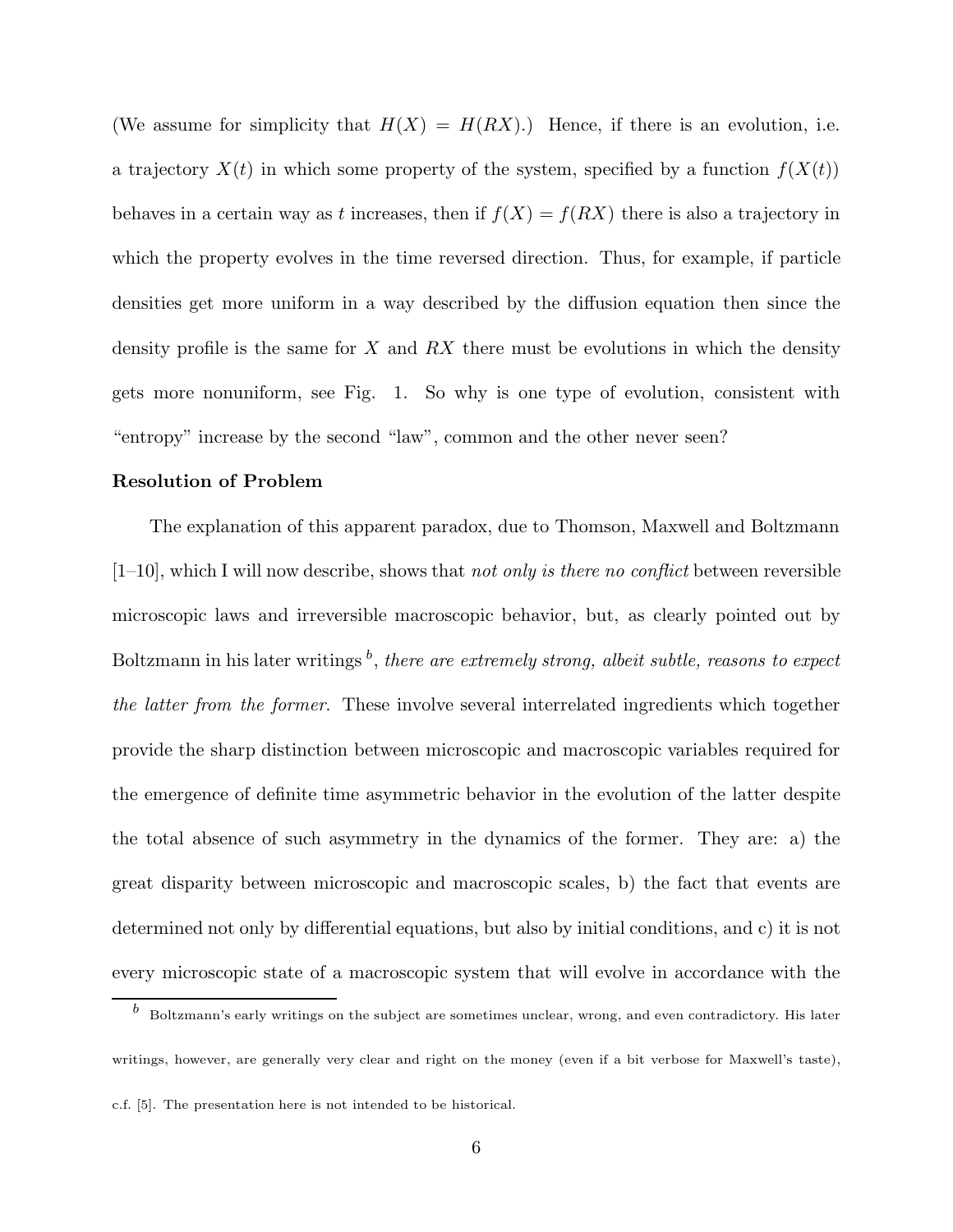entropy increase predicted by the "second law", but only the "majority" of such states—a majority which however becomes so overwhelming when the number of atoms in the system becomes very large that irreversible behavior becomes a near certainty. To make the last statement complete we have to specify the assignment of weights, or probabilities, to different microstates consistent with a given macrostate. (Note, however, that since we are concerned with events which have overwhelming probability, many different assignments are equivalent but there is, as we shall see, a "natural" choice.) These considerations enabled Boltzmann to define the entropy of a macrosystem in a microscopic way and relate its change, as expressed by the second law, to the evolution of the system's microstate. We describe below how the above explanation works by considering first a particular situation and then the general case.

To describe the behavior of a macroscopic system of N atoms in a box V, say  $N > 10^{20}$ , with the volume of V, denoted by  $|V|$ , satisfying  $|V| \gtrsim Nl^3$ , where l is a typical atomic length scale, it is essential to use a much cruder description than that provided by the microstate X, a point in the 6N dimensional phase space  $\Gamma = V^N \otimes \mathbb{R}^{3N}$ . We shall denote by M such a macroscopic description or macrostate. M will consist of the specification, to within a given accuracy, of the energy (and other stable invariants, if any) of the system and of some other macroscopic variables, e.g. the fraction of particles in each half of the box. (A more refined macroscopic description would divide V into K cells, where K is large, but still  $K \ll N$ , and specify the number of particles, momentum, and energy in each cell, again with some tolerance.) Clearly M is determined by X but there are many X's which correspond to the same M. Let  $\Gamma_M$  be the region in  $\Gamma$  consisting of all microstates X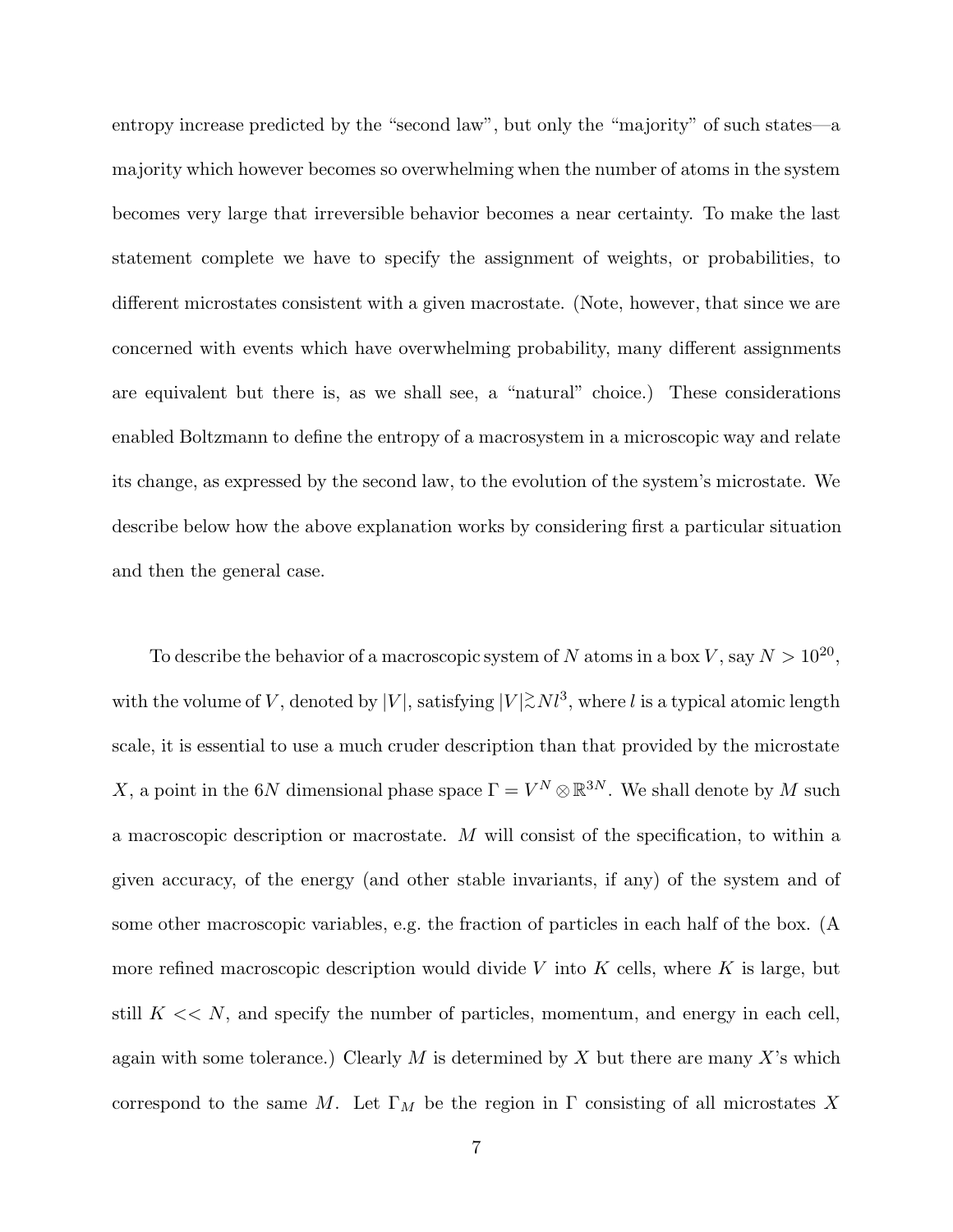corresponding to a given macrostate M and denote by  $|\Gamma_M| = (N!)^{-1} \int_{\Gamma_M} \Pi_{i=1}^N d\mathbf{p}_i$ , its  $6N$  dimensional Liouville volume. Suppose now that only M is specified at some time  $t_0$ . We will then take the probability of  $X(t_0)$  being in a subset A of  $\Gamma_M$  to be equal to the volume of A normalized by the volume of  $\Gamma_M$ , i.e.  $Prob(X(t_0) \in A | A \subset \Gamma_M) = |A|/|\Gamma_M|$ . (This corresponds to the classical limit of the counting weight in quantum mechanics: see later.)

### **Example**

Consider now a situation in which there is initially a partition confining all N atoms to the left half of of the box V. Assume that this specifies the macrostate  $M_a$  in which the system finds itself when the constraint is removed at time  $t_a$ . The phase space volume available to the system for times  $t > t_a$  is fantastically enlarged<sup>c</sup> compared to  $|\Gamma_{M_a}|$ , corresponding to  $M_{\alpha}$ , roughly by a factor of  $2^N$ . (We neglect the potential energy between the particles so the total (kinetic) energy is fixed for  $t>t_a$  and can be ignored here). This region will contain new macrostates, corresponding to different fractions of particles in the left half of the box, with phase space volumes very large compared to the initial phase space volume available to the system. We can then expect (in the absence of any obstruction, such as a hidden conservation law) that as the phase point  $X$  evolves under the unconstrained dynamics and explores the newly available regions of phase space, it will with very high probability enter a succession of new macrostates M for which  $|\Gamma_M|$  is increasing. This will continue until the system reaches its unconstrained macroscopic equilibrium state,  $M_{eq}$ ,

 $c<sup>c</sup>$  If the system contains 1 mole of gas then the volume ratio of the unconstrained phase space region to the constrained one is of order  $10^{10^{20}}$ . This is far larger than the ratio of the volume of the known universe to the volume of one proton.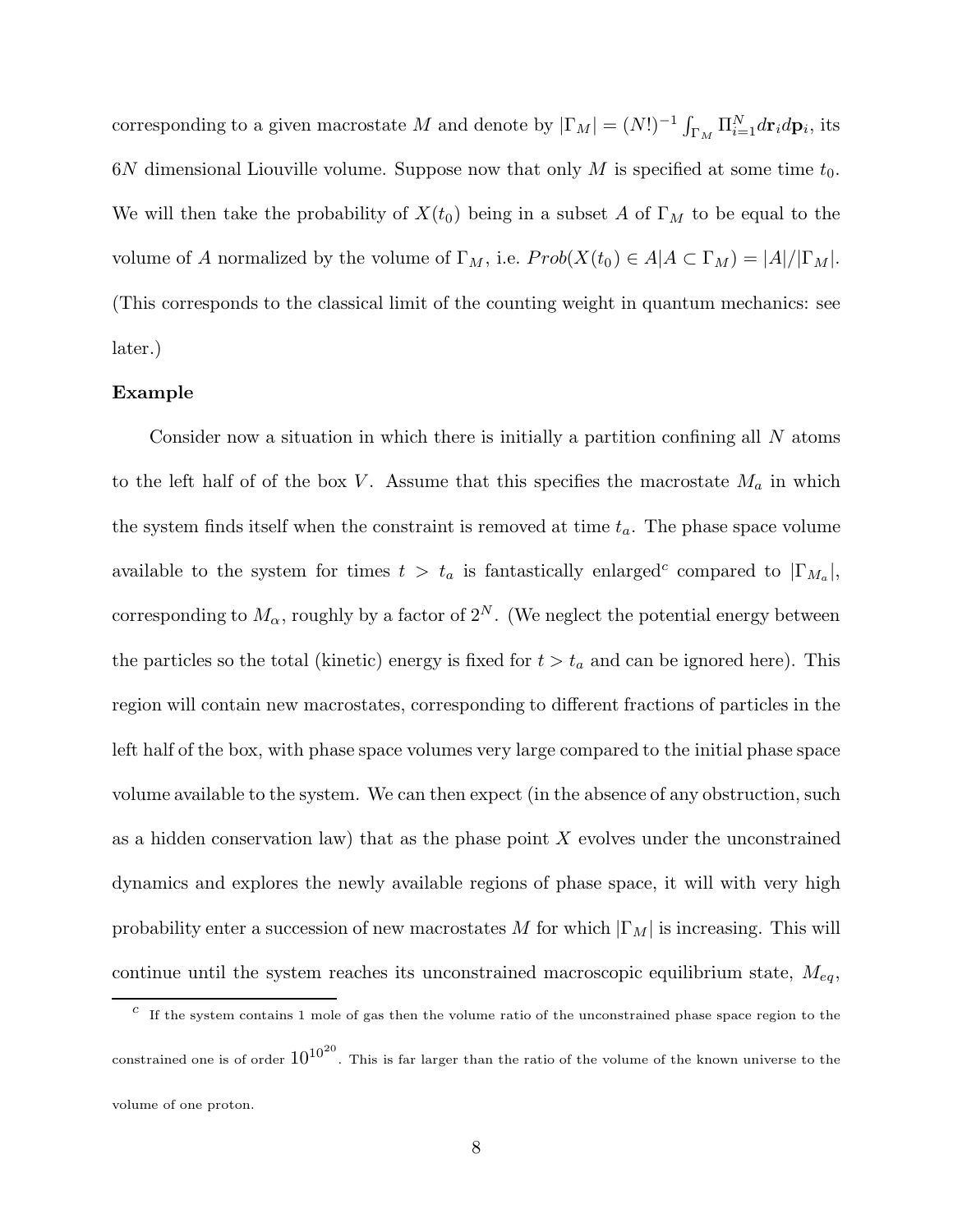that is, until  $X(t)$  reaches  $\Gamma_{M_{eq}}$ :  $M_{eq}$  is characterized by the fact that  $|\Gamma_{M_{eq}}|/|\Sigma_E| \simeq 1$ , where  $|\Sigma_E|$  is the total phase space volume available under the energy constraint. (The symbol  $\simeq$  mean equality when  $N \to \infty$ .) In this state approximately half the particles will be located in the left half of the box, i.e.  $N_L/N$  will be in an interval  $(\frac{1}{2} - \epsilon, \frac{1}{2} + \epsilon)$ ,  $\epsilon \ll 1$ and of course  $N_R/N = 1 - N_L/N$ ;  $N_L(t)$  and  $N_R(t)$  being the number in the left and right halfs. After reaching that state we will (mostly) see only small fluctuations in  $N<sub>L</sub>(t)$ , about the value  $\frac{1}{2}$ , well within the precision  $\epsilon$ , typical fluctuations being of the order of the square root of the number of particles involved. (Of course if the system remains isolated long enough, we will eventually see a 'Poincare return' to the initial macrostate—this time is however much longer than the age of the universe and so is of no relevance here; see  $[5-9]$ .)

### **2. Boltzmann's Entropy**

This end result of the initial systematic phase of the time evolution in the above example, that of the fraction of particles becoming and remaining essentially equal in the two halves of the container when N is large enough (exactly when  $N \to \infty$ ), is of course exactly what is predicted by the second law of thermodynamics. According to this law the final state of an isolated system is one in which the entropy, a measurable macroscopic quantity of an equilibrium system defined on a purely operational level by Claussius, has its maximum subject to the relevant constraints. In our example this entropy would be defined for all equilibrium states with a given energy and values of  $N_L$  and  $N_R$ , the number of particles (or moles) in the left and right half of the box, and maximized subject to the constraint of the given energy and of  $N_L + N_R = N$ . It was Boltzmann's great insight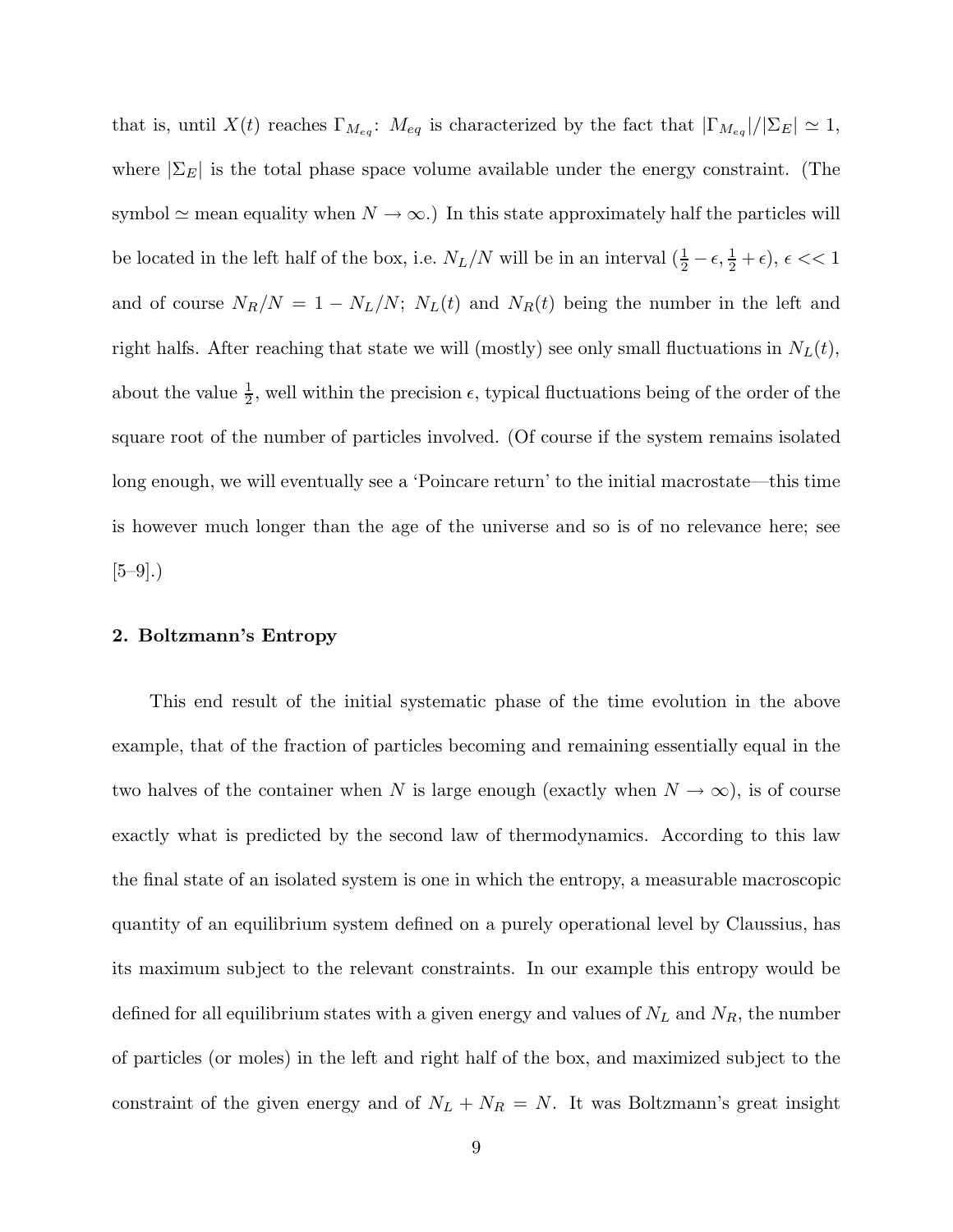to connect the second law with the above phase space volume considerations by making the observation that for a dilute gas  $\log |\Gamma_{M_{eq}}|$  is proportional, up to terms negligible in the size of the system, to the thermodynamic entropy of Clausius. Boltzmann then argued that the relation between thermodynamic entropy and  $\log |\Gamma_{M_{eq}}|$  will hold for all macroscopic systems; be they gas, liquid or solid. This provided for the first time a microscopic definition of the macroscopically defined, operationally measurable, entropy of macroscopic systems in equilibrium.

Having made this connection Boltzmann then generalized it to define an entropy also for macroscopic systems not in equilibrium. That is, he associated with each microscopic state X of a macroscopic system, a number  $S_B$ , given, up to multiplicative and additive constants (which can depend on  $N$ ), by

$$
S_B(X) = \log |\Gamma_{M(X)}|.\tag{1}
$$

which, following O. Penrose [11], we shall call the Boltzmann entropy of the system. Boltzmann then used phase space arguments, like those given before for the gas initially confined to one half of the box, to explain (in agreement with the ideas of Maxwell and Thomson) the observation, embodied in the second law of thermodynamics, that when a constraint is lifted, an isolated macroscopic system will evolve toward a state with greater entropy.<sup>d</sup> In effect Boltzmann argued that  $S_B(X_t)$  will *typically* increase in a way which *explains* and

<sup>&</sup>lt;sup>d</sup> When M specifies a state of local equilibrium,  $S_B(X)$  agrees up to negligible terms, with the "hydrodynamic entropy". For systems far from equilibrium the appropriate definition of  $M$  and thus of  $S_B$ is more problematical. For a dilute gas (with specified kinetic energy and negligible potential energy) in which M is specified by the density  $f(\mathbf{r}, \mathbf{v})$  of atoms in the six dimensional position and velocity space,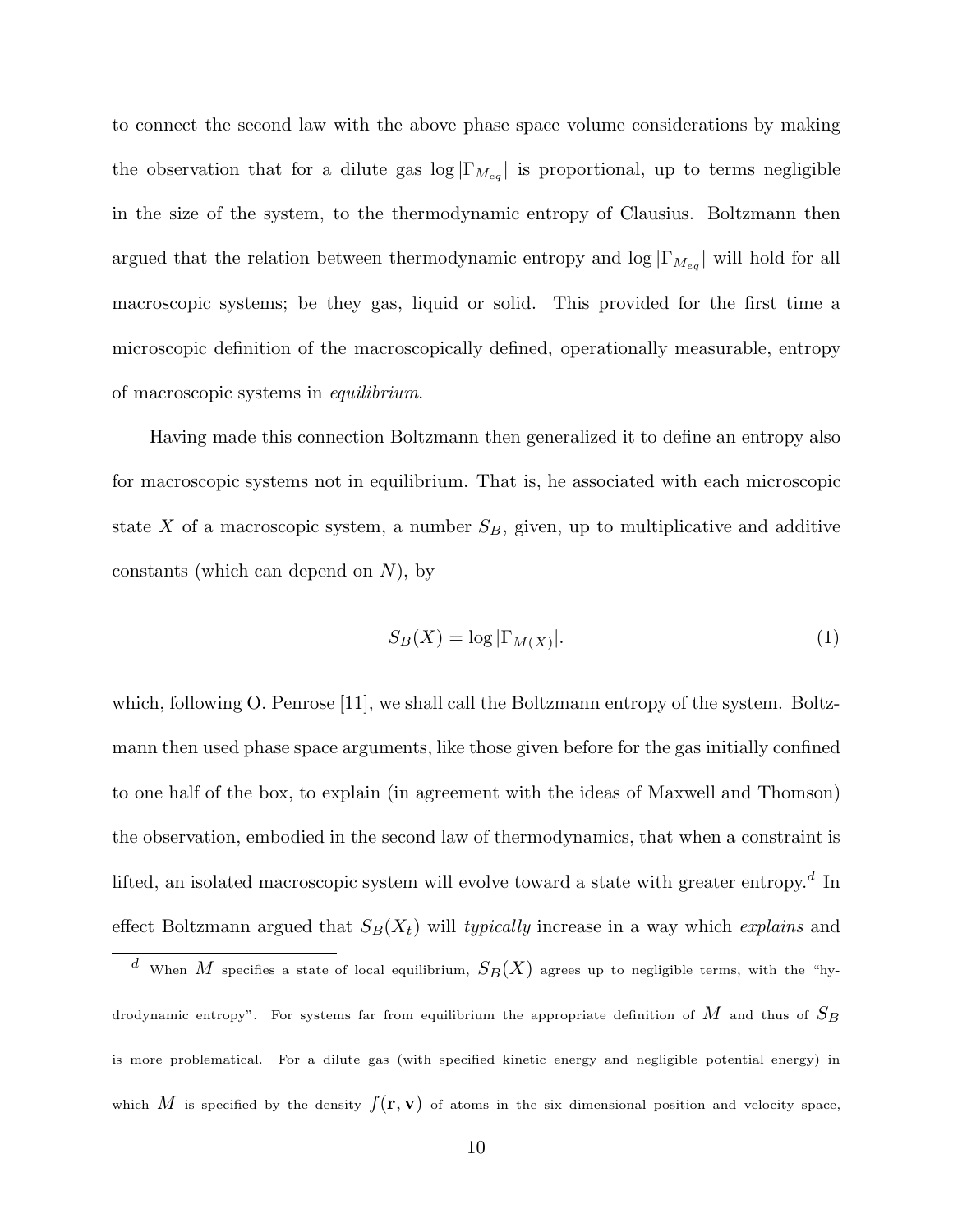describes qualitatively the evolution towards equilibrium of macroscopic systems.

Typical, as used here, means that the set of microstates corresponding to a given macrostate M for which the evolution leads to a macroscopic decrease in the Boltzmann entropy during some fixed time period  $\tau$ , occupies a subset of  $\Gamma_M$  whose Liouville volume is a fraction of  $|\Gamma_M|$  which goes very rapidly (exponentially) to zero as the number of atoms in the system increases.

These very large differences in the values of  $|\Gamma_M|$  for different M come from the very large number of degrees of freedom involved, in an additive way, in the specification of macroscopic properties. This distinguishes macroscopic irreversibility from the weak approach to equilibrium of probability distributions (ensembles) of chaotic systems (those with good ergodic properties) with only a few degrees of freedom, e.g. two hard spheres in a box [13]. While the former is manifested in a typical evolution of a single macroscopic system the latter does not correspond to any appearance of time asymmetry in the evolution of an individual system. Maxwell makes clear the importance of the separation between microscopic and macroscopic scales when he writes [14]: "the second law is drawn from our experience of bodies consisting of an immense number of molecules. ... it is continually being violated, ..., in any sufficiently small group of molecules ... . As the number ... is increased ... the probability of a measurable variation ... may be regarded as practically an impossibility."

On the other hand, because of the exponential increase of the phase space volume with particle number even a system with only a few hundred particles (commonly used in molec- $S_B(X) = -\int f(\mathbf{r}, \mathbf{v}) \log f(\mathbf{r}, \mathbf{v}) d\mathbf{r} d\mathbf{v}$ . This identification is, however, invalid when the potential energy is not negligible [12]; see also Section 8.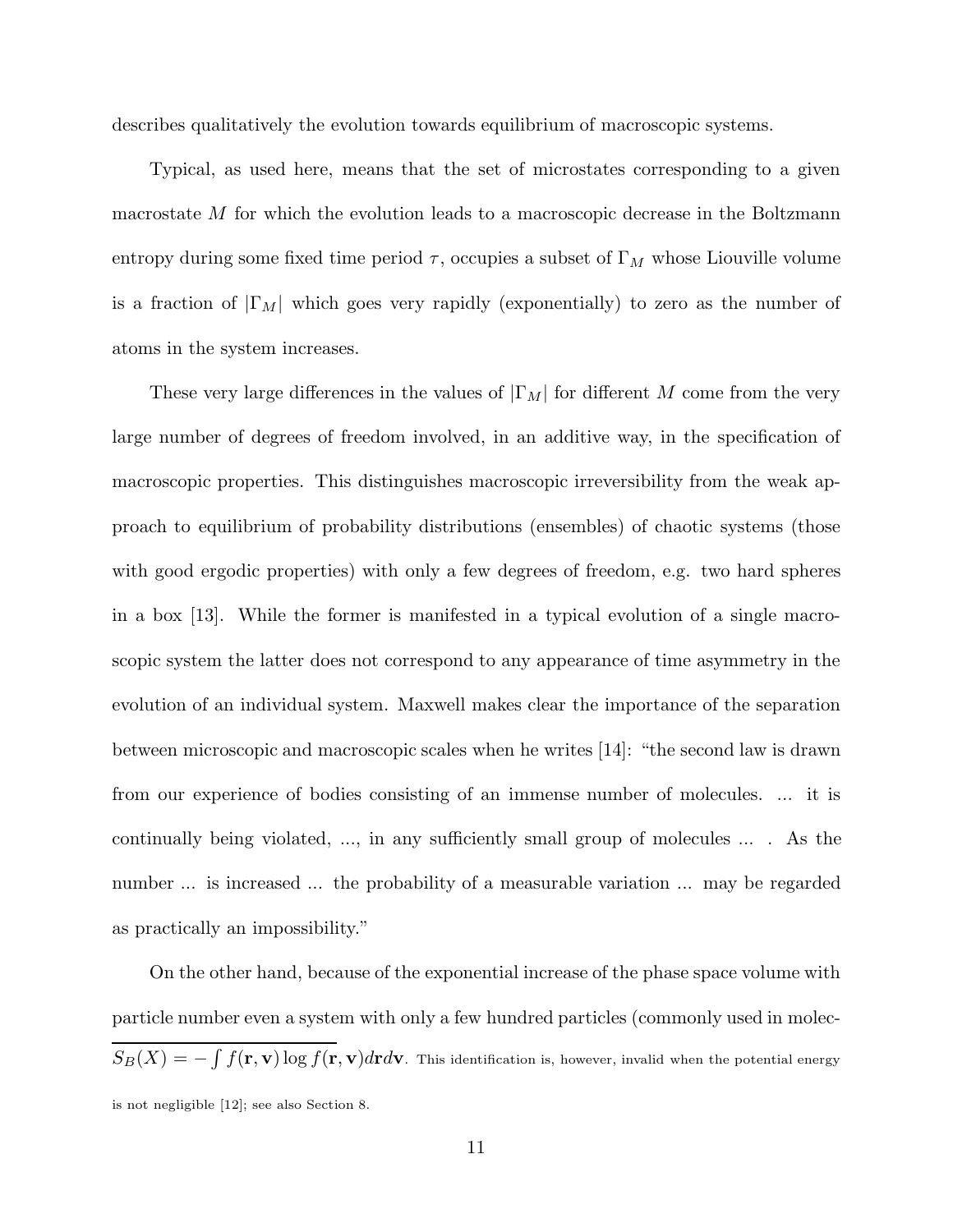ular dynamics computer simulations) will, when started in a nonequilibrium "macrostate" M, with 'random'  $X \in \Gamma_M$ , appear to behave like a macroscopic system.<sup>e</sup> This will be so even when integer arithmetic is used in the simulations so that the system behaves as a truly isolated one; when its velocities are reversed the system retraces its steps until it comes back to the initial state (with reversed velocities), after which it again proceeds (up to very long Poincare recurrence times) in the typical way, see Fig. 2 and 3 [15].

We might take as a summary of such insights in the late part of the last century the statement by Gibbs [16] quoted by Boltzmann (in a German translation) on the cover of his book Lectures on Gas Theory II: "In other words, the impossibility of an uncompensated decrease of entropy seems to be reduced to an improbability."

#### **3. The Use of Probabilities**

As already noted, typical here refers to a measure which assigns (at least approximately) equal weights to regions of equal phase space volume within  $\Gamma_M$  or loosely speaking to different microstates consistent with the "initial" macrostate  $M$ . (This is also what was meant earlier by the 'random' choice of an initial  $X \in \Gamma_M$  in the computer simulations.) In fact, any meaningful statement about probable or improbable behavior of a physical system has to refer to some agreed upon measure (probability distribution). It is, however, very hard (perhaps impossible) to formulate precisely what one means, as a statement about the real world, by an assignment of probabilities (let alone rigorously justify any particular one) in our context. It is therefore not so surprising that this use of probabilities, and particularly the use of typicality for explaining the origin of the appar-

 $^e$  After all, the likelihood of hitting, in the course of say one thousand tries, something which has probability of order  $2^{-N}$  is, for all practical purposes, the same, whether N is a hundred or  $10^{23}$ .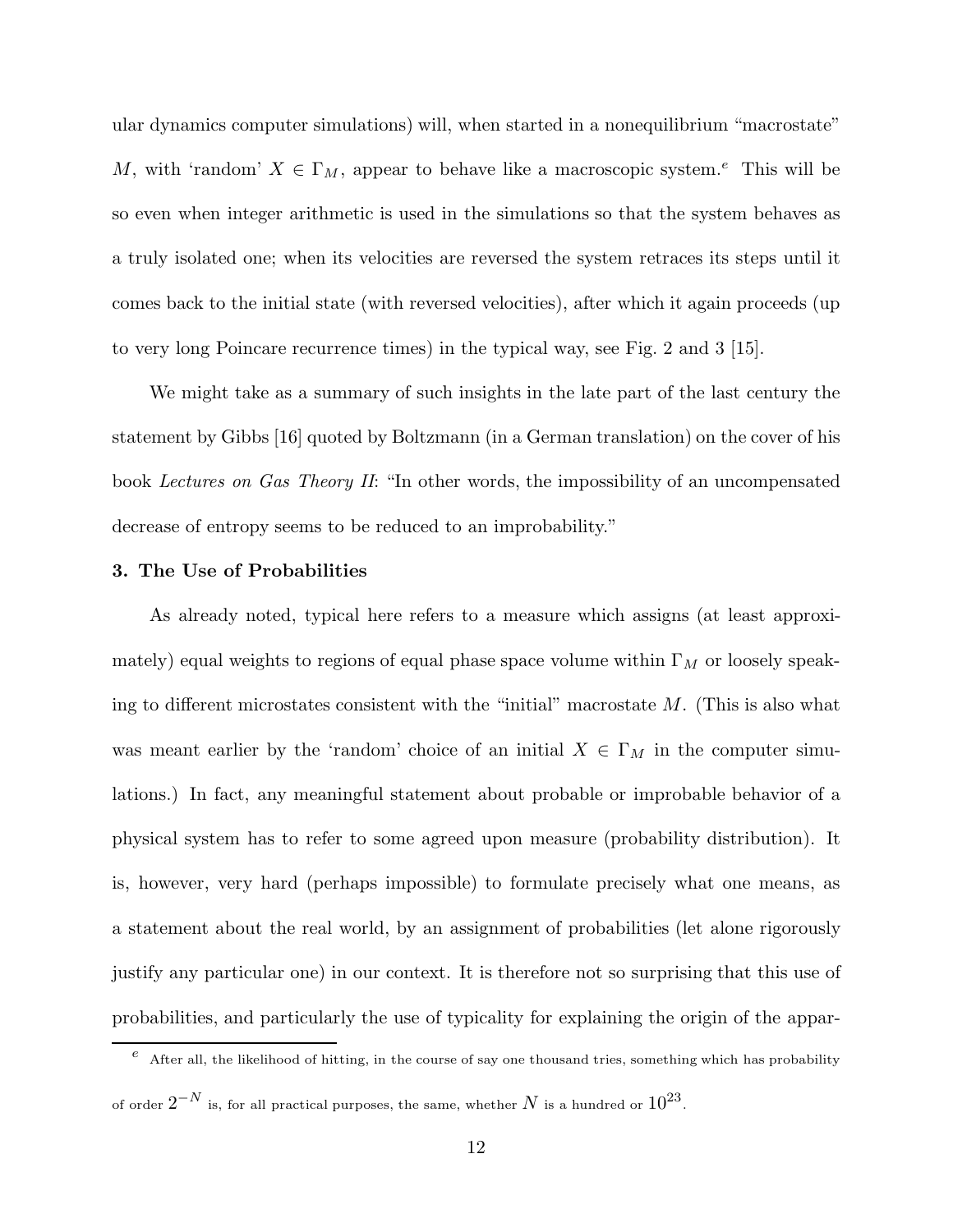ently deterministic second law, was very difficult for many of Boltzmann's contemporaries, and even for some people today, to accept. (The many books on the subject are unfortunately of little help.) This was clearly very frustrating to Boltzmann as it is also to me. I have not found any better way of expressing this frustration than Boltzmann did when he wrote, in his second reply to Zermelo in 1897 [5] "The applicability of probability theory to a particular case cannot of course be proved rigorously. ... Despite this, every insurance company relies on probability theory. ... It is even more valid [here], on account of the huge number of molecules in a cubic millimetre... The assumption that these rare cases are not observed in nature is not strictly provable (nor is the entire mechanical picture itself) but in view of what has been said it is so natural and obvious, and so much in agreement with all experience with probabilities  $\dots$  [that]  $\dots$  *It is completely incomprehensible to me* [my italics] how anyone can see a refutation of the applicability of probability theory in the fact that some other argument shows that exceptions must occur now and then over a period of eons of time; for probability theory itself teaches just the same thing."

The use of probabilities in the Maxwell-Thomson Boltzmann explanation of irreversible macroscopic behavior is as Ruelle notes "simple but subtle" [13]. They introduce into the "laws of nature" notions of probability, which, certainly at that time, were quite alien to the scientific outlook. Physical laws were supposed to hold without any exceptions, not just almost always and indeed no exceptions were (or are) known to the second law; nor would we expect any, as Richard Feynman rather conservatively says, "in a million years". The reason for this, as already noted before, is that for a macroscopic system the fraction of microstates for which the evolution leads to macrostates with larger  $S_B$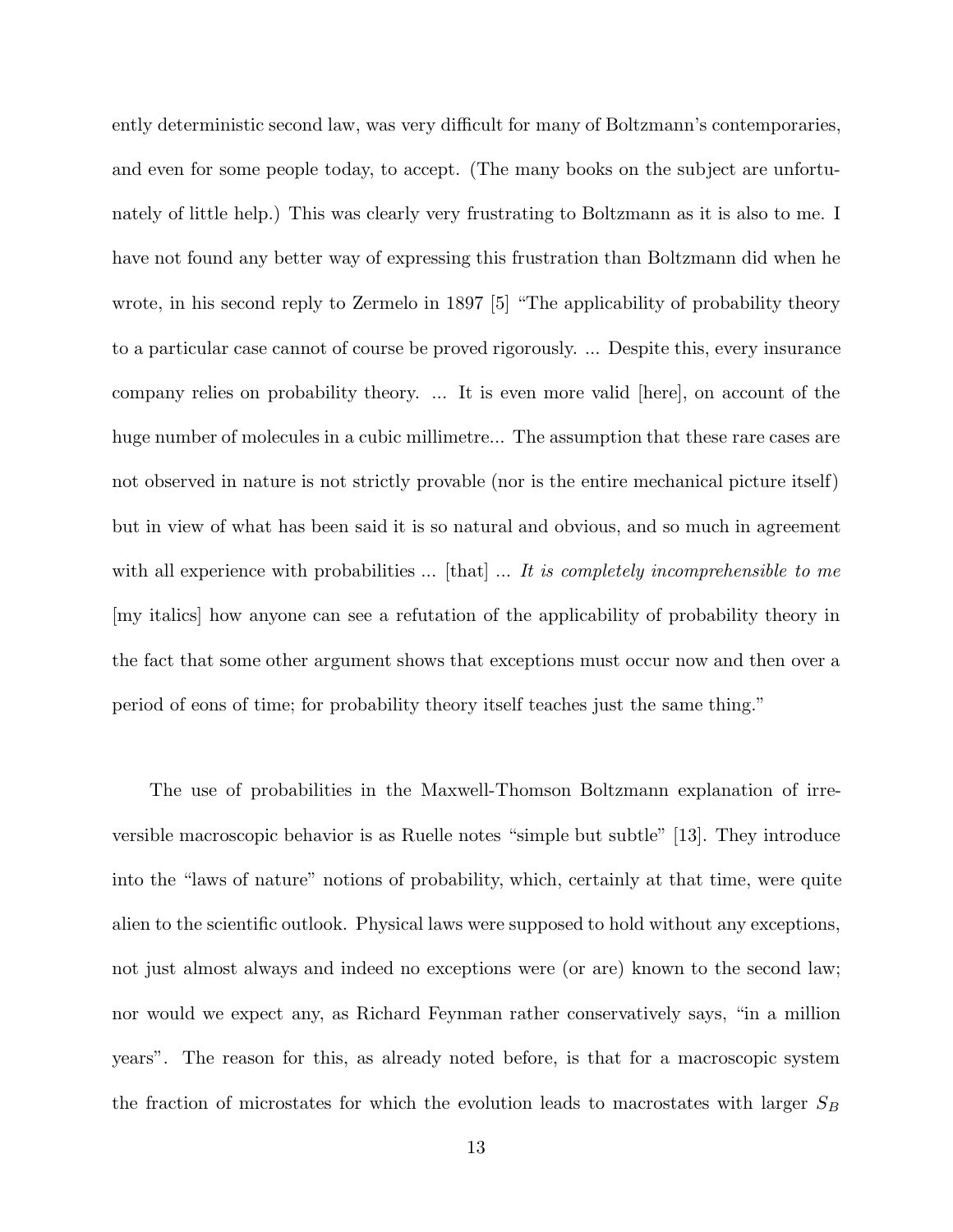is so close to one (in terms of their Liouville volume) that such behavior is exactly what should be seen to "always" happen. Thus in Fig. 1 the sequence going from left to right is typical for a phase point in  $\Gamma_{M_a}$  while the one going from right to left has "probability" approaching zero with respect to a uniform distribution in  $\Gamma_{M_d}$ , for N sufficiently large.

Note that Boltzmann's argument does not really require the assumption that over very long periods of time the macroscopic system should be found in different regions  $\Gamma_M$ , i.e. in different macroscopic states M, for fractions of time exactly equal to the ratio of  $|\Gamma_M|$  to the total phase space volume specified by its energy. Such behavior, which can be considered as a mild form of the ergodic hypothesis, mild because it is only applied to those regions of the phase space representing macrostates  $\Gamma_M$ , seems very plausible in the absence of constants of the motion which decompose the energy surface into regions with different macroscopic states. It appears even more reasonable when we take into account the lack of perfect isolation in practice which will be discussed later. Its implication for "small fluctuations" from equilibrium is certainly consistent with observations. (The stronger form of the ergodic hypothesis also seems like a natural assumption for macroscopic systems. It gives a simple (even if not the correct) derivation for equilibrium properties of macro systems.)

It should be noted here that an important ingredient in the above analysis is the constancy in time of the Liouville volume of sets in the phase space  $\Gamma$  as they evolve under the Hamiltonian dynamics (Liouville's Theorem). Without this invariance the connection between phase space volume and probability would be impossible or at least very problematic.

# **4. Initial Conditions**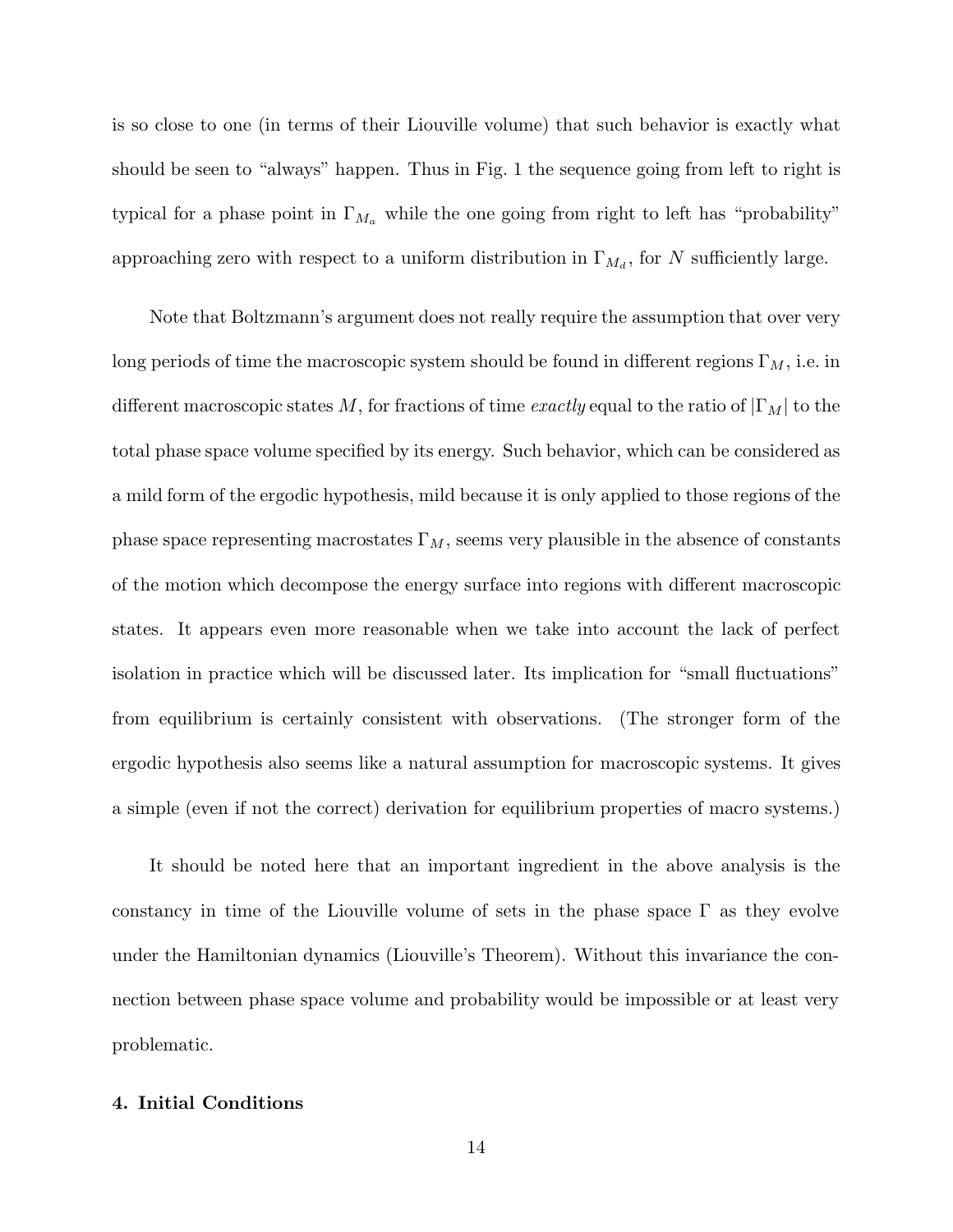Once we accept the statistical explanation of why macroscopic systems evolve in a manner that makes  $S_B$  increase with time, there remains the nagging problem (of which Boltzmann was well aware) of what we mean by "with time": since the microscopic dynamical laws are symmetric, the two directions of the time variable are a priori equivalent and thus must remain so a posteriori.

Put another way: why can we use phase space arguments (or time asymmetric diffusion type equations) to predict the macrostate at time t of an *isolated* system in a nonequilibrium macrostate  $M_b$  at some time  $t_b$ , e.g. a metal bar with a nonuniform temperature<sup>f</sup>, in the future, i.e. for  $t > t_b$ , but not in the past, i.e. for  $t < t_b$ ? After all, if the macrostate M is invariant under velocity reversal of all the atoms, then the same prediction should apply equally to  $t_b + \tau$  and  $t_b - \tau$ . A plausible answer to this question is to assume that the nonequilibrium state of the metal bar,  $M_b$ , had its origin in an even more nonuniform macrostate  $M_a$ , prepared by some experimentalist at some earlier time  $t_a < t_b$  and that for states thus prepared we can apply our (approximately) equal a priori probability of microstates argument, i.e. we can assume its validity at time  $t_a$ . But what about events on the sun or in a supernova explosion where there are no experimentalists? And what, for that matter, is so special about the status of the experimentalist? Isn't he or she part of the physical universe?

Before trying to answer the last set of "big" questions let us consider whether the assignment of equal probabilities for  $X \in \Gamma_{M_a}$  at  $t_a$  permits the use of an equal probability distribution of  $X \in \Gamma_{M_b}$  at time  $t_b$  for predicting macrostates at times  $t>t_b$  when the system is isolated for  $t>t_a$ . Note that those microstates in  $\Gamma_{M_b}$  which have come from

 $f$  The reader may now think of Fig. 1 as representing energy density in a metal bar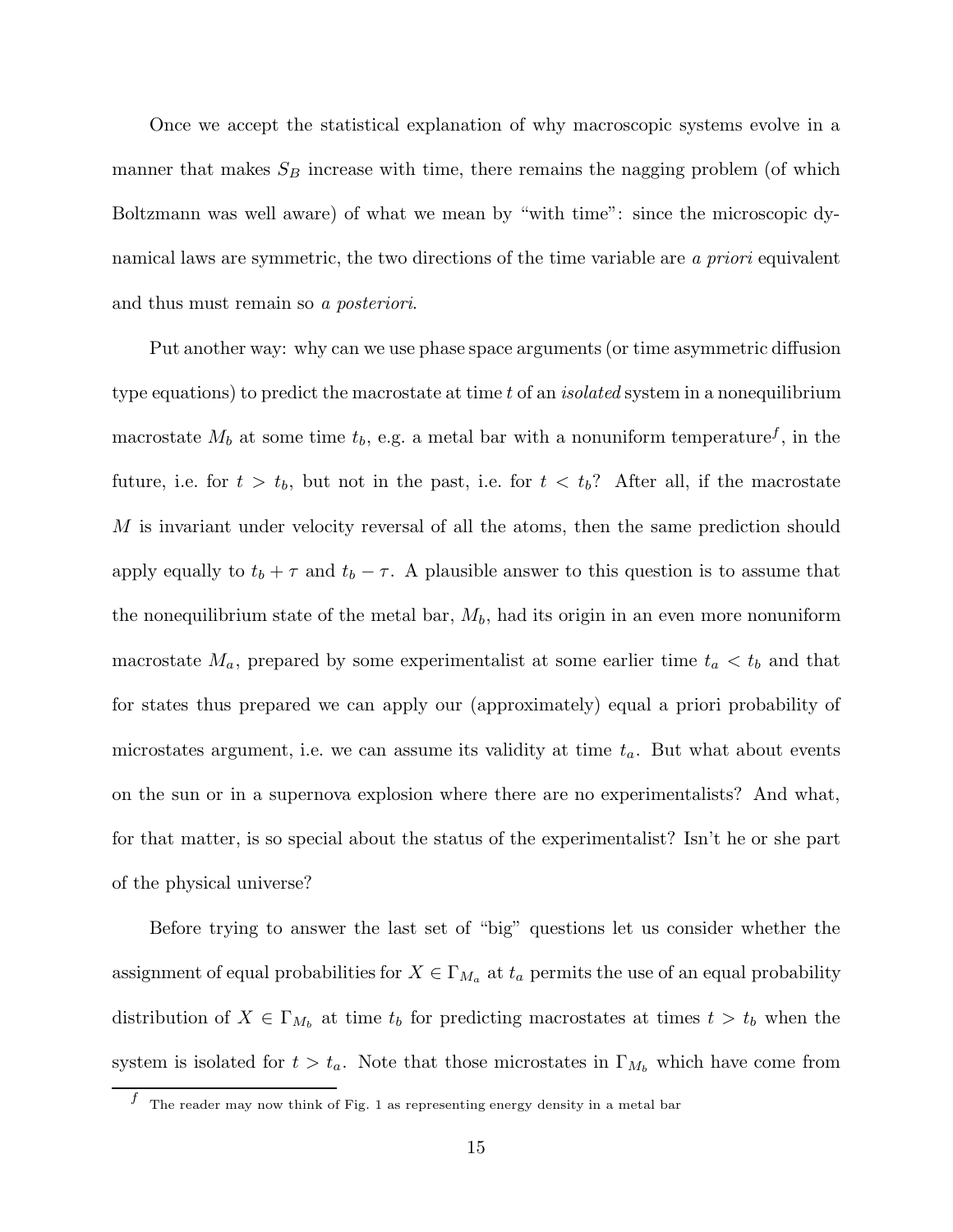$\Gamma_{M_a}$  through the time evolution during the time interval from  $t_a$  to  $t_b$  make up a set  $\Gamma_{ab}$ whose volume is only a very small fraction of the volume of  $\Gamma_{M_b}$ . Thus we have to show that the overwhelming majority of points in  $\Gamma_{ab}$  (with respect to Liouville measure on  $\Gamma_{ab}$ , which by Liouville's theorem is the same as Liouville measure on  $\Gamma_{M_a}$ ) have future macrostates like those typical of  $\Gamma_b$ —while still being very special and unrepresentative of  $\Gamma_{M_b}$  as far as their past macrostates are concerned.<sup>g</sup>This property is explicitly proven by Lanford in his derivation of the Boltzmann equation (for short times) [17], and is part of the derivation of hydrodynamic equations [18]; see also [19].

To see intuitively the origin of this property we note that for systems with realistic interactions the domain  $\Gamma_{ab}$  will be so convoluted as to *appear* uniformly smeared out in  $\Gamma_{M_b}$ . It is therefore reasonable that the future behavior of the system, as far as macrostates go, will be unaffected by their past history. It would of course be nice to prove this in all cases, e.g. justifying (for practical purposes) the factorization or "Stosszahlansatz" assumed by Boltzmann in deriving his dilute gas kinetic equation for all times  $t>t_a$ , not only for the short times proven by Lanford. Our mathematical abilities are, however, equal to this task only in very simple situations, such as the evolution of independent particles in periodic Lorentz gas. These results should, however, be enough to convince a 'reasonable' person.

### **5. Velocity Reversal**

 $^g$  We are considering here the case where the macrostate  $M(t)$ , at time  $t$ , determines  $M(t')$  for  $t'>t$ . This corresponds to the "Markov case" discussed in [11]. There are of course situations where  $M(t^\prime)$  depends also (weakly or even strongly) on the history of  $M(t)$  in some time interval prior to  $t^{\prime}$ , e.g. in materials with memory.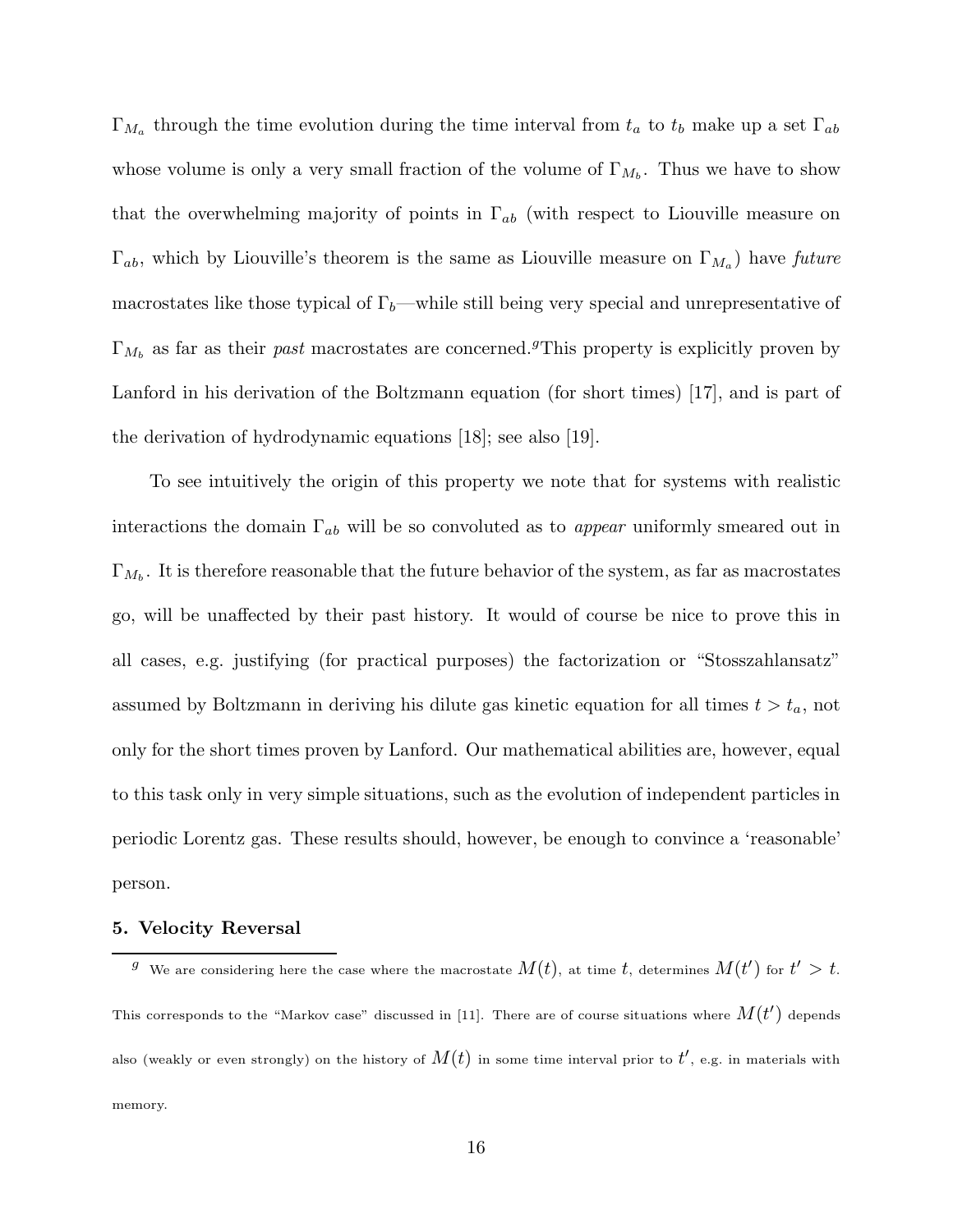The large number of atoms present in a macroscopic system plus the chaotic nature of the dynamics also explains why it is so difficult, essentially impossible for a clever experimentalist to deliberately put such a system in a microstate which will lead it to evolve contrary to the second law. Such microstates certainly exist—just start with a nonuniform temperature, let it evolve for a while, then reverse all velocities. In fact, they are readily created in the computer simulations with no roundoff errors discussed earlier [15], see Fig. 2 and 3. To quote again from Thomson's article [3]: "If we allowed this equalization to proceed for a certain time, and then reversed the motions of all the molecules, we would observe a disequalization. However, if the number of molecules is very large, as it is in a gas, any slight deviation from absolute precision in the reversal will greatly shorten the time during which disequalization occurs." In *addition*, the effect of unavoidable small outside influences, which are unimportant for the evolution of macrostates in which  $|\Gamma_M|$ is increasing, will greatly destabilize evolution in the opposite direction when the trajectory has to be aimed at a very small region of the phase space.

The last statement is based on the very reasonable assumption that almost any small outside perturbation of an "untypical" microstate X will tend to make it more typical of its macrostate  $M(X)$ , which itself is not sensibly affected by the perturbation [3, 13]. The perturbation will thus not interfere with behavior typical of  $\Gamma_M$ . If however we are in a micro-state  $x_b$  at time  $t_b$ , where  $X_b = T_\tau X_a$ ,  $\tau = t_b - t_a > 0$ , with  $|\Gamma_{M_b}| >> |\Gamma_{M_a}|$  (we assume  $\tau$  sufficiently large for this to happen), and we now reserve all velocities then  $RX_b$ will be heading towards a smaller phase space volume during the interval  $(t_b, t_b + \tau)$  and this behavior is very untypical of  $\Gamma_{M_b}$ . The velocity reversal therefore requires "perfect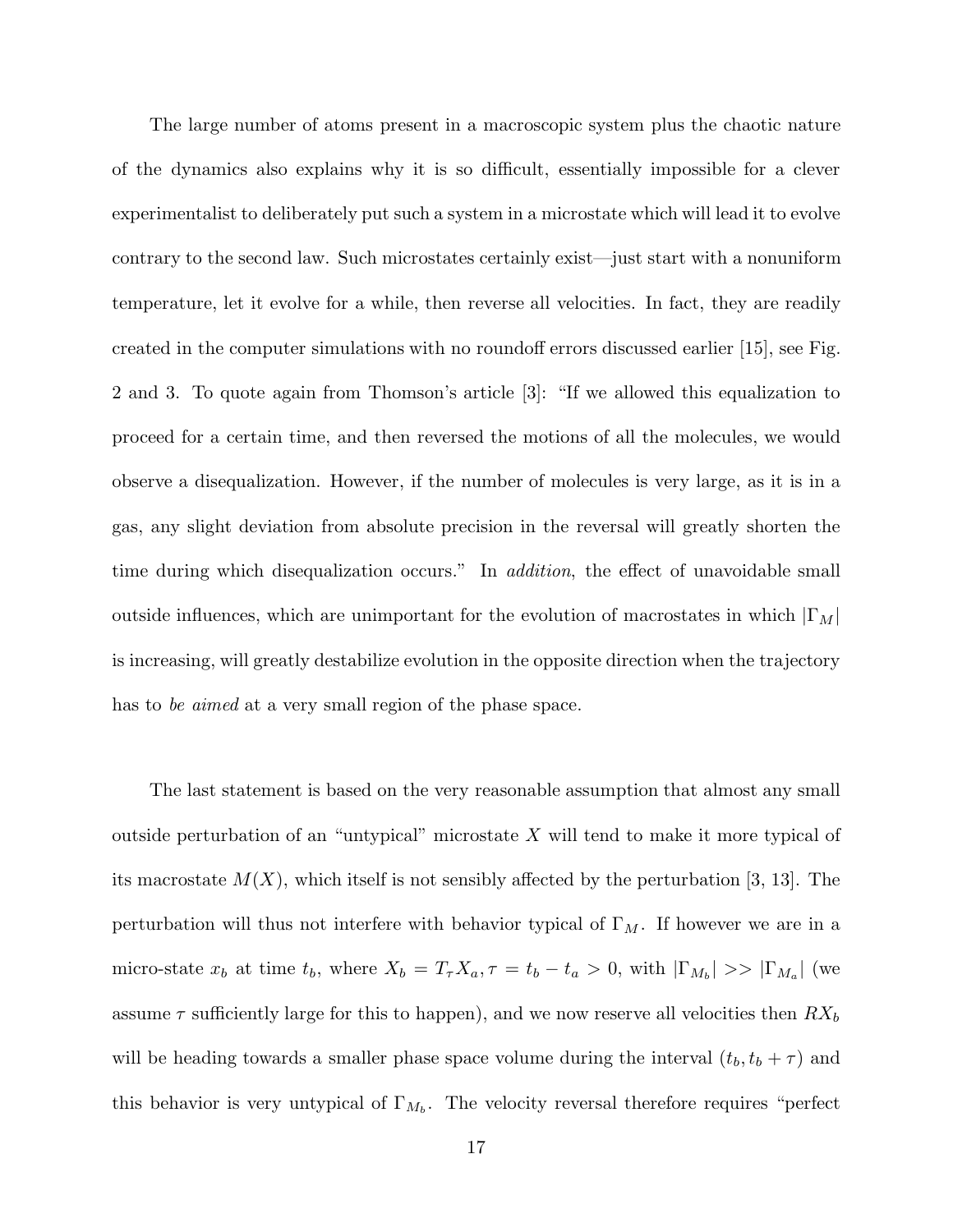aiming" and will very likely be derailed by even small imperfections in the reversal and/or tiny outside influences. After a very short time interval  $\tau' << \tau$ , in which  $S_B$  decreases, the imperfections in the reversal and the "outside" perturbations, such as one coming from a sun flare, a star quake in a distant galaxy (a long time ago) or from a butterfly beating its wings [13], will make it increase again. This is clearly illustrated in Fig. 3, which shows how a small perturbation which has no effect on the forward macro evolution, completely destroys the time reversed evolution. The situation is somewhat analogous to those pinball machine type puzzles where one is supposed to get a small metal ball into a small hole. You have to do things just right to get it in but almost anything you do gets it out into larger regions. For the macroscopic systems we are considering, the disparity between relative sizes of the comparable regions in the phase space is unimaginably larger<sup>e</sup> as noted in the example in Section 1. In the absence of any "grand conspiracy", the behavior of such systems can therefore be confidently predicted to be in accordance with the second law (except possibly for very short time intervals). This is the reason why even in those special cases such as spin-echo type experiments where such procedures are possible, the "antisecond law" trajectory lasts only for a short time [20]. In addition the *total* entropy change in the whole process, including that in the apparatus used to affect the spin reversal, is positive.

#### **6. Cosmological Considerations**

Let us return now to the big question posed earlier: what is special about  $t_a$  compared to  $t_b$  in a world with symmetric laws? Put differently, where ultimately do initial conditions such as those assumed at  $t_a$  come from? In thinking about this we are led more or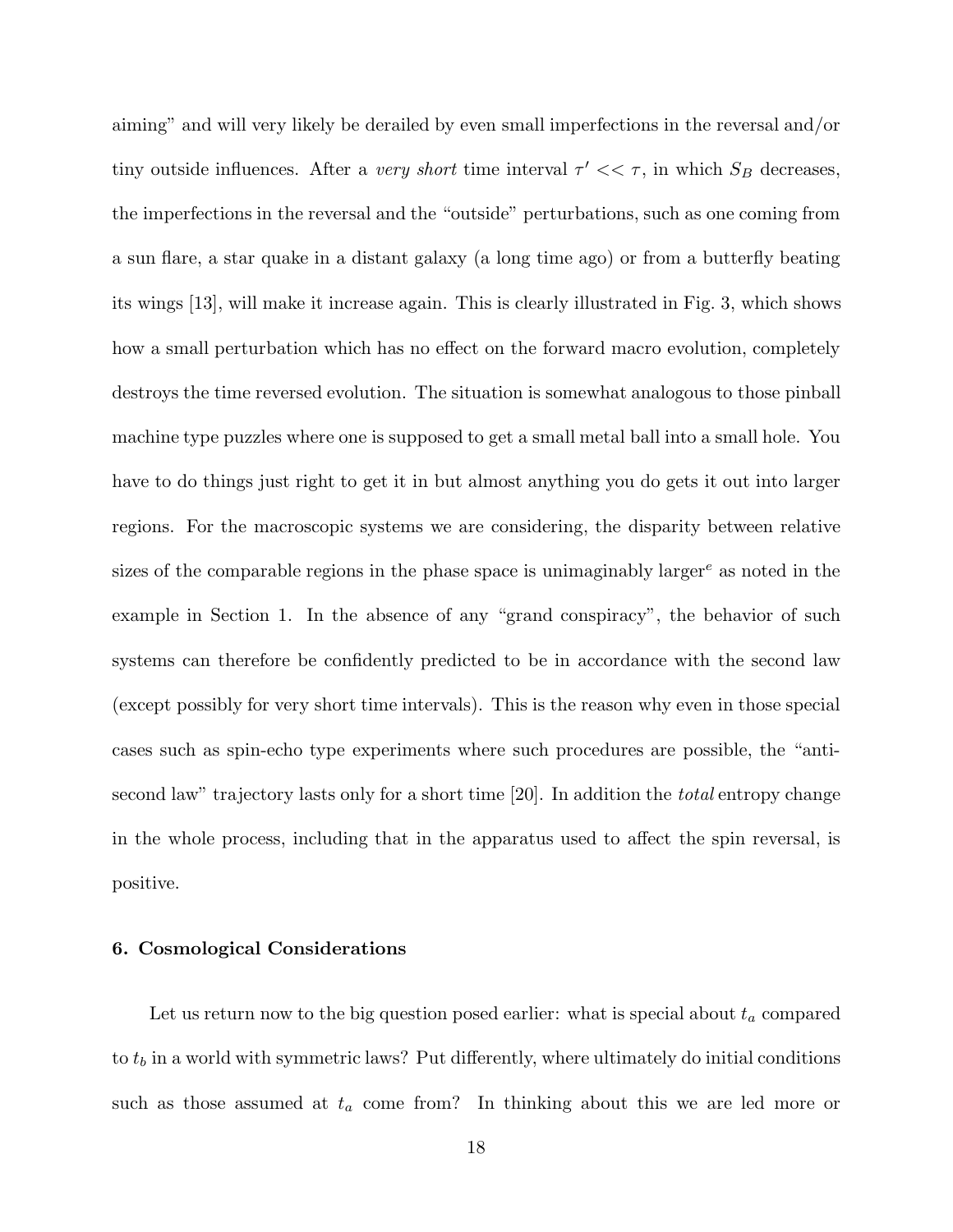less inevitably to cosmological considerations and to postulate an initial "macrostate of the universe" having a very small Boltzmann entropy, (see also Appendices B and C). To again quote Boltzmann [21]: "That in nature the transition from a probable to an improbable state does not take place as often as the converse, can be explained by assuming a very improbable  $\text{small } S_B \text{initial state of the entire universe surrounding us. This is}$ a reasonable assumption to make, since it enables us to explain the facts of experience, and one should not expect to be able to deduce it from anything more fundamental". We do not, however, have to assume a very specific initial microstate of the universe, it is sufficient to assume that this microstate is typical of an initial macrostate  $M_0$  which is far from equilibrium. This is a very important aspect of Boltzmann's insight as he further writes: "we do not have to assume a special type of initial condition in order to give a mechanical proof of the second law, if we are willing to accept a statistical viewpoint...if the initial state is chosen at random...entropy is almost certain to increase." To repeat, all that it is necessary to assume is a far from equilibrium initial macrostate and this is in accord with all cosmological and other independent evidence.

Feynman clearly agrees with this when he says [22], "it is necessary to add to the physical laws the hypothesis that in the past the universe was more ordered, in the technical sense, than it is today...to make an understanding of the irreversibility." More recently the same point was made very clearly by Roger Penrose in connection with the "big bang" cosmology [23]. Penrose, unlike Boltzmann, believes that we should search for a more fundamental theory which will also account for the initial conditions. Meanwhile he takes for the initial macrostate of the universe the smooth energy density state prevalent soon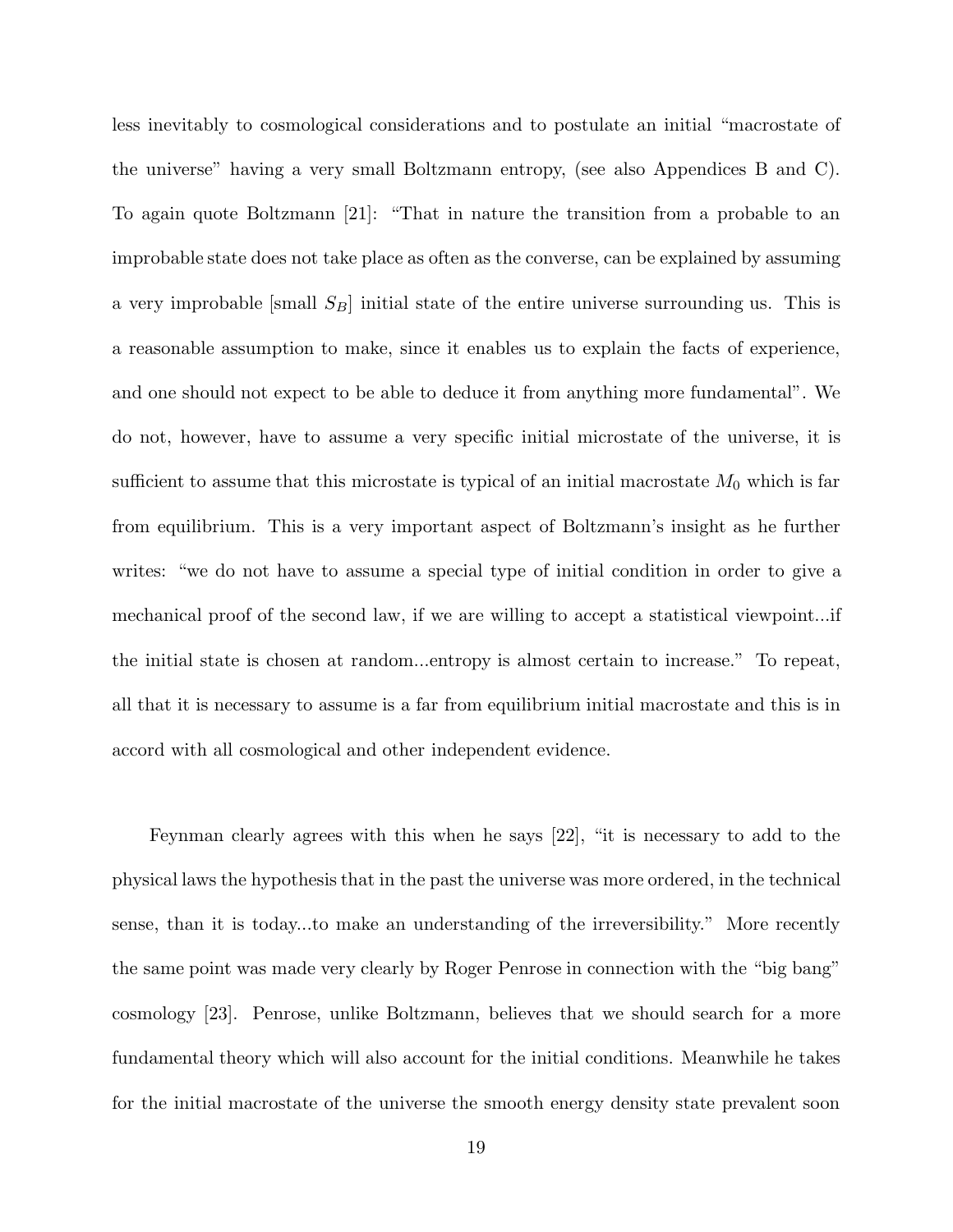after the big bang. Whether this is the appropriate initial state or not, it captures an essential fact about our universe. Gravity, being purely attractive and long range, is unlike any of the other fundamental forces. When there is enough matter/energy around, it completely overcomes the tendency towards uniformization observed in ordinary objects at high energy densities or temperatures. Hence, in a universe dominated, like ours, by gravity, a uniform density corresponds to a state of very low entropy, or phase space volume, for a given total energy, see Fig. 4; see also [24] and Appendices B and C.

The local 'order' or low entropy we see around us (and elsewhere)—from complex molecules to trees to the brains of experimentalists preparing macrostates—is perfectly consistent with (and possibly even a consequence of, i.e. typical of) the initial macrostate of the universe. The value of  $S_B(t)$  at the present time, corresponding to the current clumpy macrostate of the universe, consisting of planets, stars, galaxies, and black holes, is much much larger than  $S_B(0)$  the Boltzmann entropy of the "initial state" (say some start time after the big bang) but still quite far away from its equilibrium value. The 'natural' or 'equilibrium' state of the universe is, according to Penrose, one with all matter and energy collapsed into one big black hole with a phase space volume some  $10^{10^{123}}$  times that of the initial macrostate, see Fig. 5. (So we may still have a long way to go.)

### **7. Boltzmann vs. Gibbs Entropies**

The Boltzmannian approach, which focuses on the evolution of a particular macroscopic system, is conceptually different from the Gibbsian approach, which focuses primarily on ensembles. This difference shows up strikingly when we compare Boltzmann's entropy—defined in  $(1)$  for a microstate X of a macroscopic system—with the more com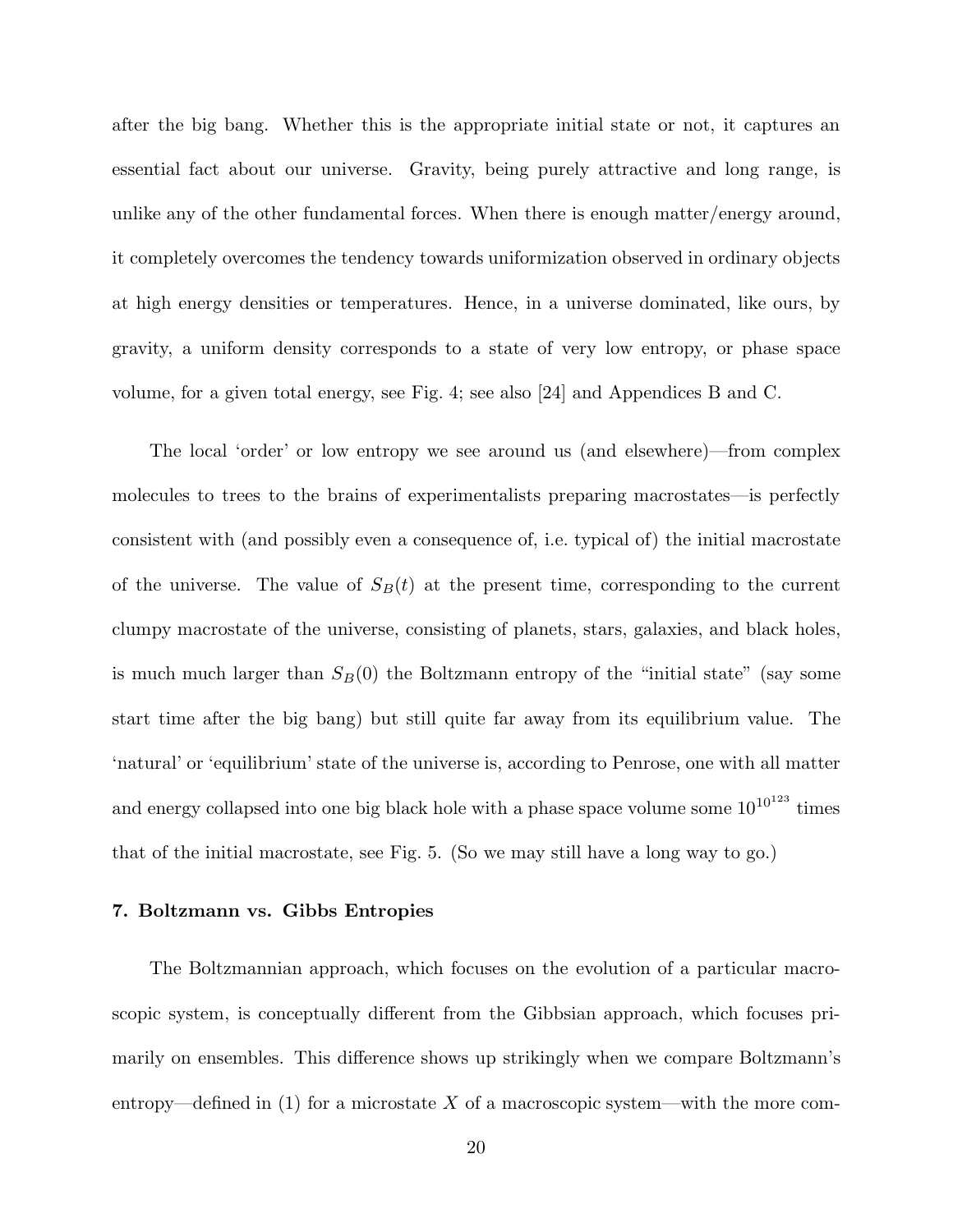monly used (and misused) entropy  $S_G$  of Gibbs, defined for an ensemble density  $\rho(X)$ by

$$
S_G(\{\rho\}) = -k \int \rho(X) [\log \rho(X)] dX.
$$
 (2)

Here  $\rho(X)dX$  is the probability (obtained some way or other) for the microscopic state of the system to be found in the phase space volume element  $dX$  and the integral is over the phase space Γ. Of course if we take  $\rho(X)$  to be the generalized microcanonical ensemble associated with a macrostate M,

$$
\rho_M(X) \equiv \begin{cases} |\Gamma_M|^{-1}, & \text{if } X \in \Gamma_M \\ 0, & \text{otherwise} \end{cases}, \tag{3}
$$

then clearly,

$$
S_G(\{\rho_M\}) = k \log |\Gamma_M| = S_B(M). \tag{4}
$$

Generalized microcanonical ensembles like  $\rho_M(X)$ , or their canonical version, are commonly used to describe systems in which the particle density, energy density and momentum density vary slowly on a microscopic scale and the system is, in each small macroscopic region, in equilibrium with the prescribed local densities, i.e. when we have local equilibrium [18]. In such cases  $S_G(\{\rho_M\})$  and  $S_B(M)$  agree with each other, and with the macroscopic hydrodynamic entropy.<sup>d</sup>

Note however that unless the system is in complete equilibrium and there is no further systematic change in M or  $\rho$ , the time evolutions of  $S_B$  and  $S_G$  are very different. As is well known, it follows from the fact that the volume of phase space regions remains unchanged under the Hamiltonian time evolution (even though their shape changes greatly) that  $S_G({\rho})$  never changes in time as long as X evolves according to the Hamiltonian evolution,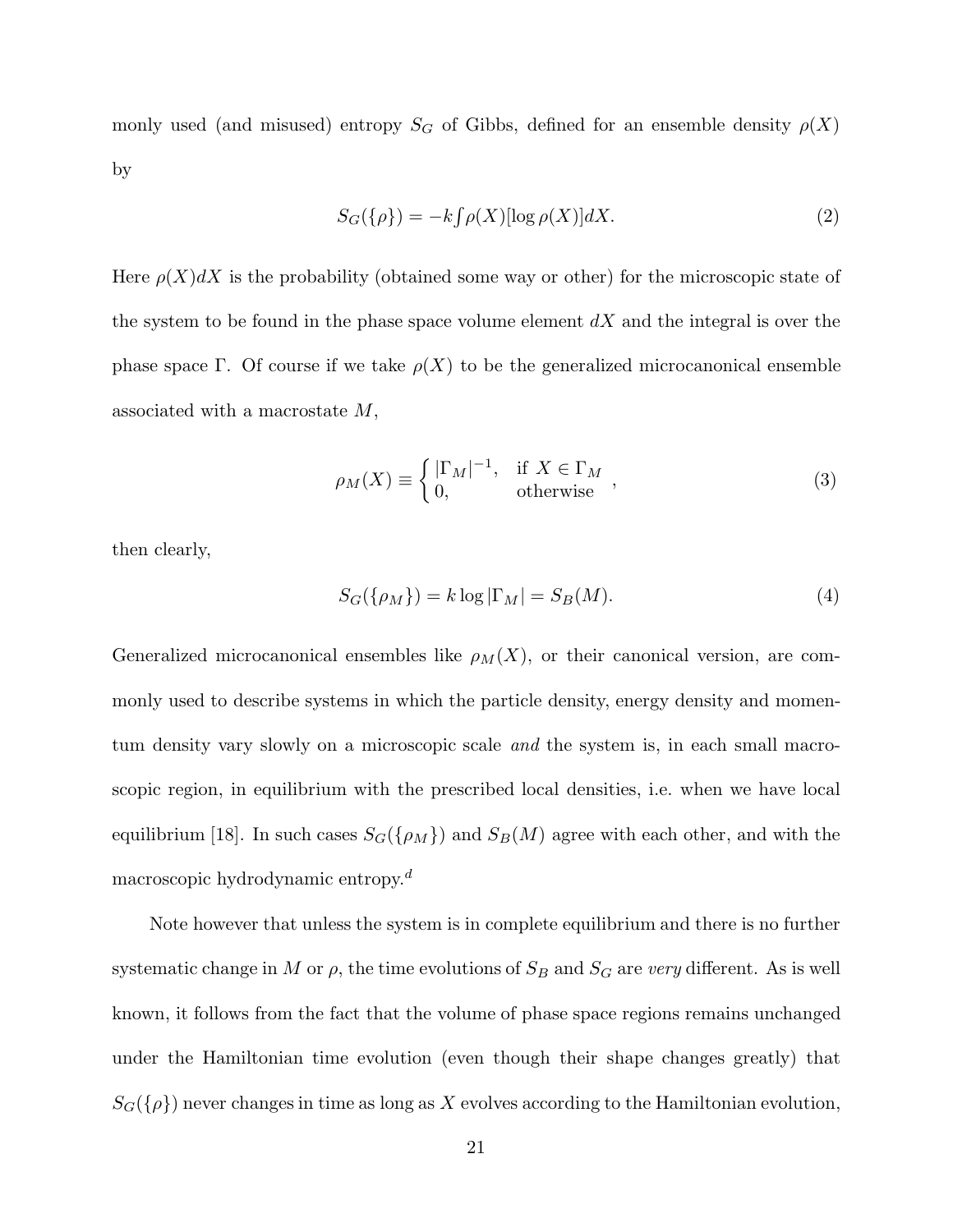i.e.  $\rho$  evolves according to the Liouville equation;  $S_B(M)$ , on the other hand, certainly does change. Thus, if we consider the evolution of the microcanonical ensemble corresponding to the macrostate  $M_a$  in Fig. 1a after removal of the constraint,  $S_G$  would equal  $S_B$  initially but subsequently  $S_B$  would increase while  $S_G$  would remain constant.  $S_G$  therefore does not give any indication that the system is evolving towards equilibrium.

This reflects the fact, discussed earlier, that the microstate  $X(t)$  does not remain typical of the local equilibrium state  $M(t)$  for  $t > 0$ . As long as the system remains truly isolated the state  $T_t X$  will contain subtle correlations, which are reflected in the complicated shape which an initial region  $\Gamma_M$  takes on in time but which do not affect the future time evolution of  $M$  (see the discussion at end of section on Initial Conditions). Thus the relevant entropy for understanding the time evolution of macroscopic systems is  $S_B$  and not  $S_G$ .

Of course, if we do a "course graining" of  $\rho$  over cells  $\Gamma_M$  then we are essentially back to dealing with  $\rho_M$ , and we are just defining  $S_B$  in a backhanded way. This is one of the standard ways, used in many textbooks, of reconciling the constancy of  $S_G$  with the behavior of real systems. I fail to see what is gained by this. Why not use  $S_B$  from the beginning?

### **8. Quantitative Considerations**

Let me now describe briefly the very interesting work, still in progress, in which one rigorously derives time asymmetric hydrodynamic equations from reversible microscopic laws [18]. While many qualitative features of irreversible macroscopic behavior depend very little on the positivity of Lyapunov exponents, ergodicity, or mixing properties of the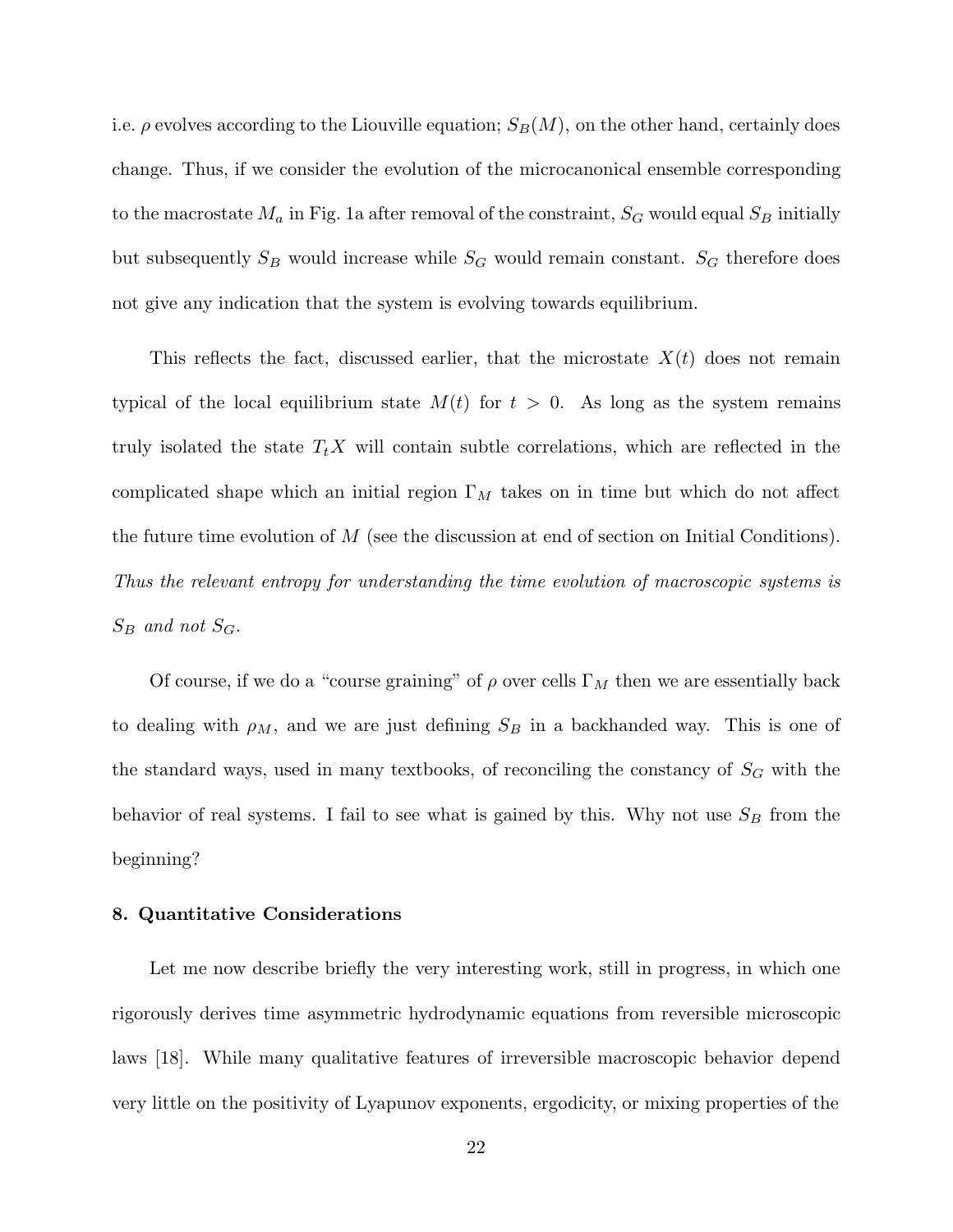microscopic dynamics, such propertiens are important for the quantitative description of the macroscopic evolution, i.e. for the existence of time-asymmetric autonomous equations of hydrodynamic type. The existence and form of such equations depend on the instabilities of microscopic trajectories induced by chaotic dynamics. When the chaoticity can be proven to be strong enough (and of the right form) such equations can be derived rigorously from the reversible microscopic dynamics by taking limits in which the ratio of macroscopic to microscopic scales goes to infinity. Using the law of large numbers one shows that these equations describe the behavior of almost all individual systems in the ensemble, not just that of ensemble averages, i.e. that the dispersion goes to zero in the scaling limit. The equations also hold, to a high accuracy, when the macro/micro ratio is finite but very large.

A simple example in which this can be worked out in detail is the periodic Lorentz gas (or Sinai billiard). This consists of a macroscopic number of non-interacting particles moving among a periodic array of fixed convex scatterers, arranged in the plane in such a way that there is a maximum distance a particle can travel between collisions. The chaotic nature of the microscopic dynamics, which leads to an approximately isotropic local distribution of velocities, is directly responsible for the existence of a simple autonomous deterministic description, via a diffusion equation, for the macroscopic particle profiles of this system [18], [24]. A second example is a system of hard spheres at very low densities for which the Boltzmann equation has been shown to describe the evolution of the density in the six dimensional position and velocity space (at least for short times) [17]. I use these examples, despite their highly idealized nature, because here all the mathematical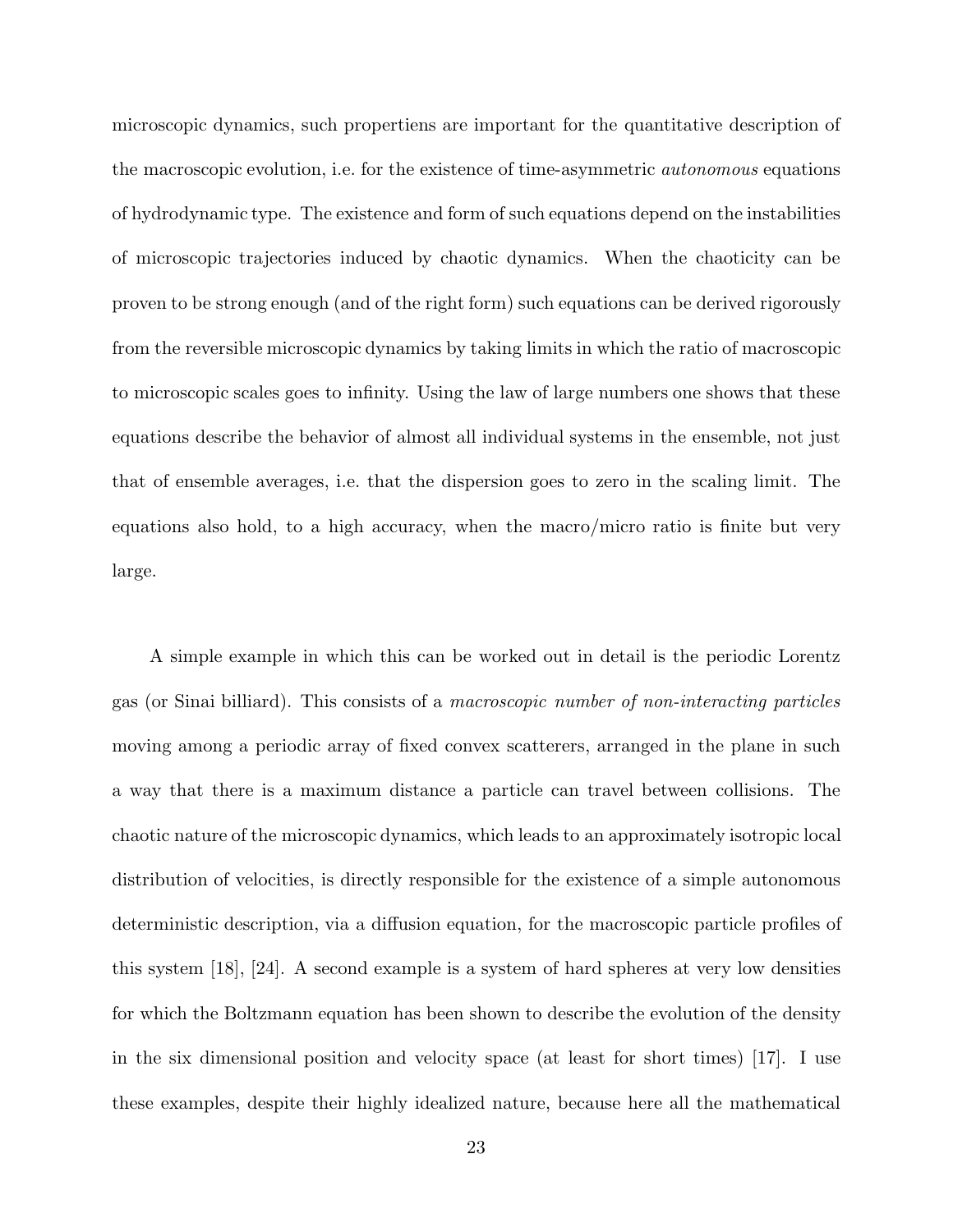i's have been dotted. They thus show *ipso facto*, in a way that should convince even (as Mark Kac put it) an "unreasonable" person, not only that there is no conflict between reversible microscopic and irreversible macroscopic behavior but also that, for essentially all initial microscopic states consistent with a given nonequilibrium macroscopic state, the latter follows from the former—in complete accord with Boltzmann's ideas. Yet the debate goes on.

I also note here that the characterization of a macrostate M usually done via density fields in three dimensional space can be extended to mesoscopic descriptions. This is particularly convenient for a *dilute gas* where  $M$  can be usefully characterized by the density in the six dimensional position and velocity space of a single molecule. The deterministic macroscopic (or mesoscopic) evolution of this  $M$  is then given by the Boltzmann equation and  $S_B(M)$  coincides with the negative of Boltzmann's famous  $H$ -function<sup>d</sup>.

It is important to remember however that for systems in which the potential energy is relevant, e.g. non-dilute gases, the H-function does not agree with  $S_B$  and  $-H$  (but not  $S_B$ ) will decrease for suitable macroscopic initial conditions. As pointed out by Jaynes  $[12]$  this will happen whenever one starts with an initial total energy E and kinetic energy  $K = K_0$  such that  $K_0 > K_{eq}(E)$ , the value that K takes when the system is in equilibrium with energy  $E$ . This can be readily seen if the initial macrostate is one in which the spatial density is uniform and the velocity distribution is Maxwellian with the appropriate temperature  $T_0 = \frac{2}{3} K_0 / kN$ . The temperature will then decrease as the system goes to equilibrium and  $-H$  which, for a Maxwellian distribution, is proportional to  $\log T$  will therefore be smaller in the equilibrium state when  $T = T_{eq}(E) < T_0$ .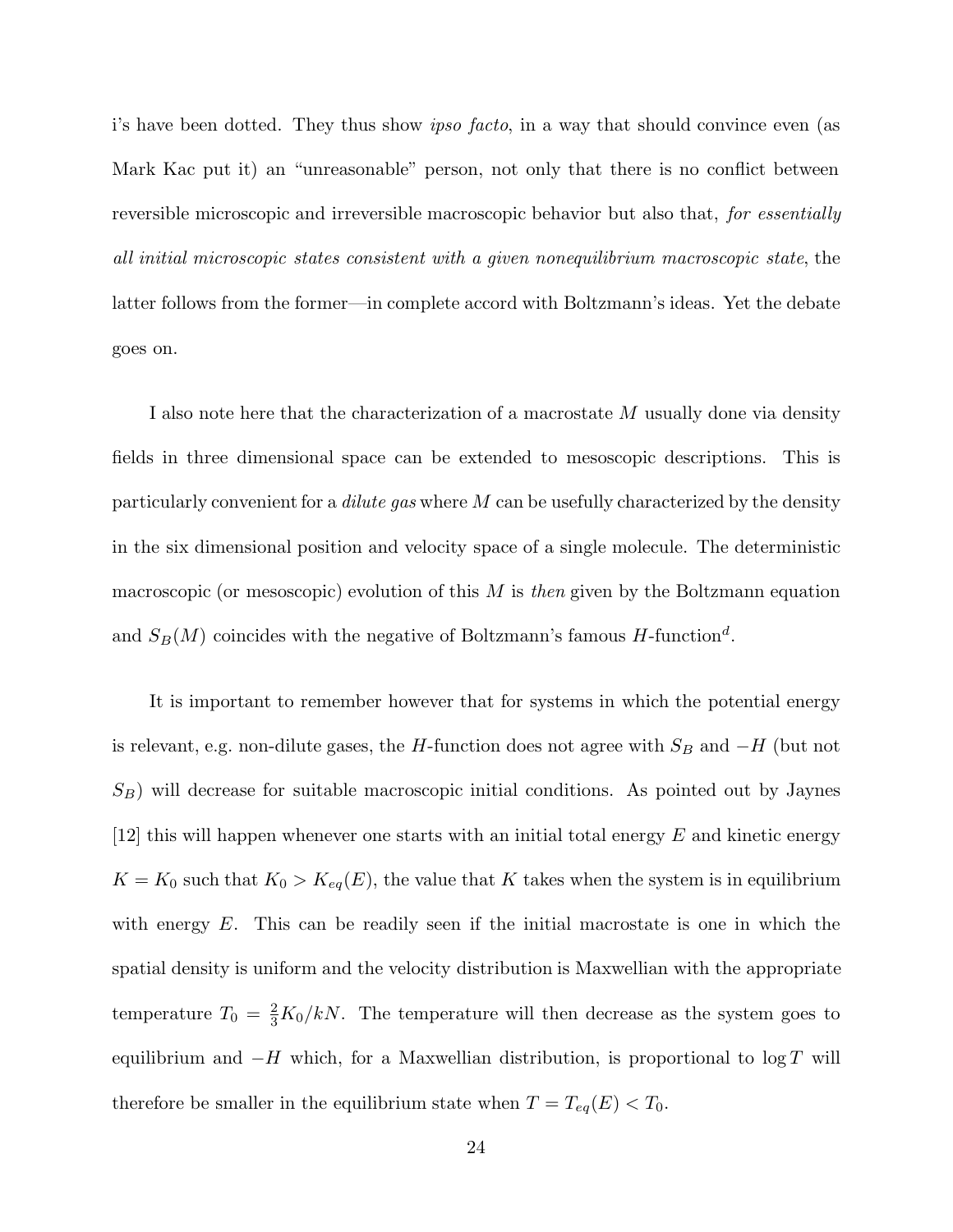It should also be remarked that Einstein's formula for the probability of fluctuations in an equilibrium system,

Probability of 
$$
M \sim \exp\{[S(M) - S_{eq}]/k\}
$$
 (5)

is essentially an inversion of formulas (3) and (4). When combined with the observation that the entropy  $S_B(M)$  of a macroscopic system, prepared in a specified nonuniform state M, can be computed from macroscopic thermodynamic considerations it yields useful results. In particular when  $S_B(M)$  in the exponent is expanded around  $M_{eq}$ , and only quadratic terms are kept, we obtain a Gaussian distribution for normal (small) fluctuations from equilibrium. This is one of the main ingredients of Onsager's reciprocity relations, [25].

#### **9. Quantum Mechanics**

While the above analysis was done in terms of classical mechanics the situation is in many ways similar in quantum mechanics. Formally the reversible incompressible flow in phase space is replaced by the unitary evolution of wave functions in Hilbert space and velocity reversal of X by complex conjugation of  $\Psi$ . In particular, I do not believe that quantum measurement is a new source of irreversibility. Rather, real measurements on quantum systems are time-asymmetric because they involve, of necessity, systems with very large number of degrees of freedom whose irreversibility can be understood using natural extensions of classical ideas [26].There are however also some genuinely new features in quantum mechanics relevant to our problem.

Let me begin with the similarities. In a surprisingly little quoted part of his famous book on quantum mechanics [27], von Neumann discusses in some detail (but not very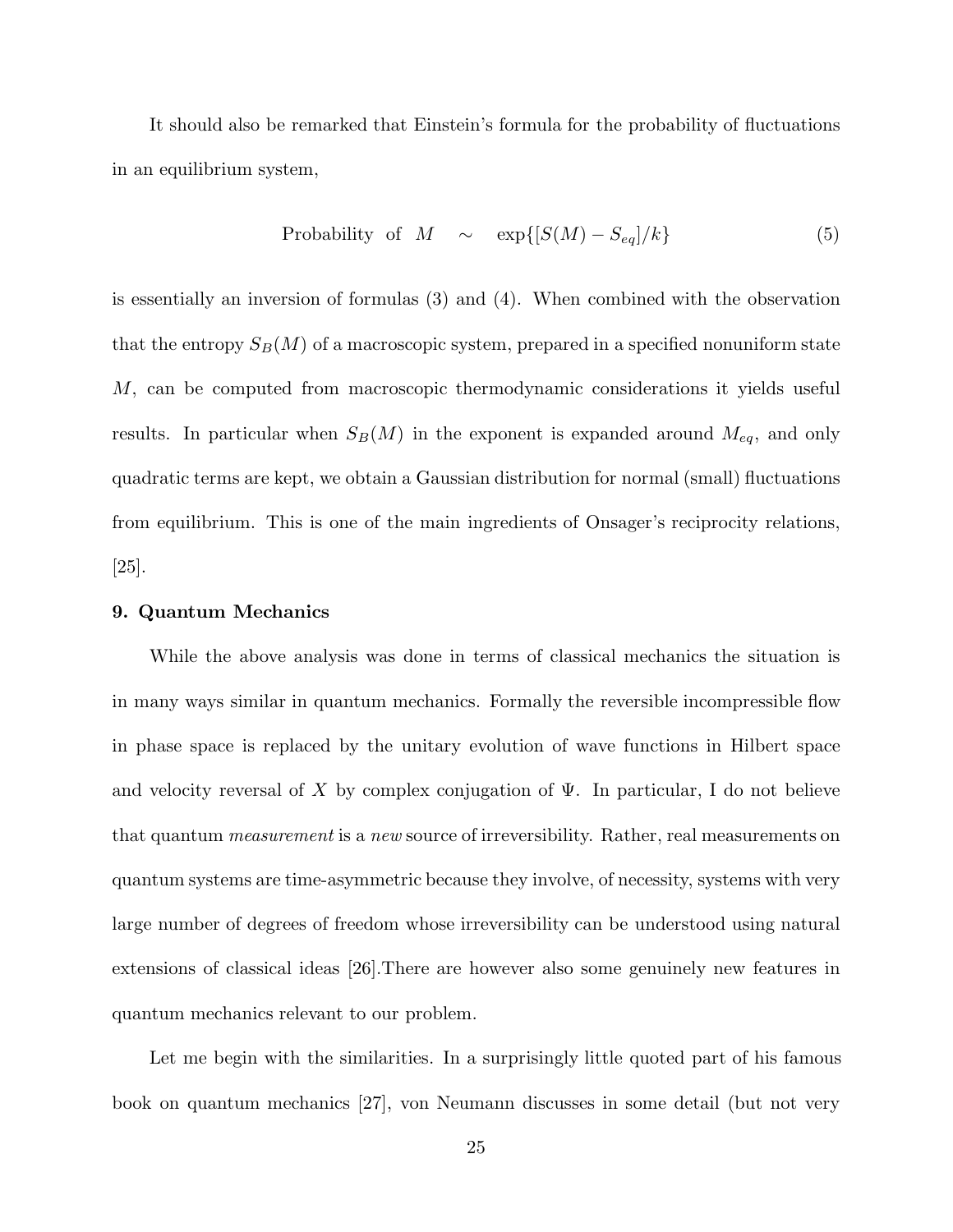clearly) what might be taken to be the quantum analog of the classical Boltzmann entropy  $S_B(X) = \log |\Gamma_{M(X)}|$ . Von Neumann proposes to describe a macrostate M of an isolated macroscopic quantum system by specifying the values (within some intervals) of a set of "rounded off" commuting macroscopic observables (operators)  $\hat{M}$  representing particle number, energy, etc. in each of the cells into which the box containing the system is divided to define the macrostate M. The analog of  $\Gamma_M$  is then taken to be the linear subspace  $\hat{\Gamma}_M$  of the Hilbert space H of the system in which the observables  $\hat{M}$  take the values corresponding to M. Labeling the set of possible macrostates by  $M_{\alpha}$ ,  $\alpha = 1, ..., L$ , we will then have, corresponding to the set  $\{M_{\alpha}\}\)$ , an orthogonal decomposition  $\{\hat{\Gamma}_{\alpha}\}\$  of  $\mathcal{H}$ . Calling  $E_{\alpha}$  the projection into  $\hat{\Gamma}_{\alpha}$ , von Neumann defines the *macroscopic entropy* of a system specified by a wavefunction  $\Psi \in \mathcal{H}$  as

$$
\hat{S}_B(\psi) = \sum_{\alpha=1}^L p_\alpha(\Psi) \log |\hat{\Gamma}_\alpha| - \sum_{\alpha=1}^L p_\alpha(\psi) \log p_\alpha(\psi)
$$
(6)

where  $p_{\alpha}(\psi)$  is the probability of finding the system with wavefunction  $\psi$  in the macrostate  $M_{\alpha}$ ,

$$
p_{\alpha}(\Psi) = (\Psi, E_{\alpha}\Psi),\tag{7}
$$

and  $|\hat{\Gamma}_{\alpha}|$  is the dimension of  $\hat{\Gamma}_{\alpha}$ .

An entirely analogous definition is made for a system represented by a density matrix  $\hat{\mu}$ : we simply replace  $p_{\alpha}(\Psi)$  in (6) and (7) by  $p_{\alpha}(\hat{\mu}) = Tr(E_{\alpha}\hat{\mu})$ . In fact  $\psi$  just corresponds, as is well known, to a particular (*pure*) density matrix  $\hat{\mu}_{\psi}$ . I will therefore from now on use  $\hat{\mu}$  to denote the microstate of a quantum system—always meaning by this the most detailed description possible, within conventional quantum mechanics, of the state of a system (see end of this section).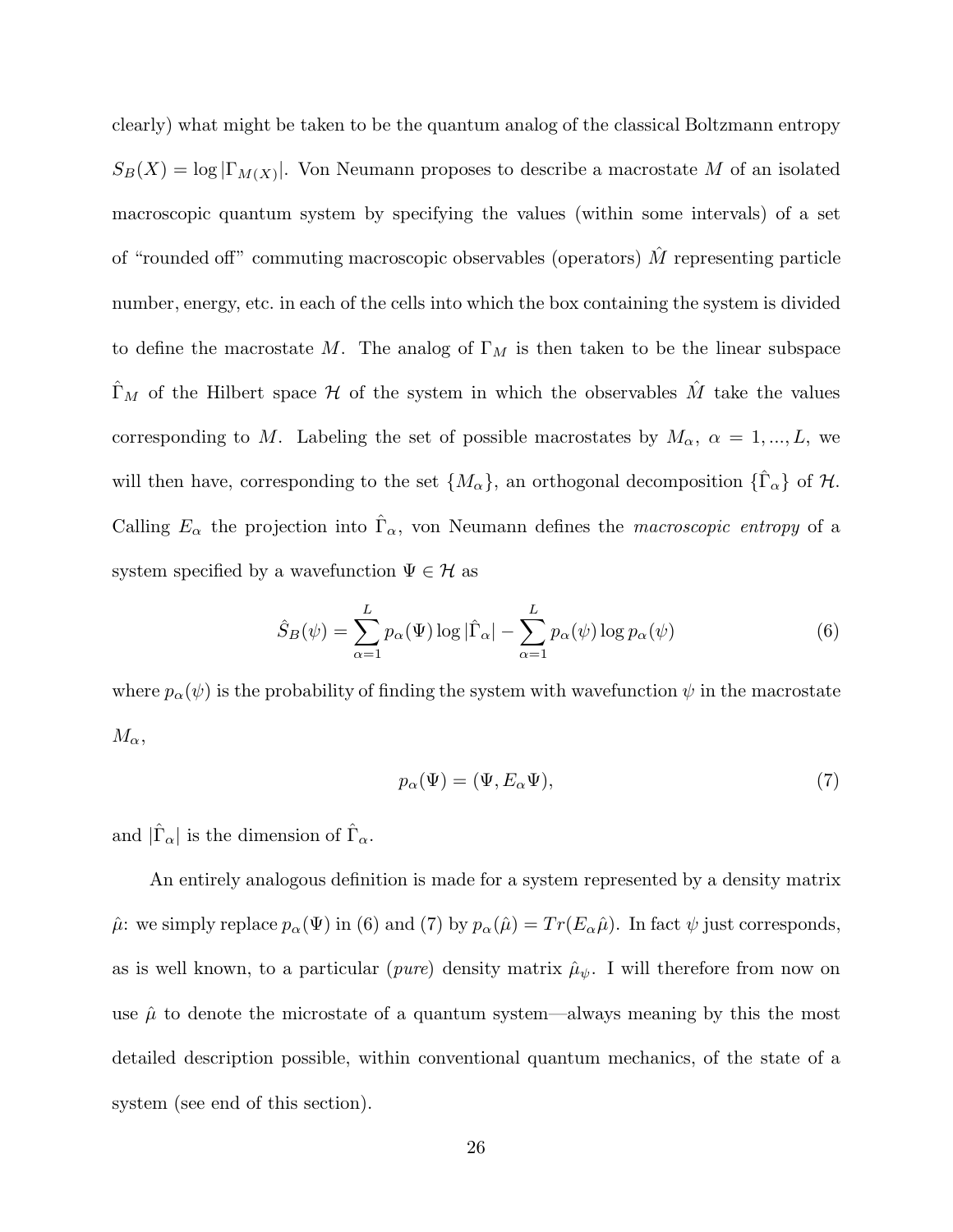Von Neumann then notes (as we did earlier for classical systems) that unlike  $\hat{S}_G(\hat{\mu}) \equiv$  $-Tr(\hat{\mu}\log\hat{\mu}), \hat{S}_B(\hat{\mu})$  will change in time for an isolated quantum system not in equilibrium. He also gives a rather lengthy proof of the fact (which is by now well known and easy to prove) that  $\hat{S}_B(\hat{\mu}) \geq \hat{S}_G(\hat{\mu})$ . Thus if we start the system at  $t = t_0$  with a density matrix  $\hat{\mu}_0 = \sum p_\alpha E_\alpha / |\hat{\Gamma}_\alpha|$  so that, at  $t_0$ ,  $\hat{S}_B$  and  $\hat{S}_G$  are equal then, for  $t > t_0$ ,  $\hat{S}_B(\hat{\mu}) \ge \hat{S}_G(\hat{\mu}_t)$  $\hat{S}_G(\hat{\mu}_0) = \hat{S}_B(\hat{\mu}_0)$ . Unfortunately the fact that  $\hat{S}_B(\hat{\mu}_t) \ge \hat{S}_B(\hat{\mu}_0)$ , which is of course true also in the classical case, doesn't tell us much (if anything) about the actual evolution of the system. (If it did, the second law would be trivially true and we wouldn't need this article.)

On the other hand one can give arguments for expecting  $\hat{S}_B(\hat{\mu}_t)$  to increase with t after a constraint is lifted in a macroscopic system until the system reaches the macrostate  $M_{eq}$ . These arguments are on the heuristic conceptual level analogous to those given above for classical systems [28 ], although there are at present no worked out examples analogous to those described in the last section. (This will hopefully be remedied in the near future: see [29] for some interesting work in that direction.) In fact, with the correspondence between linear dimension,  $|\hat{\Gamma}_M|$ , and phase space volume,  $|\Gamma_M|$ , the first term on the right side of equation (6) is just what we would intuitively write down for the expected value of the entropy of a classical system of whose macrostate we were unsure, e.g. if we saw a pot of water on the burner and made some guess, described by the probability distribution  $p_{\alpha}$ , about its temperature (i.e. energy density) profile. (The second term in (6) will be negligible compared to the first term for a macroscopic system,classical or quantum, going to zero when divided by the number of particles in the system.)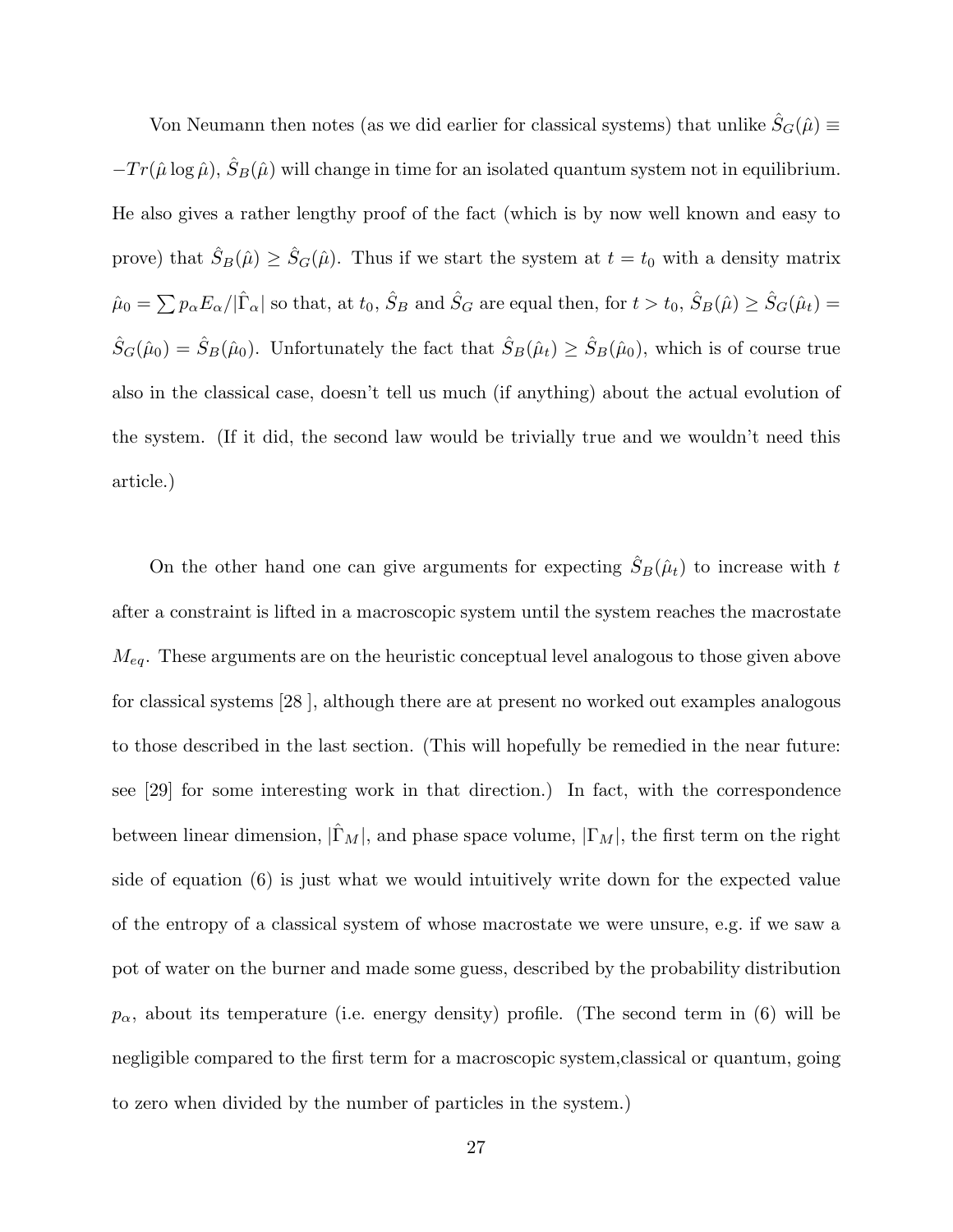We come now to the differences between the classical and quantum pictures. While in the classical case the  $p_{\alpha}$  are just an expression of our ignorance, the actual state of the system being definitely in one of the macrostates  $M_{\alpha}$ , this is not so for the quantum system—at least with the conventional Copenhagen interpretation of quantum mechanics [30–32]. In fact, even when the system is in a definite macrostate at time  $t_0$ , say  $p_\alpha = \delta_{\alpha,k}$ , only the classical system will remain in a unique macrostate for times  $t > t_0$ . The quantum system may evolve to a superposition of different macrostates, as happens in the well known Schrödinger cat paradigm or paradox: a wave functions  $\psi$  defining a particular macrostate evolves into a linear combination of wavefunctions associated with very different macrostates, one corresponding to a live and one to a dead cat.

The possibility of superposition of wavefunctions is of course a general, one might say the central, feature of quantum mechanics. It is reflected here by the fact that whereas the relevant classical phase space can be partitioned into cells  $\Gamma_M$  such that every X belongs to exactly one cell, i.e. every microstate corresponds to a unique macrostate, this is not so in quantum mechanics. The superposition principle rules out any such meaningful partition of the Hilbert space: all we have is an orthogonal decomposition. Thus one cannot associate a definite macroscopic state to an arbitrary wave function of the system. This in turn raises questions about the connection between the quantum formalism and our picture of reality, questions which are very much part of the fundamental issues concerning the interpretation of quantum mechanics as a theory of events in the real world; see the recent articles by S. Goldstein and references there for a careful analysis of these problems [32 ].

Another related difference between classical and quantum mechanics is that quantum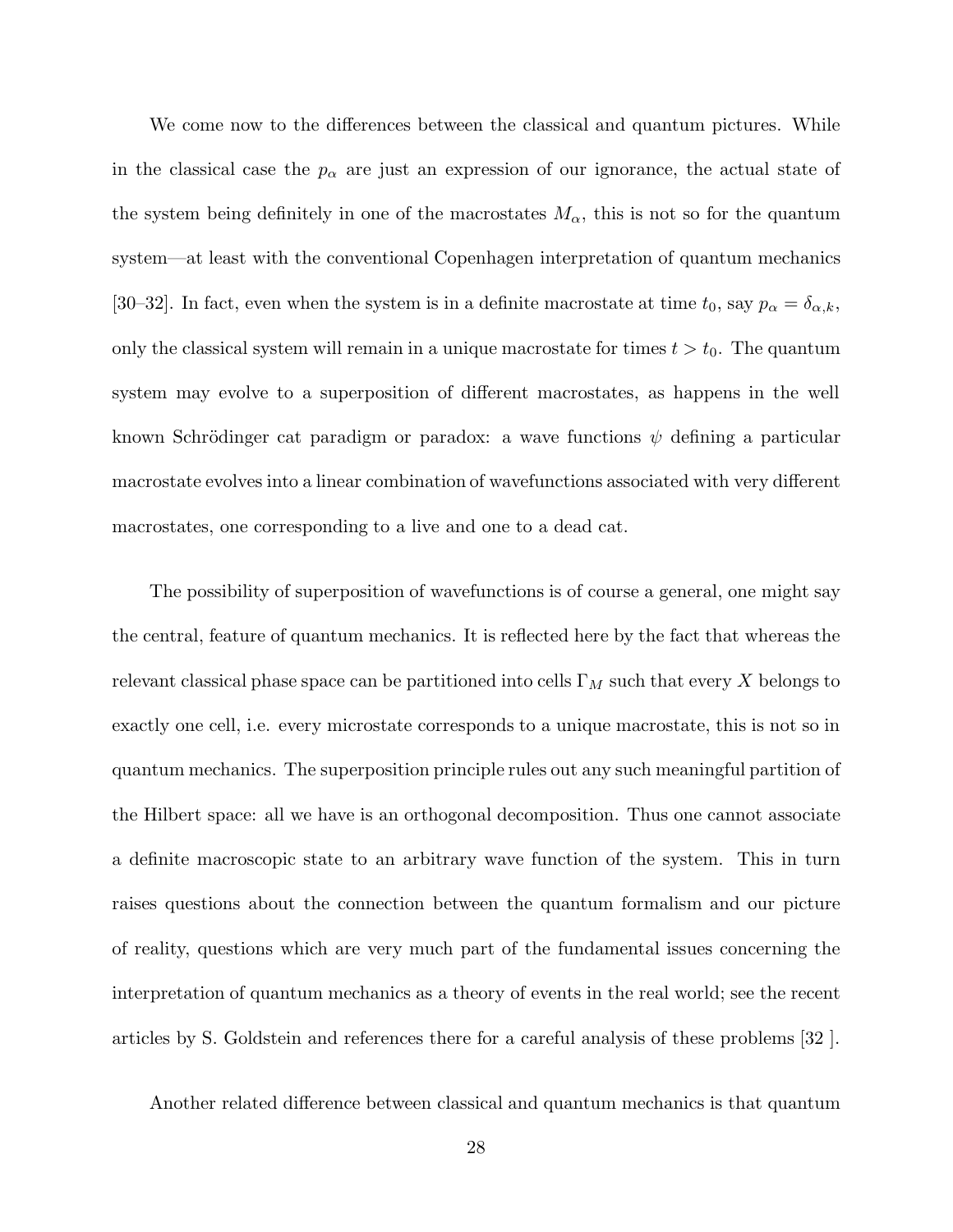correlations between separated systems arising from wave function entanglements preclude, in general, our assigning a wave function to a subsystem  $S_1$  of a system S in a definite state  $\Psi$ , even at a time when there is no direct interaction between  $S_1$  and the rest of S. This makes the standard idealization of physics— an isolated system—much more problematical in quantum mechanics than in classical theory. One might in fact argue that any real system, considered as a subsystem of the universe described by some wavefunction  $\Psi$ , will in general not be described by a wavefunction but by a density matrix. For ways of giving meaning to the wavefunction of a subsystem see  $[32]$  and papers by Dürr et al.  $[33]$  and by Gell-Mann and Hartle [34].

# **10. Final Remarks**

As I stated in the beginning, I have here completely ignored relativity, special or general. The phenomenon we wish to explain, namely the time-asymmetric behavior of spatially localized macroscopic objects, has certainly many aspects which are the same in the relativistic (real) universe as in a (model) non-relativistic one. In fact the only way I see relativity modifying the discussion is in the nature of the appropriate initial cosmological state and in the light it may shed on the interpretation of quantum mechanics; see [34]. This assessment is based on my belief that one can and in fact one must in order to make any scientific progress, isolate segments of reality for separate analysis. It is only after the individual parts are understood, on their own terms, that one can hope to synthesize a complete picture.

To conclude, I believe that the Maxwell-Thomson-Boltzmann resolution of the problem of the origin of macroscopic irreversibility contains, in the simplest idealized classical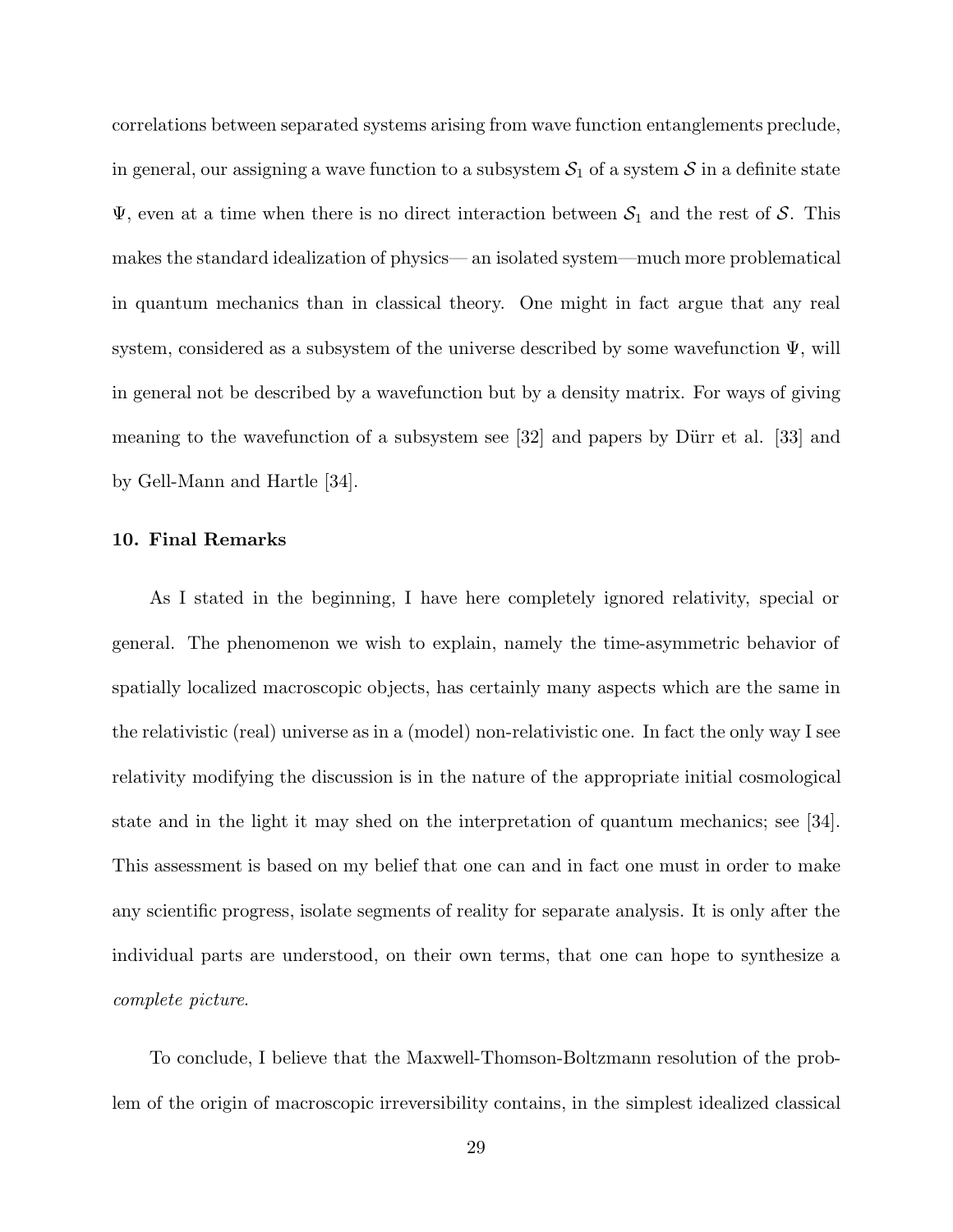context, all the essential ingredients for understanding this phenomena in real systems. Abandoning Boltzmann's insights would, as Schrödinger says<sup>h</sup> be a most serious scientific regression. I have yet to see any good reason to doubt Schrödinger's assessment.

**Acknowledgments.** I greatfully acknowledge very extensive and very useful discussions with my colleagues Sheldon Goldstein and Eugene Speer. Research supported in part by NSF DMR-9813268, and AFOSR Grant F49620-98-1-0207.

# **References**

- [1] J. L. Lebowitz,
	- a) Macroscopic Laws and Microscopic Dynamics, Time's Arrow and Boltzmann's Entropy, Physica A **194**, 1–97 (1993);
	- b) Boltzmann's Entropy and Time's Arrow, Physics Today, **46**, 32–38 (1993);
	- c) Time's Arrow and Boltzmann's Entropy, Physical Origins of Time Asymmetry, J. Halliwell and W.H. Zurek, eds., Cambridge University Press, 131–146, 1994.
	- d) Microscopic Reversibility and Macroscopic Behavior: Physical Explanations and Mathematical Derivations, in 25 Years of Non-Equilibrium Statistical Mechan-

h Schrödinger writes [35], "the spontaneous transition from order to disorder is the quintessence of Boltzmann's theory ... This theory really grants an understanding and does not ... reason away the dissymmetry of things by means of an a priori sense of direction of time variables... No one who has once understood Boltzmann's theory will ever again have recourse to such expedients. It would be a scientific regression beside which a repudiation of Copernicus in favor of Ptolemy would seem trifling."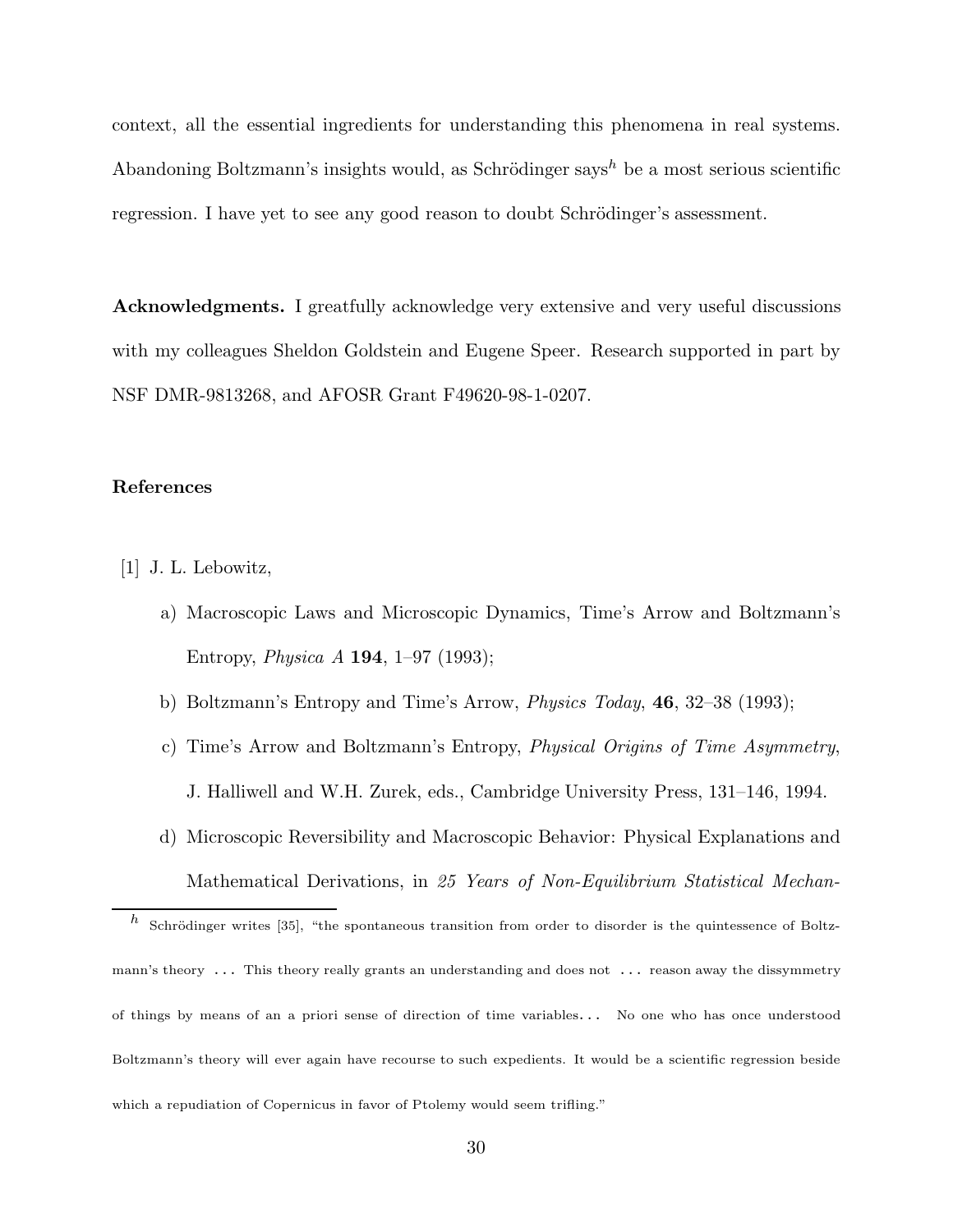ics, Proceedings, Sitges Conference, Barcelona, Spain, 1994, in Lecture Notes in Physics, J.J. Brey, J. Marro, J.M. Rub´i and M. San Miguel eds., Springer, (1995);

- e) Microscopic Origins of Irreversible Macroscopic Behavior, Physica A, **263**, 516– 527, 1999;
- f) A Century of Statistical Mechanics: A Selective Review of Two Central Issues, Reviews of Modern Physics, **71**, 346–357, 1999;
- [2] R. Feynman, R. B. Leighton, M. Sands, The Feynman Lectures on Physics, Addison-Wesley, Reading, Mass. (1963), section 1–2.
- [3] W. Thomson, Proc. of the Royal Soc. of Edinburgh, **8**, 325 (1874).
- [4] S.G. Brush, Kinetic Theory, Pergamon, Oxford, (1966) has reprints of Thomson's article as well as many other original articles from the second half of the nineteenth century on this subject (all in English)
- [5] L. Boltzmann, On Zermelo's Paper "On the Mechanical Explanation of Irreversible Processes". Annalen der Physik **60**, 392–398 (1897).
- [6] L. Boltzmann, Vorlesungen ¨uber Gastheorie. 2 vols. Leipzig: Barth, 1896, 1898. This book has been translated into English by S.G. Brush, Lectures on Gas Theory, (Cambridge University Press, London 1964).
- [7] For a general history of the subject see S.G. Brush, The Kind of Motion We Call Heat, Studies in Statistical Mechanics, vol. VI, E.W. Montroll and J.L. Lebowitz, eds. North-Holland, Amsterdam, (1976).
- [8] For a historical discussion of Boltzmann and his ideas see articles by M. Klein, E.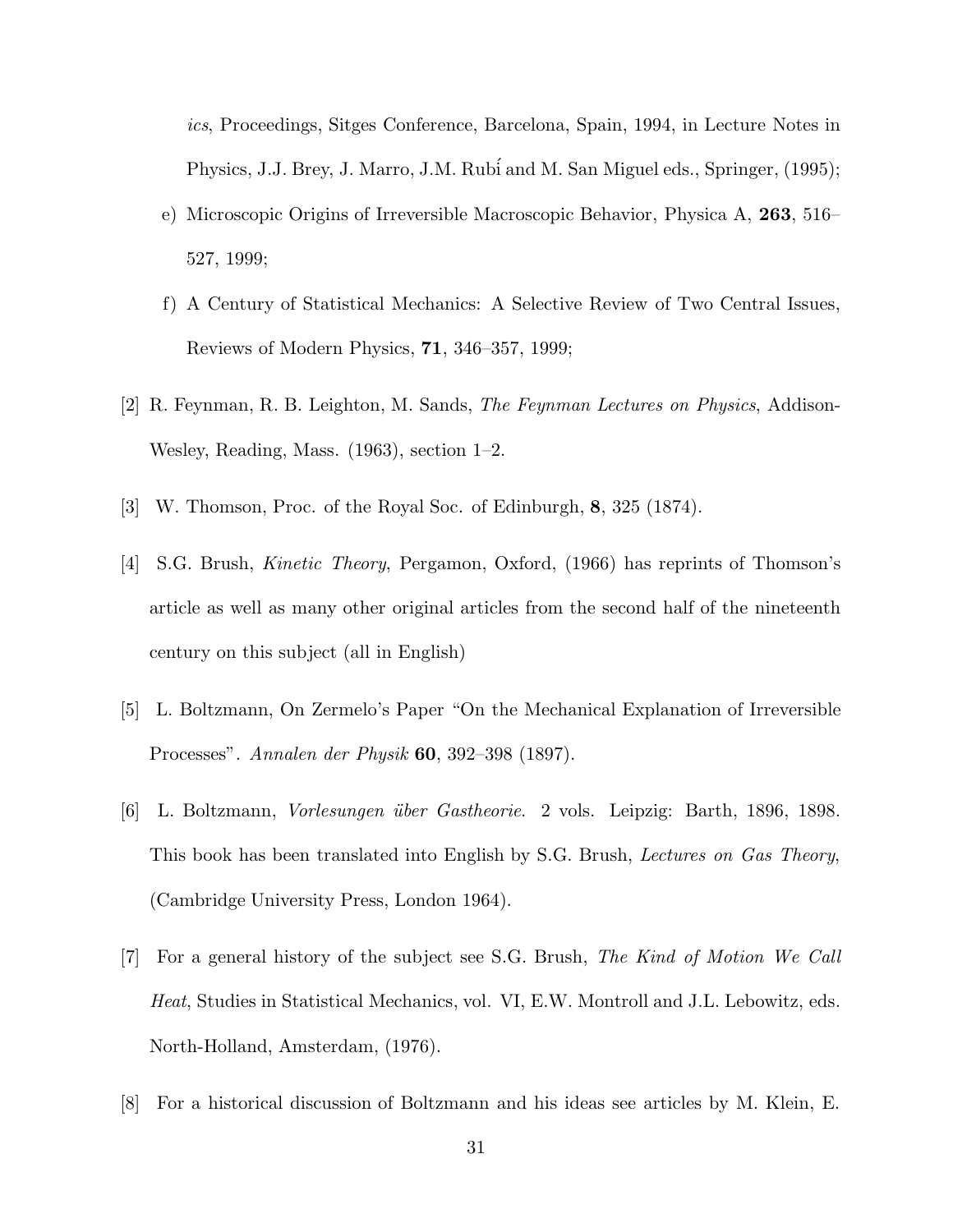Broda, L. Flamn in The Boltzmann Equation, Theory and Application, E.G.D. Cohen and W. Thirring, eds., Springer-Verlag, 1973.

- [9] For an interesting biography of Boltzmann, which also contains many references, see E. Broda Ludwig Boltzmann, Man—Physicist—Philosopher, Ox Bow Press, Woodbridge, Conn (1983); translated from the German.
- [10] For a clear defense of Boltzmann's views against some recent attacks see the article by J. Bricmont, Science of Chaos or Chaos in Science? in The Flight from Science and Reason, Annals of the N.Y. Academy of Sciences **775**, p. 131 (1996). This article first appeared in the publication of the Belgian Physical Society, Physicalia Magazine, **17**, 159, (1995), where it is followed by an exchange between Prigogine and Bricmont.
- [11] O. Penrose, Foundations of Statistical Mechanics, Pergamon, Elmsford, N.Y. (1970), ch. 5.
- [12] c.f. E. T. Jaynes, Phys. Rev. A, **4**, 747 (1971).
- [13] D. Ruelle, Chance and Chaos, Princeton U.P., Princeton, N.J. (1991), ch. 17, 18.
- [14] J.C. Maxwell, Theory of Heat, p. 308: "Tait's Thermodynamics", Nature **17**, 257 (1878). Quoted in M. Klein, ref. 8).
- [15] D. Levesque and L. Verlet, J. Stat. Phys. **72**, 519 (1993); see also V. Romero-Roch´in and E, Gonz´alex-Tovar, J. Stat. Phys. **89**, 735–749 (1997); V. B.T. Nadiga, J.E. Broadwell and B. Sturtevant, Rarefield Gas Dynamics: Theoretical and Computational Techniques, edited by E.P. Muntz, D.P. Weaver and D.H. Campbell, Vol 118 of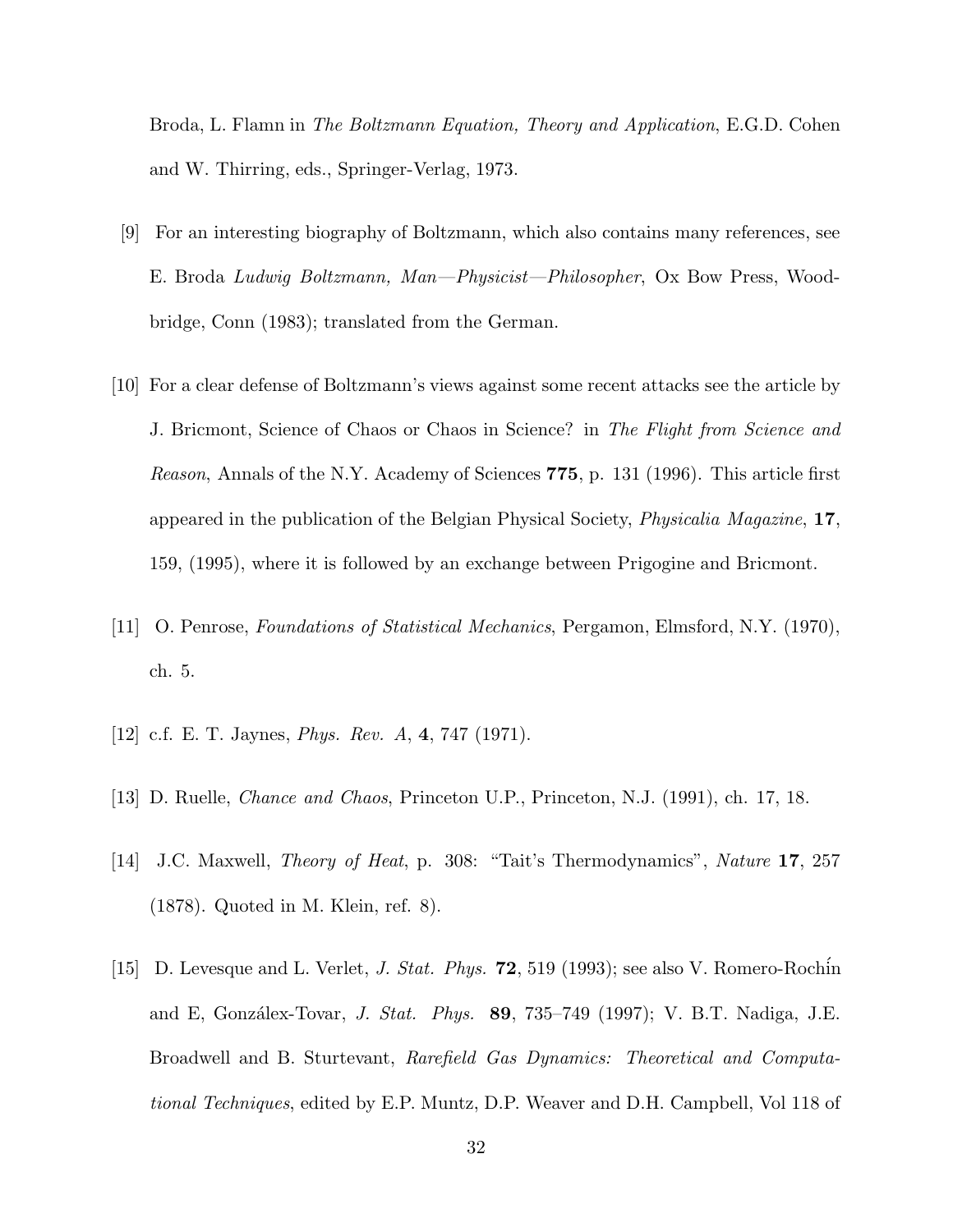Progress in Astronautics and Aeronautics, AIAA, Washington, DC, ISBN 0–930403– 55–X, 1989.

- [16] J.W. Gibbs, Connecticut Academy Transactions **3**, 229 (1875), reprinted in The Scientific Papers, **1**, 167 Dover, New York 1961);
- [17] O. Lanford, Physica A **106**, 70 (1981).
- [18] H. Spohn, Large Scale Dynamics of Interacting Particles, Springer-Verlag, New York (1991). A. De Masi, E. Presutti, Mathematical Methods for Hydrodynamic Limits, Lecture Notes in Math 1501, Springer-Verlag, New York (1991). J.L. Lebowitz, E. Presutti, H. Spohn, J. Stat. Phys. **51**, 841 (1988); R. Esposito and R. Marra, J. Stat. Phys. **74**, 981 (1994); C. Landim, C. Kipnis, Scaling Limits for Interacting Particle Systems, Springer-Verlag, Heidelberg, 1998.
- [19] J.L. Lebowitz and H. Spohn, Communications on Pure and Applied Mathematics, XXXVI,595, (1983); see in particular section 6(i).
- [20] E. L. Hahn, Phys. Rev. **80**, 580 (1950); S. Zhang, B. H. Meier and R. R. Ernst, Phys. Rev. Lett. **69**, 2149 (1992), and references therein.
- [21] L. Boltzmann, Ann. der Physik **57**, 773 (1896). Reprinted in [4]).
- [22] R. P. Feynman, The Character of Physical Law, MIT Press, Cambridge, Mass. (1967), ch. 5.
- [23] R. Penrose, The Emperor's New Mind, Oxford U.P., New York (1990), ch. 7.
	- [ 24] L. Onsager, Reciprocal Relations in Irreversible Processes, Physical Review **37**, 405–426 (1931); **38** 2265–2279 (1931).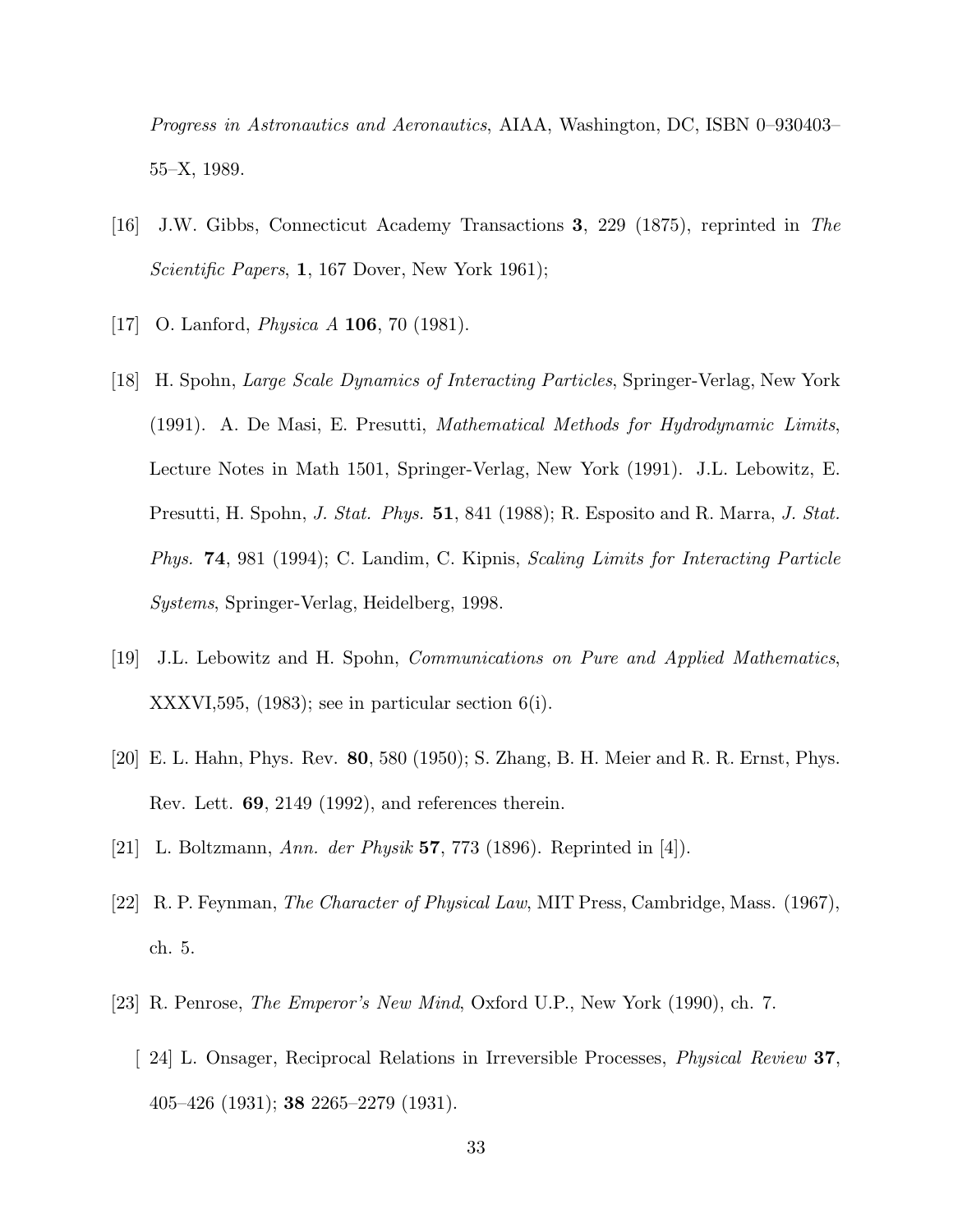- [25] L. Bunimovich and Ya. G. Sinai, Commun. Math. Phys., **78** (479) (1981).
- [26] Y. Aharonov, P.G. Bergmann and J. L. Lebowitz, Time Symmetry in the Quantum Theory of Measurement, Physical Review **134**, B1410 (1964).
- [27] J. von Neumann (1955) Mathematical Foundations of Quantum Mechanics, pp. 398– 416, Princeton Univ. Press, Princeton. Trans. from German ed. (1932: Sprinegr, Berlin) by R. T. Beyer.
- [28] c.f. R. Griffiths in Physical Origins of Time Asymmetry, J. Haliwell, J. Perez-Mercader and W. Zurech, eds. (Cambridge Univ. Press), 1994.
- [29] L. Erdos and H.-T. Yau, Linear Boltzmann Equation as Scaling Limit of Quantum Lorentz Gas, preprint (1997).
- [30] J. S. Bell, Speakable and Unspeakable in Quamtum Mechanics, Cambridge U. P., Cambridge, England (1987).
- [31] S. Goldstein and J. L. Lebowitz, Quantum Mechanics, in The Physical Review: The First Hundred Years, H. Stroke (ed.), AIP Press, New York, 1995.
- [32] S. Goldstein, Physics Today, March 1998, p. 42 and April 1998, p. 38.
- [33] D. Dürr, S. Goldstein, N. Zanghi, *J. Stat. Phys.* **67**, 843 (1992); D. Dürr, S. Goldstein, N. Zanghi, in Bohmian Mechanics and Quantum Theory: An Appraisal, J. Cushing, A. Fine, S. Goldstein, eds., Kluwer Academic, Dordrecht, The Netherlands (1996).
- [34] M. Gell-Mann, J. B. Hartle, in *Complexity, Entropy, and the Physics of Information*, W. Zurek, ed., Addison-Wesley, Reading, Mass. (1990), p. 425; M. Gell-Mann, J. B. Hartler, Phys. Rev. D**47**, 3345 (1993); M. Gell-Mann, J. B. Hartle, inProceedings of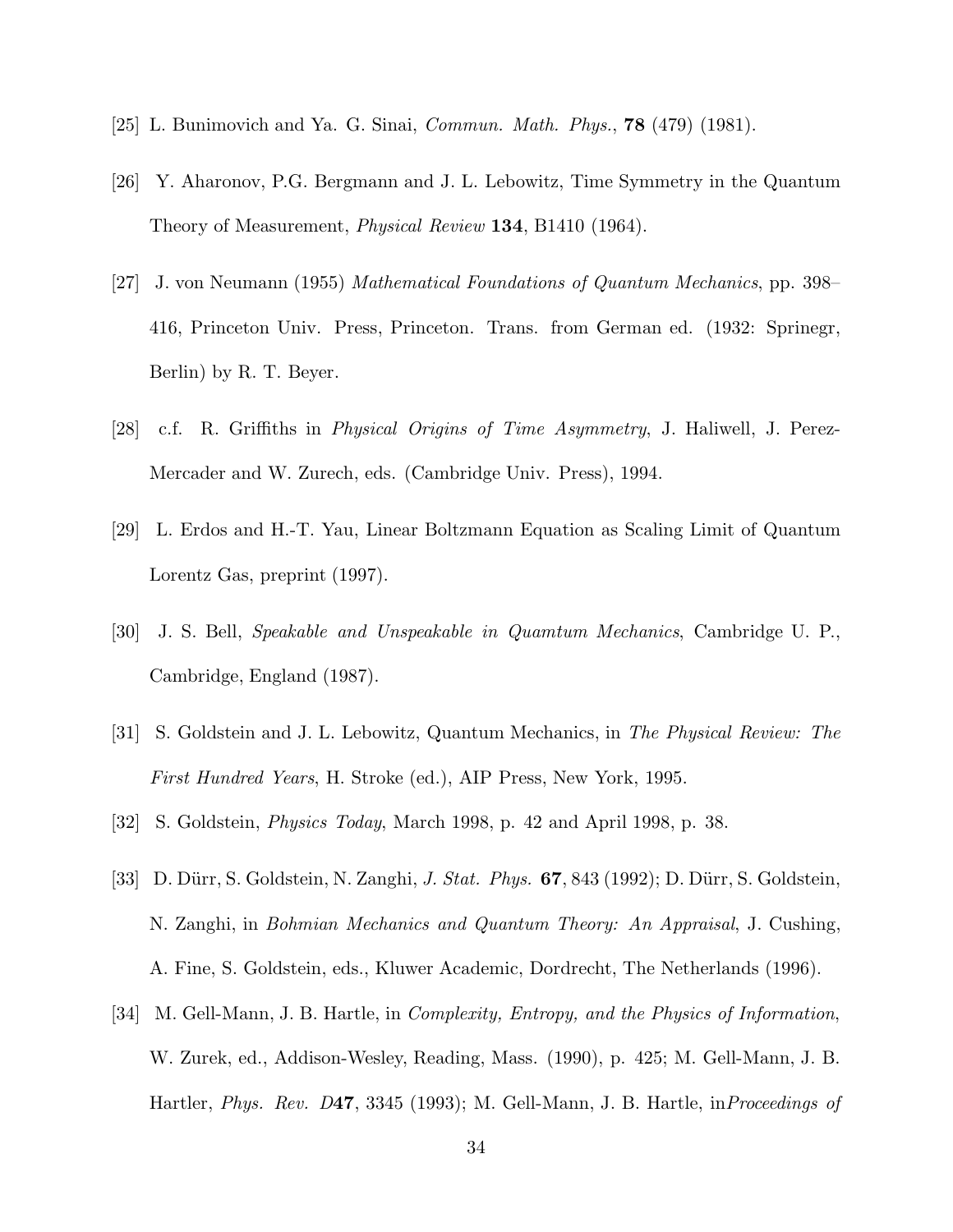the 25th International Conference on High Energy Physics, K.K. Phua, Y. Yamaguchi, eds., World Scientific, Singapore (1990).

[35] E. Schrödinger, What is Life? and Other Scientifc Essays, Doubleday Anchor Books, Garden City, N.Y., 1965; The Spirit of Science, Sec. 6.



Fig. 1 A sequence of "snapshots" each representing a macroscopic state of a system, say a gas with one type of particles, or two differently colored miscible fluids. How would you order this sequence in time?



**Fig. 2** Time evolution of a system of 900 particles all interacting via the same cutoff Lennard-Jones pair potential using integer arithmetic. Half of the particles are colored white, the other half black. All velocities are reversed at  $t = 20,000$ . The system then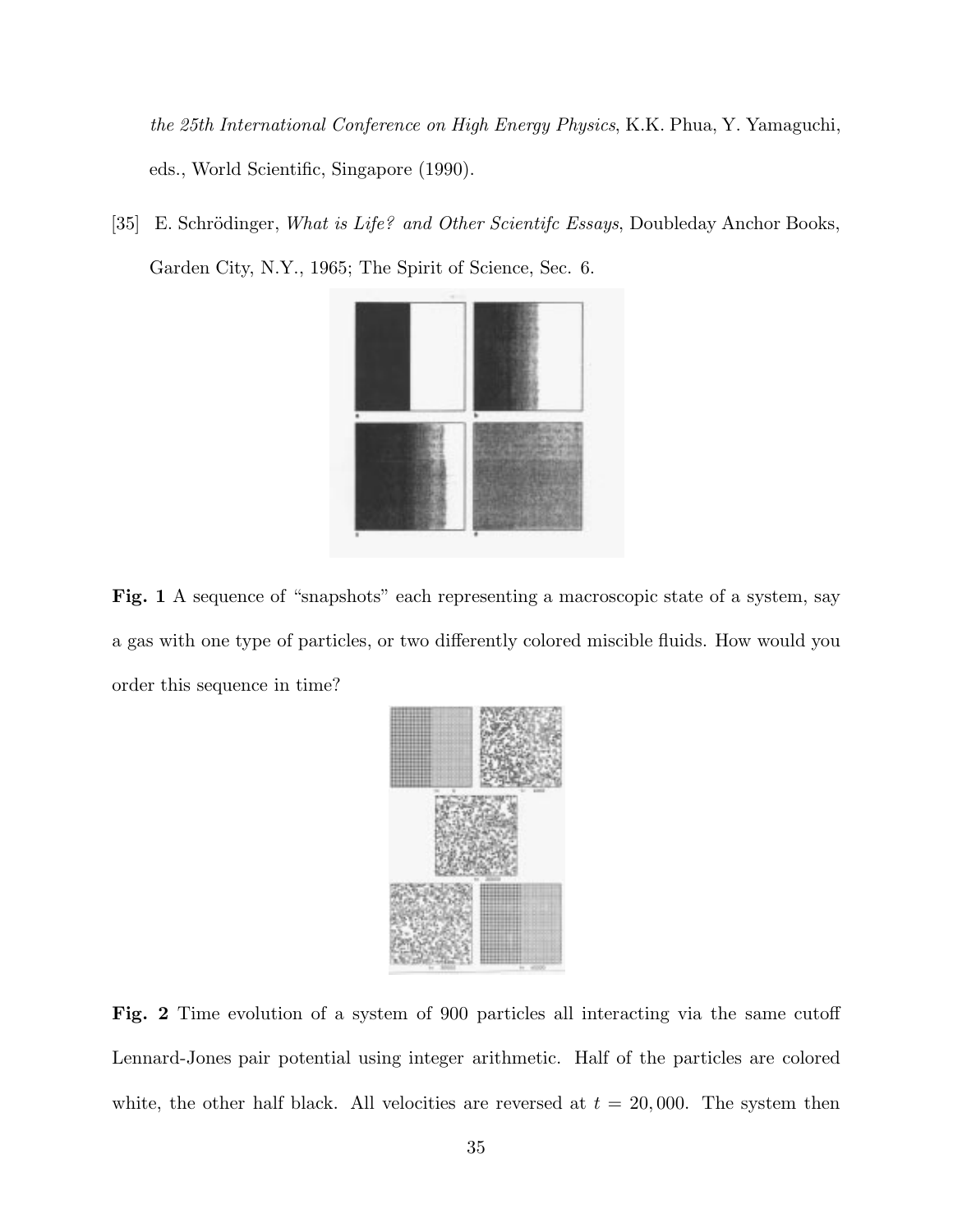retraces its path and the initial state is fully recovered. From Levesque and Verlet, Ref. [15].



**Fig. 3** Time evolution of a reversible cellular automaton lattice gas using integer arithmetic. Figures a) and c) show the mean velocity, figures b) and d) the entropy. The mean velocity decays with time and the entropy increases up to  $t = 600$  when there is a reversal of all velocities. The system then retraces its path and the initial state is fully recovered in figures a) and b). In the bottom figures there is a small error in the reversal at  $t = 600$ . While such an error has no appreciable effect on the initial evaluation it effectively prevents any recovery of the macroscopic velocity. The entropy, on the scale of the figure, just remains at its maximum value. This shows the instability of the reversed path. From Nadiga et al. Ref. [15].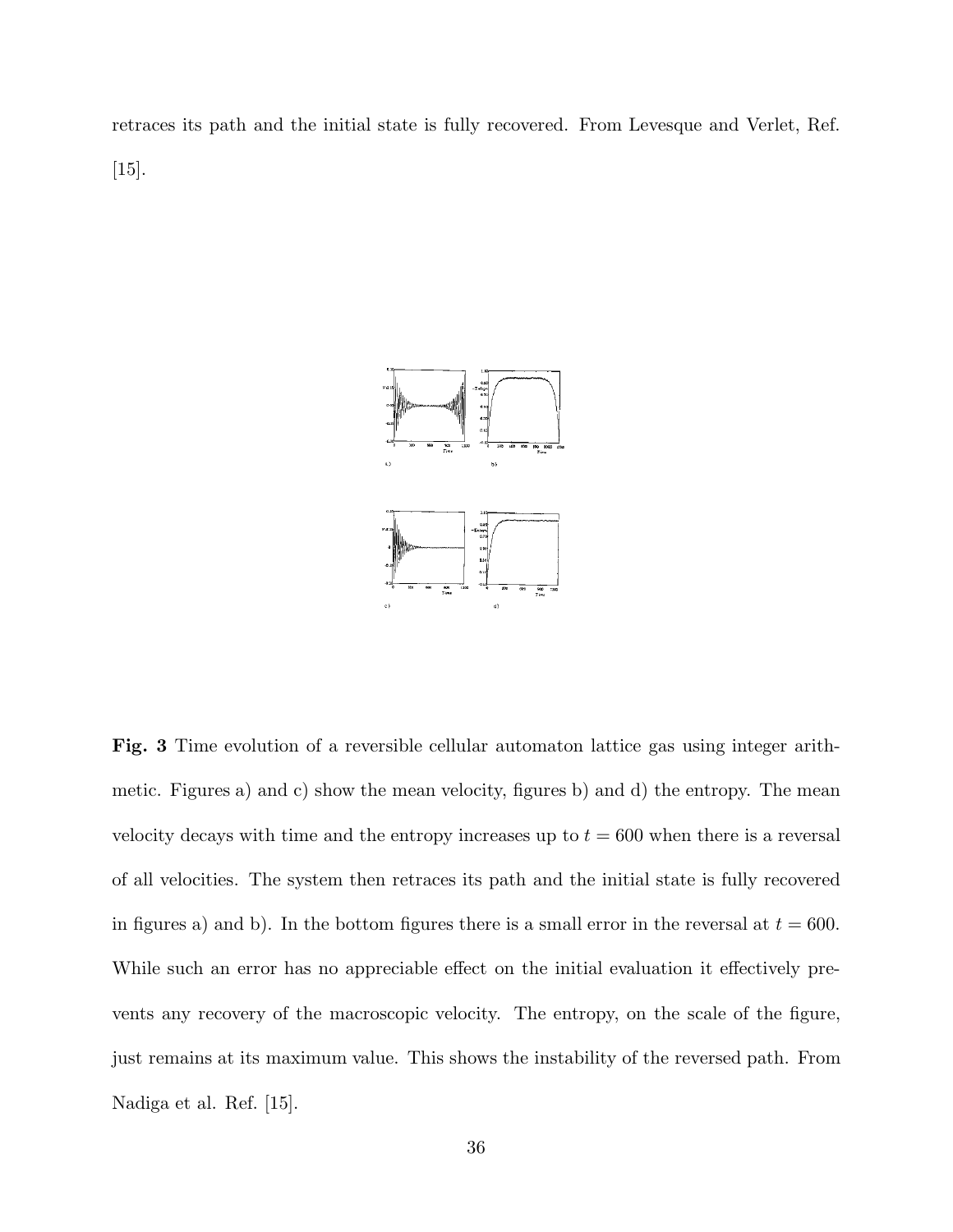

**Fig. 4** With a gas in a box, the maximum entropy state (thermal equilibrium) has the gas distributed uniformly; however, with a system of gravitating bodies, entropy can be increased from the uniform state by gravitational clumping leading eventually to a black hole. From Ref. [23].



Fig. 5 The creator locating the tiny region of phase-space—one part in  $10^{10^{123}}$ —needed to produce a 1080-baryon closed universe with a second law of thermodynamics in the form we know it. From Ref. [23].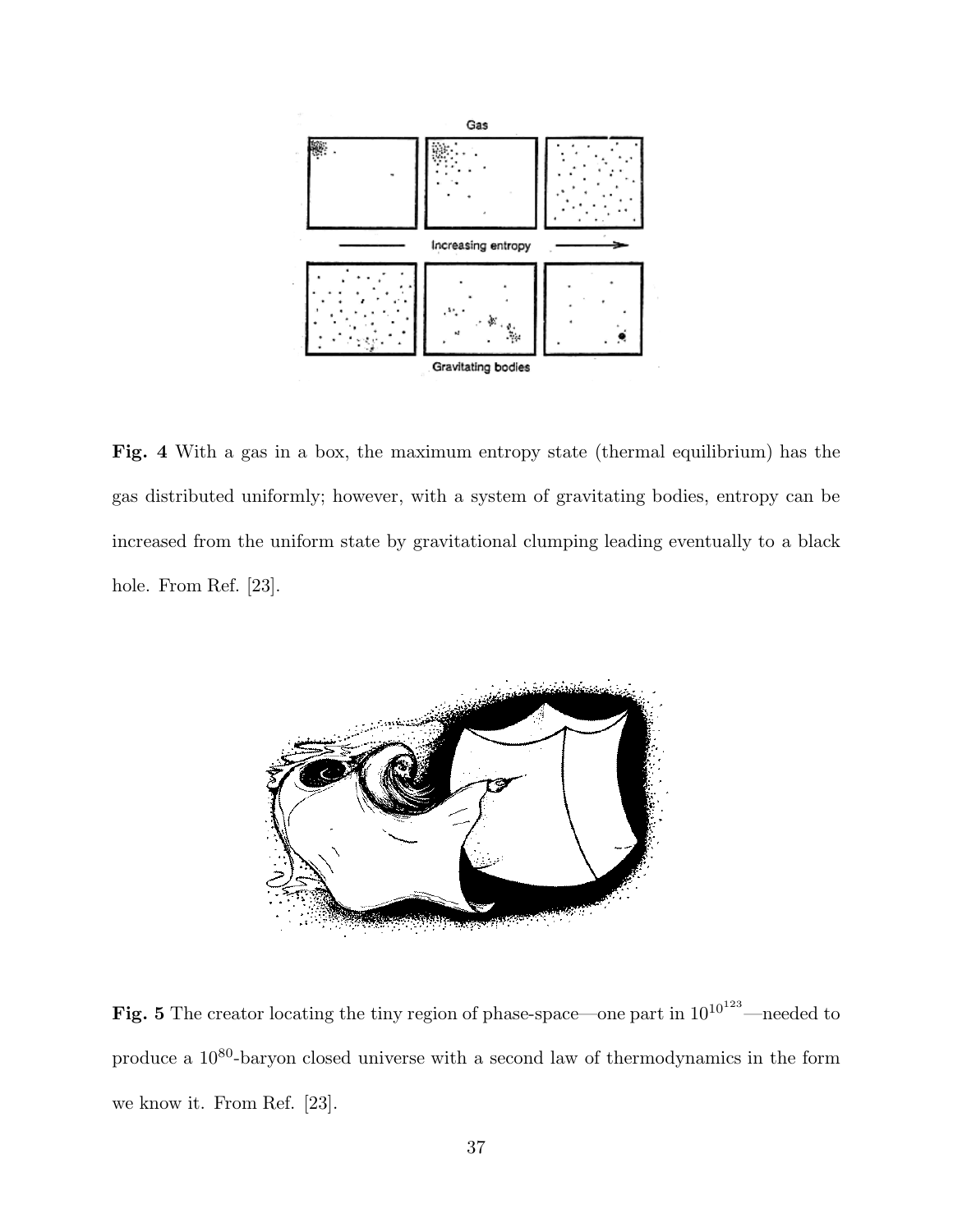### **Figure Captions**

**Fig. 1** A sequence of "snapshots" each representing a macroscopic state of a system, say a gas with one type of particles, or two differently colored miscible fluids. How would you order this sequence in time?

**Fig. 2** Time evolution of a system of 900 particles all interacting via the same cutoff Lennard-Jones pair potential using integer arithmetic. Half of the particles are colored white, the other half black. All velocities are reversed at  $t = 20,000$ . The system then retraces its path and the initial state is fully recovered. From Levesque and Verlet, Ref.  $[15]$ .

**Fig. 3** Time evolution of a reversible cellular automaton lattice gas using integer arithmetic. Figures a) and c) show the mean velocity, figures b) and d) the entropy. The mean velocity decays with time and the entropy increases up to  $t = 600$  when there is a reversal of all velocities. The system then retraces its path and the initial state is fully recovered in figures a) and b). In the bottom figures there is a small error in the reversal at  $t = 600$ . While such an error has no appreciable effect on the initial evaluation it effectively prevents any recovery of the macroscopic velocity. The entropy, on the scale of the figure, just remains at its maximum value. This shows the instability of the reversed path. From Nadiga et al. Ref. [15].

**Fig. 4** With a gas in a box, the maximum entropy state (thermal equilibrium) has the gas distributed uniformly; however, with a system of gravitating bodies, entropy can be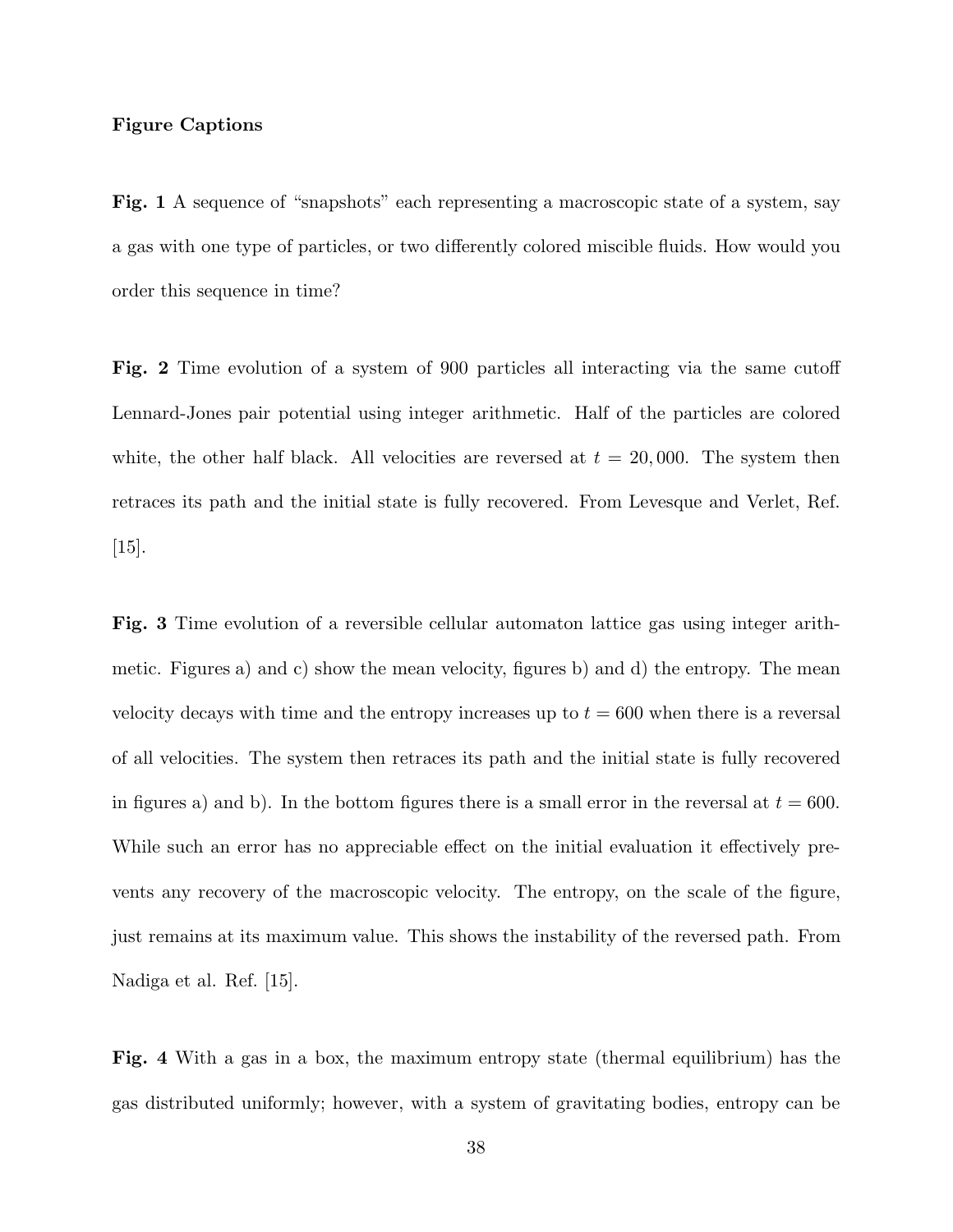increased from the uniform state by gravitational clumping leading eventually to a black hole. From Ref. [23].

Fig. 5 The creator locating the tiny region of phase-space—one part in  $10^{10^{123}}$ —needed to produce a  $10^{80}$ -baryon closed universe with a second law of thermodynamics in the form we know it. From Ref. [23].

### **Appendix A**:

1. Physics Today<sup>i</sup> , Exchanges about Irreversibility, Letters to the Editor

Is Boltzmann Entropy Time's Arrow's Archer?

Ludwig Boltzmann's ideas on irreversibility are as controversial today as they were at their introduction a hundred years ago. In the article "Boltzmann's Entropy and Time's Arrow" (September 1993, page 32), Joel Lebowitz, by giving a modern exposition of Boltzmann's ideas, tries to assure us that the controversy is unwarranted. Readers left unpersuaded should know that they are not alone. Boltzmann's ideas are indeed controversial, because Boltzmann failed to place them on a firm conceptual foundation. Today a firm foundation can be provided—the key ideas are Claude Shannon's statistical information' and Edwin Jaynes's principle of maximum entropy<sup>2</sup>—but Lebowitz's update, instead of providing the necessary clarification, recapitulates the same murky concepts in modern language.

 $\,i\,$  These letters and my response are reproduced here for the sake of completeness.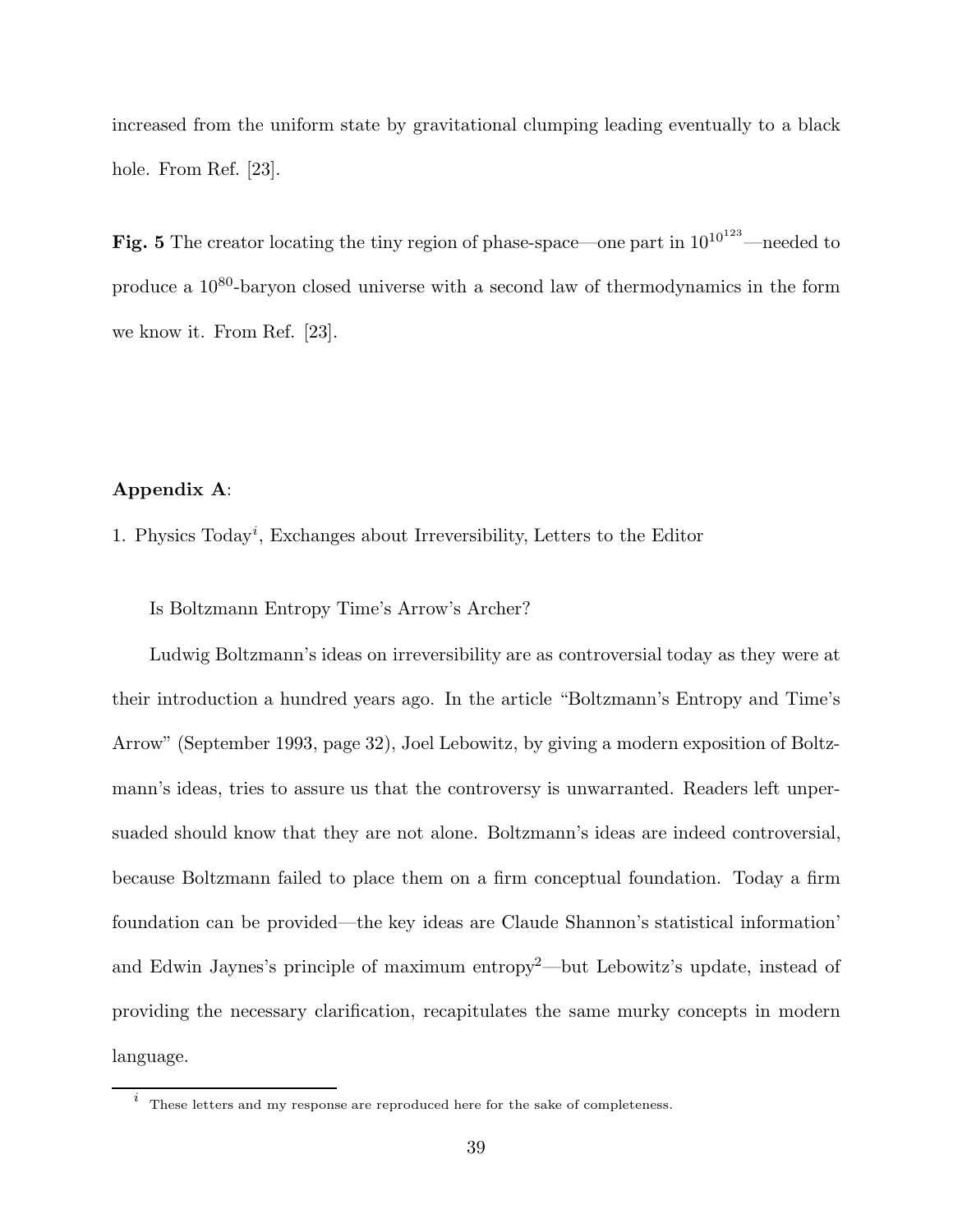Lebowitz addresses how time- asymmetric behavior of macroscopic variables arises from time-symmetric microscopic equations. He partitions phase space into macrostates, coarse- grained cells  $M_i$  (of phase-space volume  $|\Gamma_{M_i}|$ ) defined by the values of the macroscopic variables of interest—for example, the numbers of particles within identical cubes that fill configuration space. To each phase-space point, or microstate, in  $M_i$  he assigns the Boltzmann entropy  $S_B(M_i) = klog|\Gamma_{M_i}|$ . If the system is initially confined to a small phase- space cell, then when the constraints are released, it will tend to wander into larger cells. Lebowitz quantifies this behavior in terms of the Boltzmann entropy, which tends to increase along a "typical" trajectory.

The problem here is not the story so much as the commentary; for someone outlining an avowedly statistical theory, Lebowitz betrays an odd mistrust of probability concepts. He stresses that he is dealing with the typical behavior of individual systems, not with average behavior within an ensemble. But how can one characterize typical behavior without reference to a probability distribution? Furthermore, he dismisses the Gibbs entropy  $S_G = -k \int d\Gamma \rho \log \rho$  of a phase-space probability distribution  $\rho$  as irrelevant to nonequilibrium phenomena, partly because it remains constant under Hamiltonian evolution, but also because it relies on probabilities. Yet what is the significance of the increase of the Boltzmann entropy when it has an interpretation as a physical quantity only in thermodynamic equilibrium? Indeed, why attribute a Boltzmann entropy to each phase-space point when the Boltzmann entropy is wholly a property of the coarse-graining?

Dealing with these questions entails using probabilities. Lebowitz implies that probabilistic predictions apply only to physical ensembles. To the contrary, when probabilities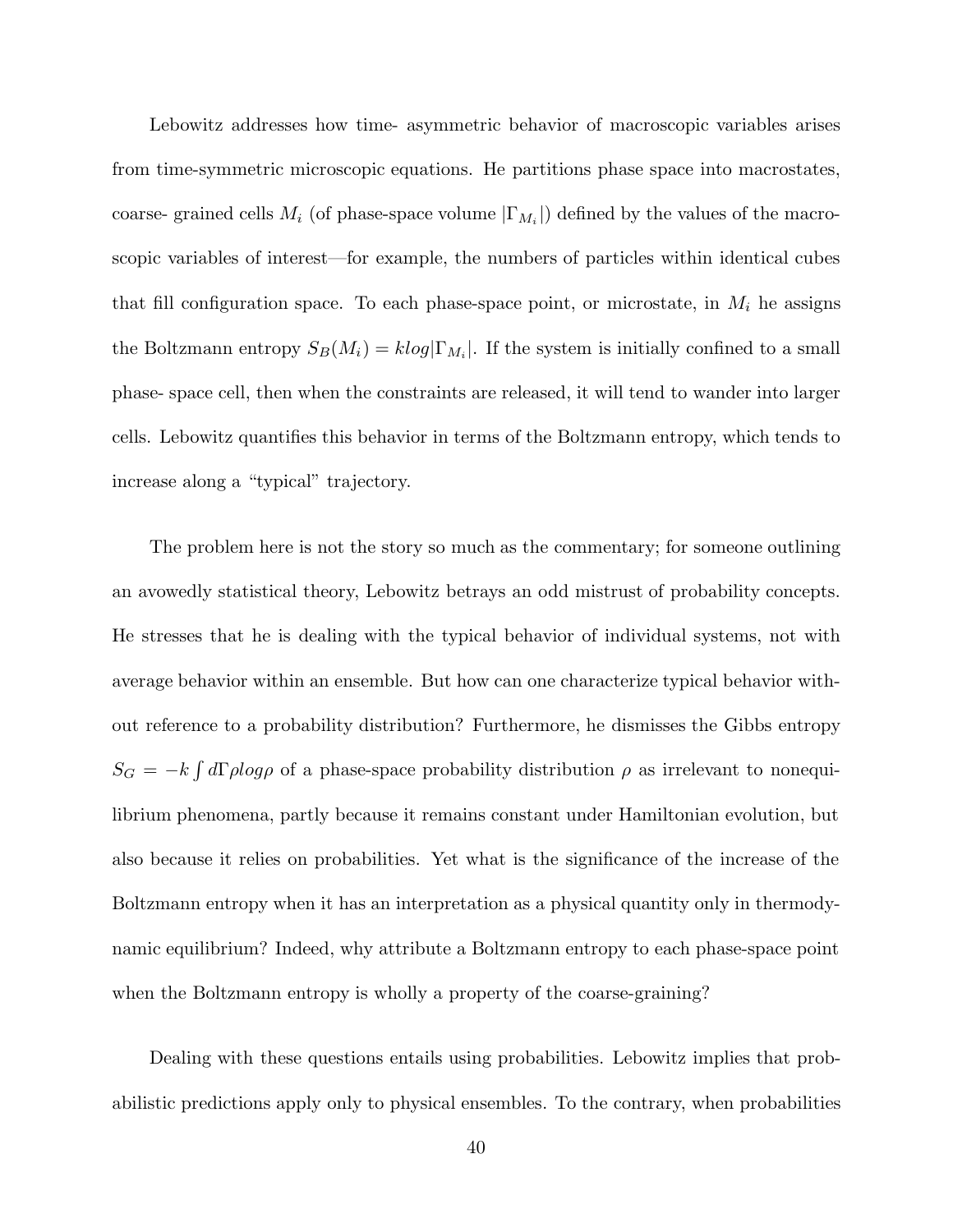are sharply peaked, as they are for certain macroscopic variables, they make reliable predictions for individual systems. Probabilities provide the only way to define typical behavior for individual systems and to assess just how typical it is.

The phase-space probability distribution  $p(t)$  at time t follows from applying the system dynamics to a uniform distribution on the initial cell. The statistics of the macroscopic variables at time t, determined by the probabilities  $p_i(t) = \int_{M_i} d\Gamma \rho(t)$  to be in cell  $M_i$ , are unaffected if  $\rho(t)$  is replaced, within each cell  $M_i$ , by a uniform distribution containing probability  $\rho_i(t)$ . This coarse-grained phase-space distribution can be characterized uniquely as having the maximum Gibbs entropy given the probabilities  $\rho_i(t)$ , the maximum being  $\bar{S}_G = -k \sum_i p_i l n p_i + \sum_i p_i S_B(M_i)$ .

Lebowitz's insistence on the primacy of Boltzmann entropy over Gibbs entropy is thus stood on its head. The Gibbs entropy  $\bar{S}_G$  of the coarse-grained distribution generally increases. Moreover, the increase has a compelling interpretation: Since  $S_G/k$  is Shannon's statistical information, the difference between  $\bar{S}_G$  and the initial Gibbs entropy is the amount of information discarded when one retains only the statistics of the macroscopic variables. The *average* Boltzmann entropy does contribute to  $\bar{S}_G$ , but this appearance of the Boltzmann entropies has nothing to do with entropies of individual phase-space points; rather, it is a direct expression of having discarded all information about the details of  $\rho(t)$ within the coarse-grained cells.

As Jaynes has emphasized,<sup>2</sup> firm conceptual foundations are required for progress in physics. The shaky foundations provided by Boltzmann and Lebowitz obscure both what has been accomplished and what remains to be done. Boltzmann's ideas can indeed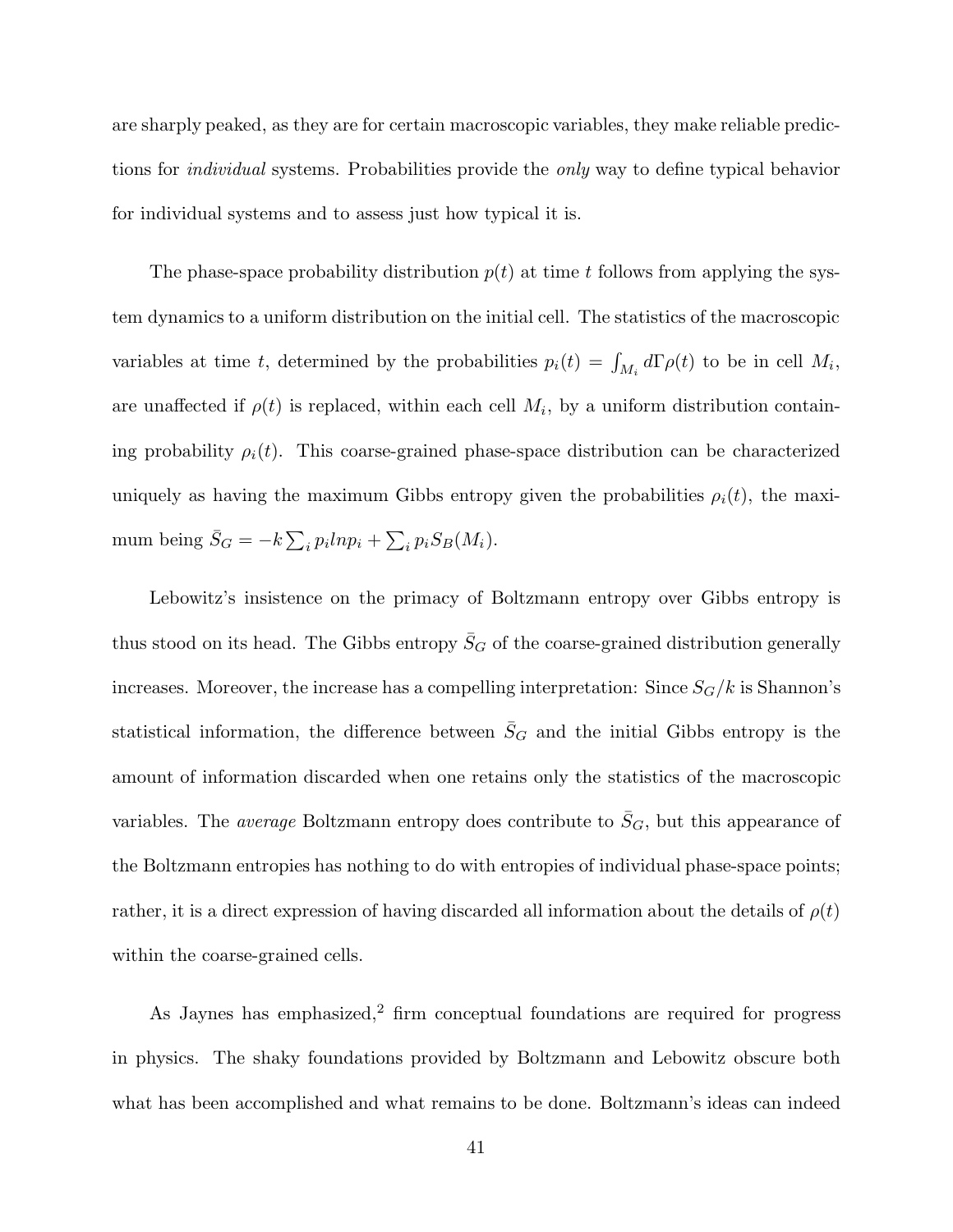be used to derive time-asymmetric equations for macroscopic variables, once they are supported within the solid framework of Gibbs, Shannon and Jaynes; the Gibbs entropy  $S_G$  explains the time asymmetry as a consequence of discarding microscopic information that is unnecessary for predicting the behavior of the macro- scopic variables. Yet this explanation, like all good ones, immediately raises other questions: Why coarse-grain? Why discard information? These questions, the true puzzles of irreversibility provide the arena for further work.<sup>3</sup>

### **References**

- [1] C. E. Shannon, W. Weaver, The Mathematical Theory of Communication, U. of Illinois P., Urbana (1949).
- [2] E. T. Jaynes, Papers on Probability, Statistics and Statistical Physics, R. D. Rosenkrantzs ed., Kluwer, Dordrecht, The Netherlands (1983).
- [3] W. H. Zurek, Phys. Rev. A **40**, 4731 ,1989). C. M. Caves, Phys. Rev. E **47**, 4010 (1993).

Howard Barnum Carlton M. Caves Christopher Fuchs Rüdiger Schack

University of New Scherzo Albuquerque, New Mex

Joel L. Lebowitz s article "Boltzmann's Entropy and Times Arrow" purports that consideration of the Boltzmann entropy gives a complete resolution of the apparent irreconcilability of the observed irreversible behavior of systems in nature with the timereversible dynamical laws governing the evolution of trajectories. Lebowitz is correct in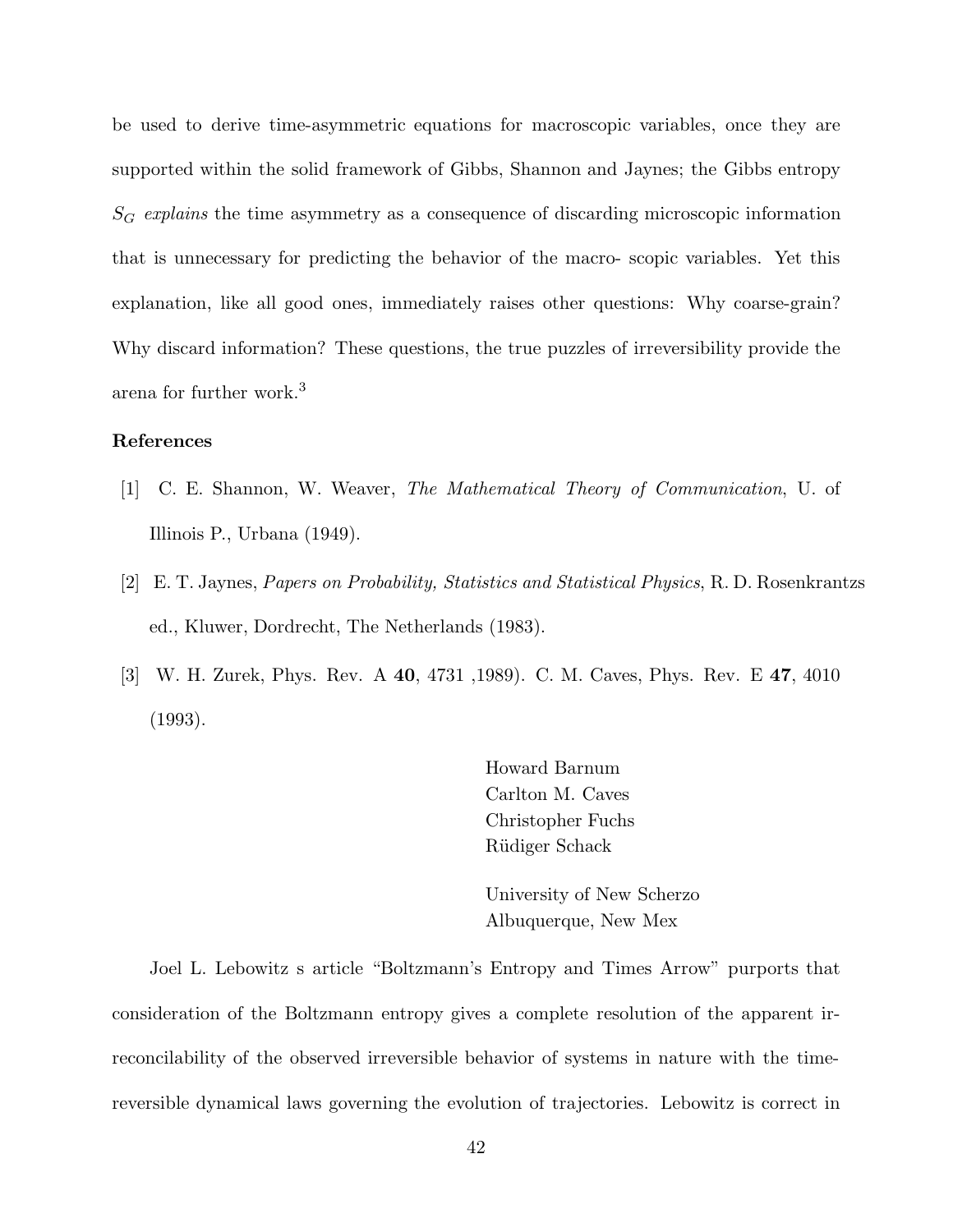pointing out that the Gibbs entropy is constant in all processes and so is not appropriate as a non-equilibrium entropy. However, consideration of the Boltzmann entropy does not give a complete explanation of the problem of irreversibility.

The main virtue of the Boltzmann entropy that is touted in the article is that it "captures the separation between microscopic and macroscopic scales." If the scale-separation argument were the whole story, then irreversibility would be due to our approximate observation or limited knowledge of the system. This is difficult to reconcile with the constructive role of irreversible processes.<sup>1</sup> Furthermore, where the scale separation takes place is not well defined. When the Boltzmann entropy apparently works, as in a gas, it describes only the approach to equilibrium of the velocity distribution for certain initial conditions and does not describe the appearance of correlations.<sup>2</sup>

For these reasons the Brussels- Austin group of which I am a member has for some years proceeded in a different direction. Irreversibility is not to be found on the level of trajectories or wavefunctions but is instead manifest on the level of probability distributions. Both classical and quantum mechanics therefore have to be formulated on the level of probabilities for the classes of dynamical systems where irreversibility takes place. This led to the theory of subdynamics, which allowed the treatment of irreversible processes in terms of both the velocity distribution and correlations.<sup>3</sup> The aim has been to obtain a formulation of the laws of nature in terms of a complex spectral representation of the timeevolution operator for probability densities that is not implementable for trajectories or wavefunctions. This aim has now been fulfilled for classes of chaotic systems<sup>4</sup> and so-called large Poincaré systems<sup>5</sup> by extending the Liouville<sup>-</sup>von Neumann) operator to generalized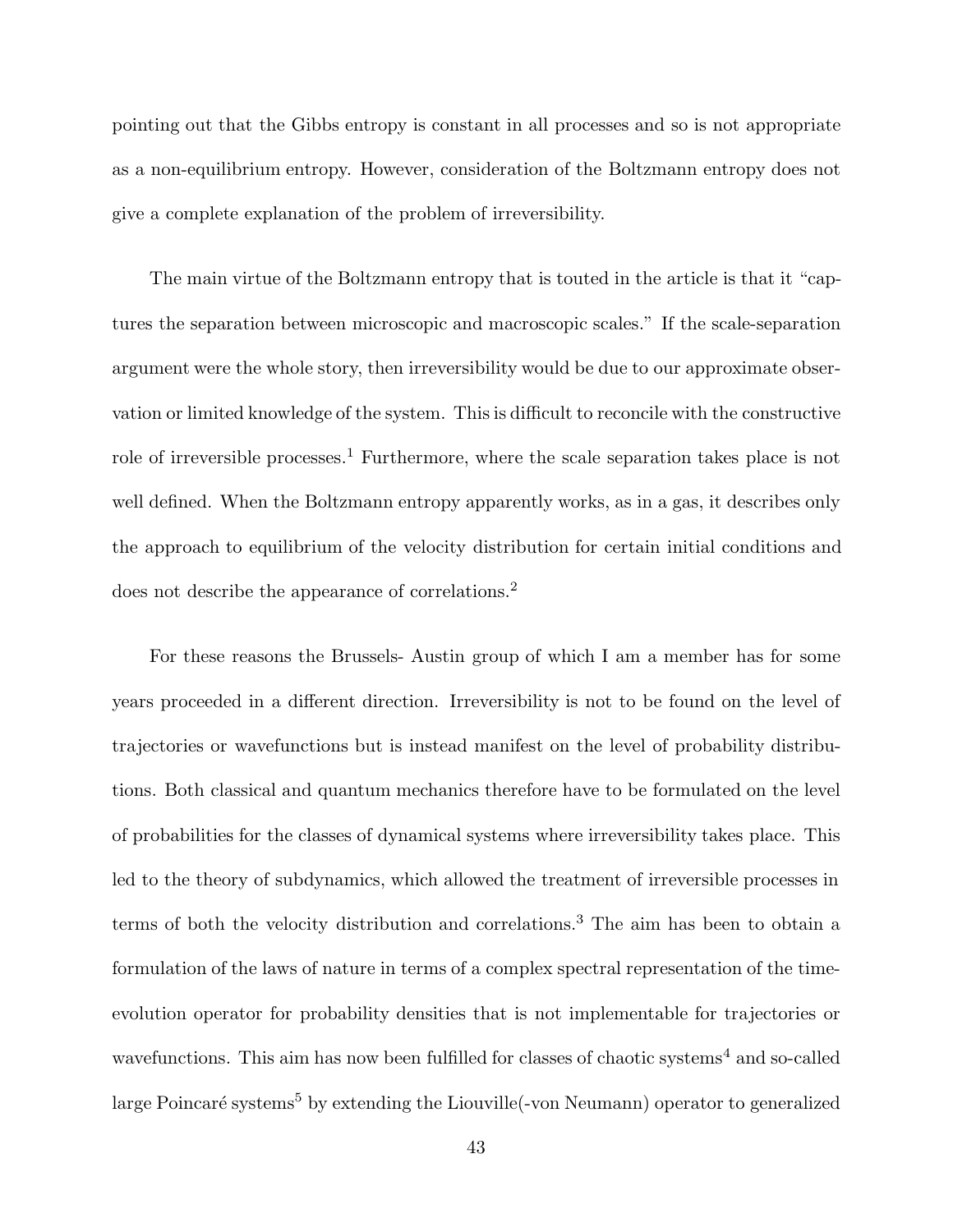functional spaces. The meaning of entropy becomes clear in this new, extended formulation of dynamics, where the original reversible group splits into trio distinct semigroups; as a result, broken time symmetry appears already at the microscopic level.

Also, a crucial point that is neglected in Lebowitz's article is that irreversible processes are well observed in systems with few degrees of freedom, such as the baker and multibaker transformations.<sup>1,</sup>4 Hence, many degrees of freedom is not a necessary condition for irreversible behavior. It is the chaotic dynamics, associated with positive Lyapunov exponents or Poincaré resonances, that causes the system to behave irreversibly.

In conclusion. the arrow of time is not due to some phenomenological approximations but is an intrinsic property of classes of unstable dynamical systems. For these systems the dynamical laws may be formulated in extended functional spaces to include the arrow of time. In this formulation probability appears in an irreducible way. This is of special interest for quantum mechanics, as it leads to a unified formulation avoiding the collapse of the wavefunction (since the basic laws are now given on the level of density matrices).

However. dynamics cannot answer why all semigroups in nature are oriented in the same way. The orientation must be mutually compatible, though, because all systems "communicate"; that is, there are no truly isolated systems in nature. The common orientation of the semigroups expresses the unity of nature.

#### **References**

- 1 L I. Prigogine, From Being to Becoming Freeman. San Francisco (1980),
- 2 D. J. Driebe, T. Y. Petrosky, J Stat. Phys. **67**. 369 (1992). E. T. Jaynes Phys. Rev. A **4**, 747 (1971).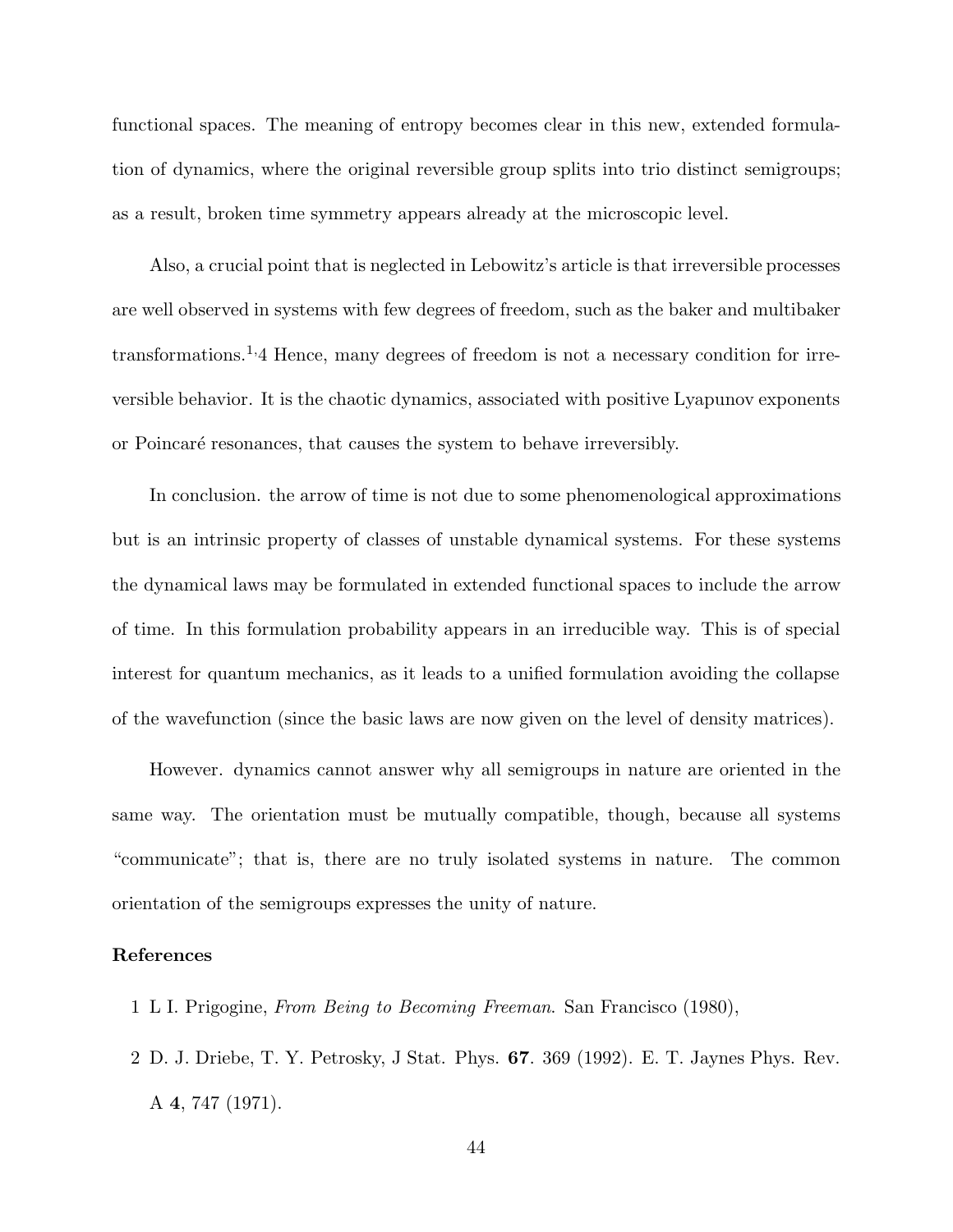- 3 I. Prigogine, C. George, F. Henin, L. Rosenfeld. Chem. Scripta **45**. 5 (1973). I. Pngogine, T. Petrosky. H. Hasegawa, S. Tasaki. Chaos, Solitons and Fractals **1**,3 (1991). I. .Antoniou, S. Tasaki, Int. J. Quantum Chem. **46**, 425 (1993).
- 4 H. H. Hasegawa, W. C. Saphir, Phys. Rev. A **46** ,401 (1992). P. Gaspard, J. Phys. A **25**, L483 (1992). L. Antoniou, S. Tasaki, J Phys. A **26**,73 (1992): Physica A **190**, 303 41992). H. H. Hasegawa, D. J. Driebe. Phys. Lett A **168**, 18 (1992); **176**, 193 (1993), Phys. Rev. E, to appear (1994).
- 5 T. Petrosky, I. Prigogine, S. Tasaki, Physica A **173**, 175 (1991). l. I. Antoniou, L. Prigogine, Physica A **192**, 443 (1993). T. Petrosky, I. Prigogine, Physica A **175**. 146 (1991); Proc. Natl. Acad. Sci. USA **90**, 9393 (1993); Chaos. Solitons and Fractals **4**, 311 (1994).

Dean J. Driebe International Solvay Institutes for Physics and Chemistry Brussels, Belgium and Uniuersitv of Texas, Austin

Joel Lebowitz's accurate and entertaining account of Boltzmann's classic explanation of macroscopic irreversibility emphasizes isolated systems. Gibbs's ensembles made it possible to widen this explanation to include microscopic systems interacting with thermal reservoirs. And in 1984 Shuichi Nosé discovered a reversible dynamics<sup>1</sup> describing Gibbs's thermostatted systems and leading to a new and seminal view of microscopic irreversibility.

Nosée's dynamics makes it possible to generate *nonequilibrium* ensembles, characterizing nonequilibrium steady states. Strain rate and heat flux can be specified, as well as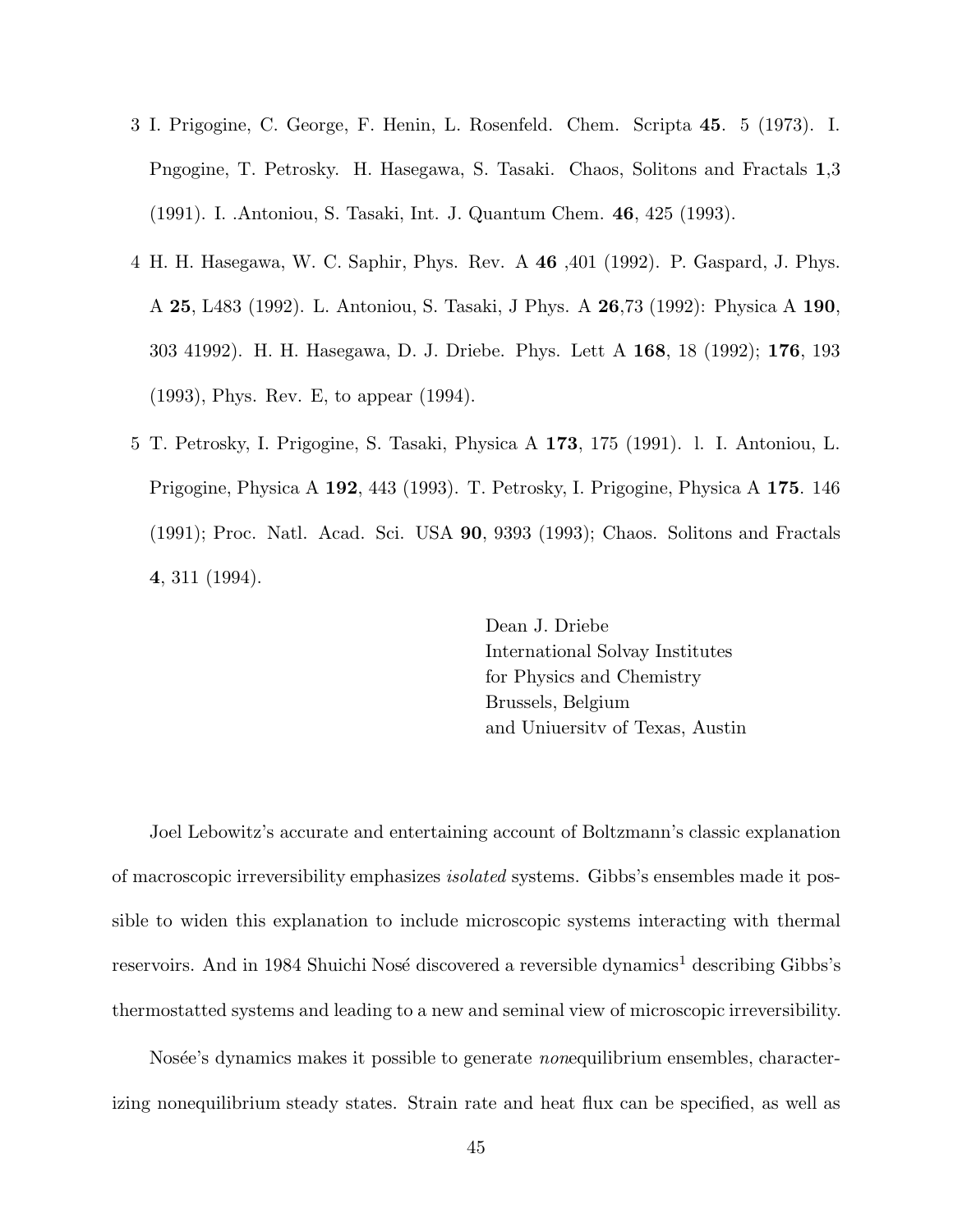composition, energy and volume. Generally, these nonequilibrium ensembles occupy fractal (fractional dimensional) portions of Gibbs's equilibrium phase space. The nonequilibrium phase volume is completely negligible relative to the phase volume of the corresponding Gibbs's equilibrium ensemble—that with the same number of particles, same energy and same volume but without the nonequilibrium fluxes. $^2$ 

The negligible phase volume of the nonequilibrium states results from the multiplicity of constraints implicit in a "steady State". In a system undergoing steady shear at the strain rate  $\epsilon$ , for instance, not only  $d\epsilon/dt$  but also all the higher derivatives  $(d^2\epsilon/dt^2,$  $d^3\epsilon/dt^3,...)$  must vanish. It is remarkable that Nosé's thermostatted equations of motion are strictly time reversible. And their time behavior on velocity reversal is exactly that described by Lebowitz for isolated systems: The time-reversed flow is less stable with time reversal than is the forward-in-time evolution. This difference in (Lyapunov) stability has recently been rigorously quantified for a restricted set of homogeneously thermostatted nonequilibrium systems.<sup>3</sup> Our own very recent numerical investigations suggest strongly that this asymmetry between the two time directions in steady-state nonequilibrium ensembles can only increase as the homogeneity restriction is relaxed.<sup>4</sup>

### **References**

- 1. S. Nosé, Prog. Theor. Phys. **103**, 1 (1991).
- 2. B. L. Holian, W. G. Hoover, H. A. Posch, Phys. Rev. Leu. **59**, 10 (1987).
- 3. S. Sarman. D. J Evans, G. P. Morriss Phys. Rev. A **45**, 2233 (1992).
- 4. W. G. Hoover H. A. Posch, Phys. Rev. E **49**, 1913 (1994).

William G. Hoover University of California, Davis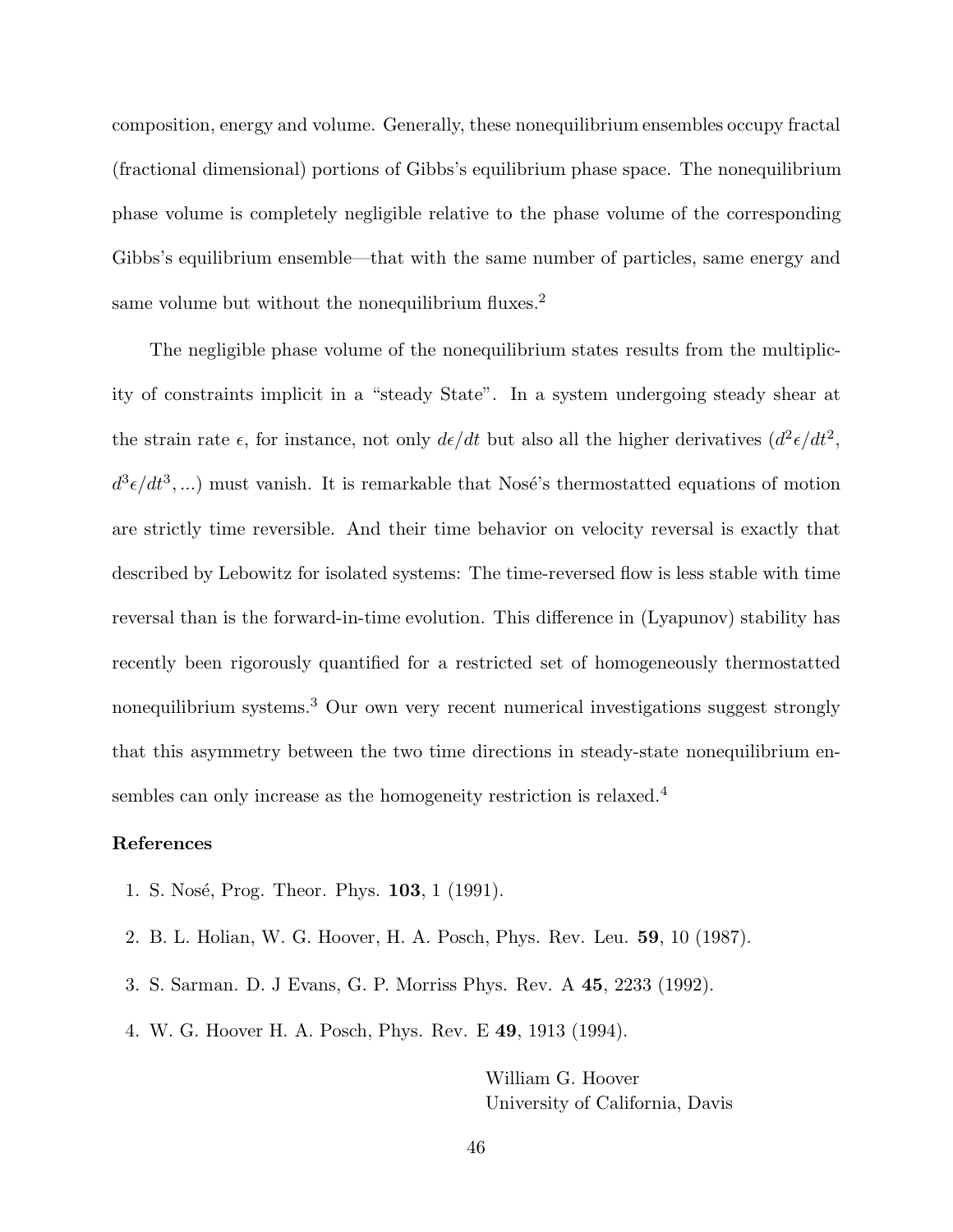Harald Posch University of Vienna Vienna, Austna

Brad Lee Holian Los Alamos National Laboratory Los Alamos, New Mexico

In his interesting article "Boltzmann's Entropy and Time's Arrow" Joel Lebowitz claims, following Boltzmann, that macroscopic irreversibility is explained by the large number of degrees of freedom involved. This view is incomplete. A set of time-symmetric equations evidently cannot lead uniquely to a time-asymmetric solution. There must be another cause.

This cause rests in the fact that we are always concerned with initial, not with terminal, conditions. The mechanical problems we are solving are of the form that at some initial time, say  $t = 0$ , some macroscopic parameters are given and other variables are random. We then follow the development for  $t>0$ . Following the solution for negative times, the entropy would also be larger than at  $t = 0$ ; in other words it decreases with time.

The extension to negative times is, however, not of practical interest, because it does not describe a possible situation. In the laboratory this is due to the fact that we can remember the past and make plans for the future, but not vice versa. As regards the world around us, it is no doubt due to the fact that it all started from the Big Bang. Here lies the real reason for the asymmetry.

This is reflected in Boltzmann's *Stosszahlansatz*. This *Ansatz* is based on the seemingly innocuous assumption that the number density of molecules moving in a certain direction in a volume element from which they will in a given time collide with a scattering center is the same as in any other volume element, because "they do not know they are going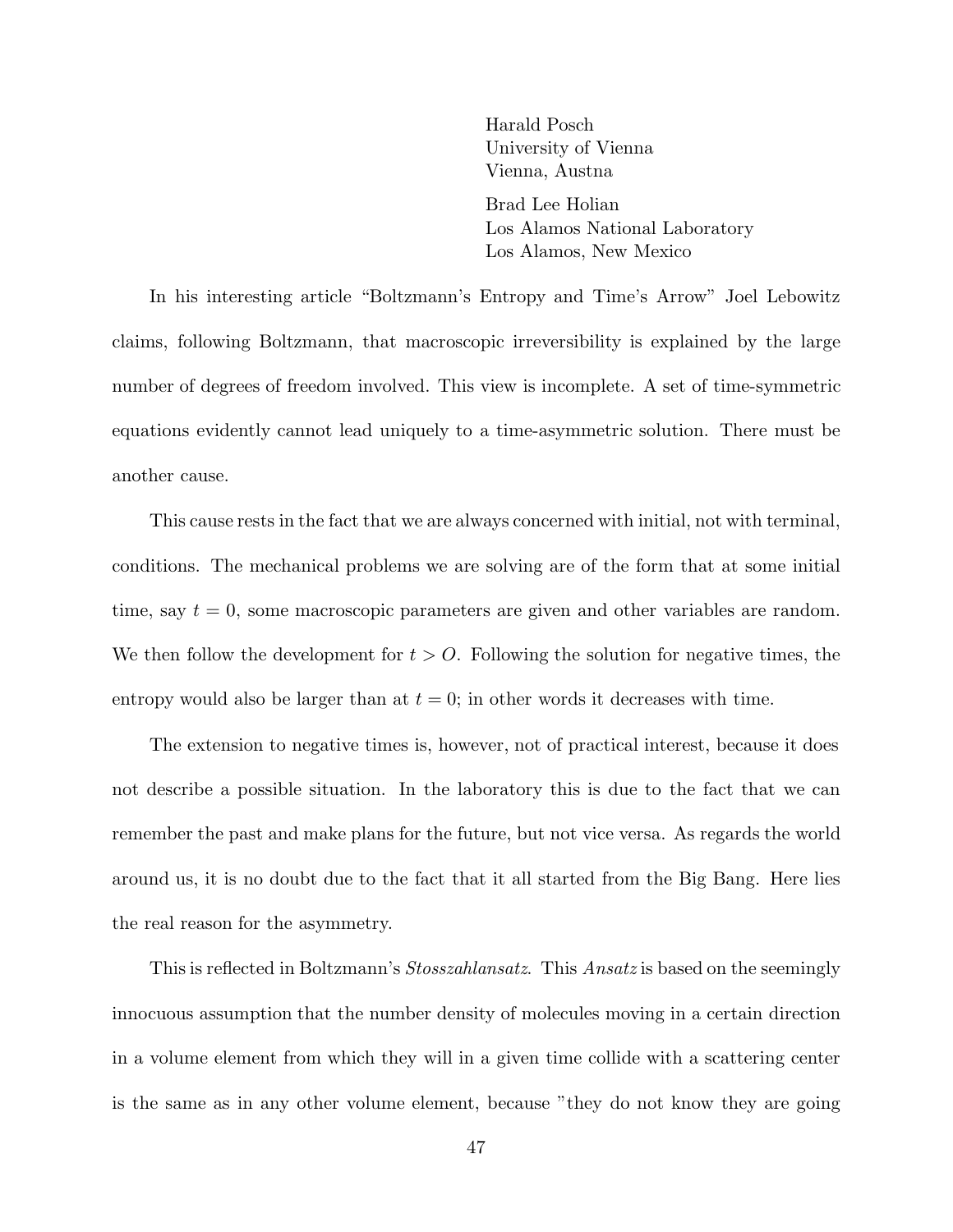to collide." However, the molecules that have just collided (which, in the time- reversed situation, would be the ones about to collide) have a different distribution, because they have been scattered. Thus the "arrow of time" is included in Boltzmann's treatment, and it is not surprising that it is reflected in the solution.

Lebowitz's discussion demonstrates that our preference for following evolution forward in time is so strongly ingrained that we do not always realize that this is a choice not forced upon us by the equations of mechanics.

I have discussed these arguments in detail.<sup>1</sup> Similar arguments were given by Feynman.<sup>2</sup> The intention is not to detract from Boltzmann's merit for having clarified so much of the problem but to point out that an extra step is needed for a complete account of the situation.

### **References**

- 1. R. Peierls, Surprises in Theoretical Physics, Princeton L. P., Princeton, N. J. (1979), sec. 3.8.
- 2. R. P. Feynman, *The Character of Physical Law*, BBC Publications, London 1965).

# Rudolf Peierls Oxford, England

### **Lebowitz Responds:**

Let me deal first with Rudolf Peierls's letter. (I was not aware of his very nice article when I wrote mine.) I agree entirely with him about the importance of initial conditions and I believe that this is stated clearly in my article; see the section "Initial conditions." I also believe that he will agree that Boltzmann said it very elegantly in one of his responses: $11$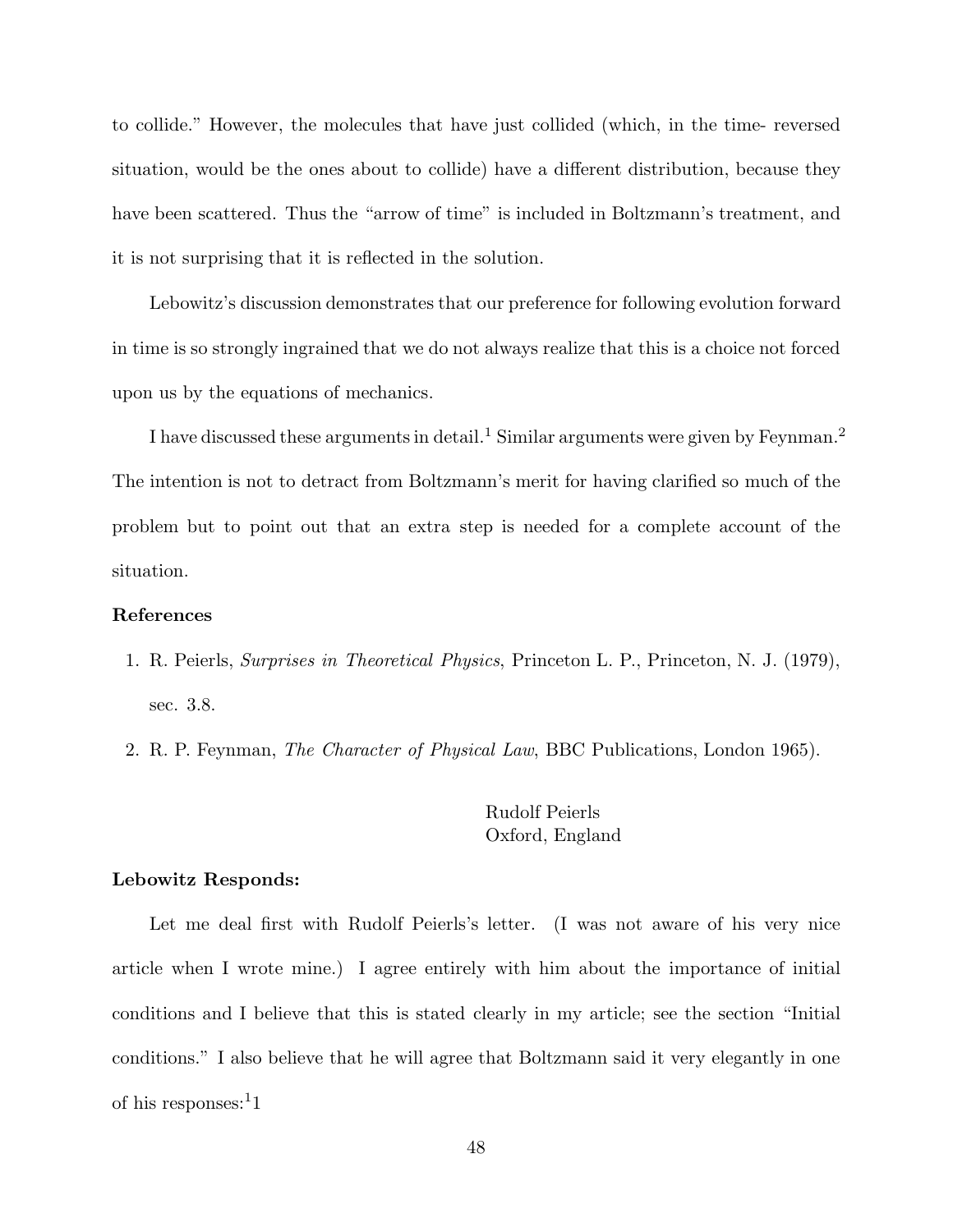From the fact that the differential equations of mechanics are left unchanged by reversing the sign of time without anything else, Herr [Wilhelm] Ostwald concludes that the mechanical view of the world cannot explain why natural processes always run preferentially in a definite direction. But such a view appears to me to overlook that mechanical events are determined not only by differential equations, but also by initial conditions. In direct contrast to Herr Ostwald I have called it one of the most brilliant confirmations of the mechanical view of Nature that it provides an extraordinarily good picture of the dissipation of energy, as long as one assumes that the world began in an initial state satisfying certain conditions. I have called this state an improbable state.

The other three letters (a subset of those received) unfortunately illustrate how much confusion still exists about the problem of macroscopic irreversibility. Each of these letters offers a different solution. According to Howard Barnum and his colleagues the solution lies in information theory; Dean J. Driebe believes that we must reformulate the laws of nature using the mathematics of subdynamics; and according to William G. Hoover and coworkers it is Nosé dynamics that saves the day.

In my opinion information theory, subdynamics and Nosé dynamics all contain interesting and useful ideas and can be illuminating when properly applied. I believe, however, that they are neither needed for nor really relevant to the problem of the asymmetry of observed macroscopic behavior. Boltzmann's ideas adequately explain these observations without requiring reliance on ignorance or modification of the laws of nature. Of course such modifications may come about for other reasons—relativity and quantum mechanics are such modifications that came after Boltzmann's work—but this is not the issue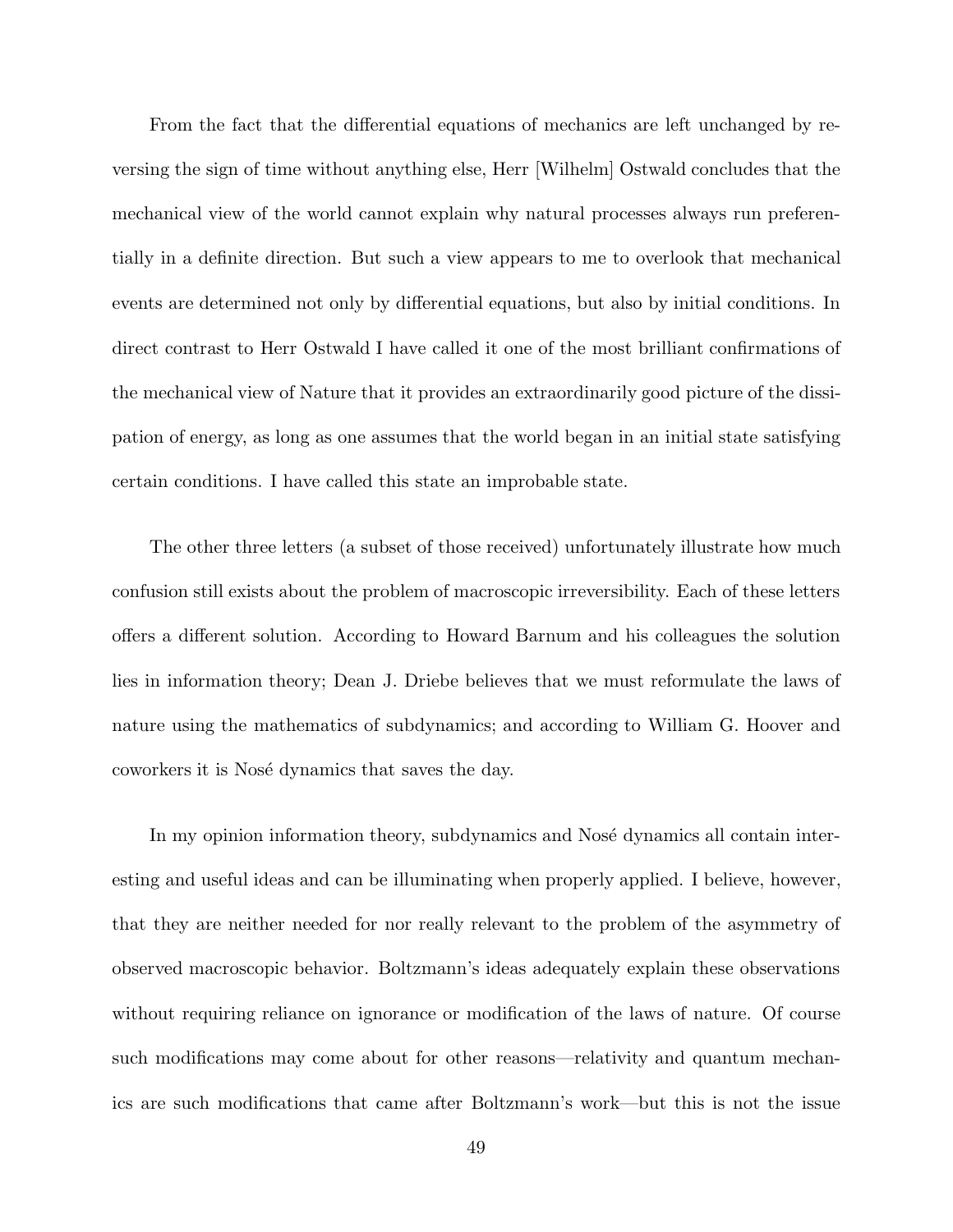discussed in the article or in the letters.

What Driebe and Barnum and coworkers (and some other writers) have in common is their refusal to accept what to me seems an obvious fact: that irreversible behavior is observed in the evolution of a single macroscopic system that can be adequately described as isolated during the relevant period, be it a jar of fluid or the solar system. Thus when we pour some blue ink into a glass of red ink (of the same density) and seal up the glass tightly (making it an "isolated" system) we always see it becoming a uniform color. We don't need to repeat the experiment many times to get an ensemble or a probability distribution, nor do we need to refer to ignorance about the exact microscopic state of the system—any more than we would have needed such considerations to predict the fate of Comet Shoemaker-Levy after it hit Jupiter. Both events are described by deterministic, time-asymmetric macroscopic laws.

In deriving such time-asymmetric laws one of course has to use probability theory to characterise the typicality of the initial microstate of the system with respect to the initial macrostate discussed earlier. One shows (or proves) then that the results for macroscopic observations are so highly peaked that for large macro-to-micro ratios they amount to certainties. In this way probabilities or ensembles are convenient tools for describing "typically" observed phenomena. This is discussed in my article and in the references there; see in particular the section "Notions of probability."

This excessive obsession with probabilities is the source of Driebe's contention that irreversibility is observed in a system whose microscopic state is specified by a point X in the unit square evolving under the baker's dynamics–a paradigm of the confusion sur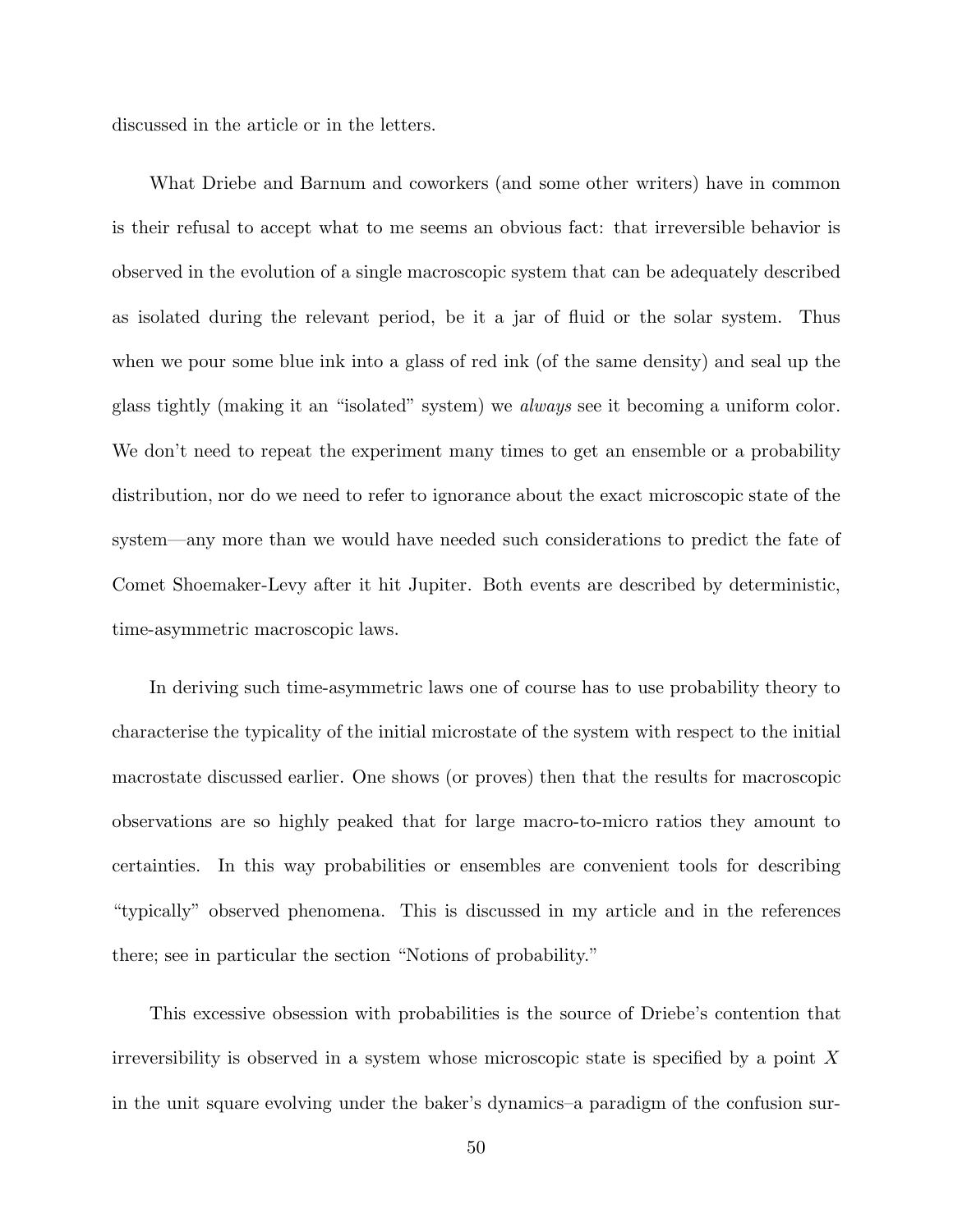rounding the subject. The macroscopic state of such a system (specified, say, by which half of the square the point  $X$  is in) will keep on changing back and forth with time as its microscopic state  $X$  jumps all over the square. No observations on such a system will produce anything that looks time asymmetric, just because the system does not have many degrees of freedom. As put by Maxwell, 'The second law is continually being violated... in any sufficiently small group of molecules. ... As the number ... is increased ... the probability of a measurable variation ... may be regarded as practically an impossibility."<sup>2</sup>

Turning now to Nosé dynamics and its various generalizations, these are useful for computer simulations and exhibit interesting analytic behavior. But as I have said in other places<sup>3</sup> there is no reason to believe that they have anything to do with the actual laws governing the dynamics of the microscopic constituents of our actual world. So while it is interesting to speculate on what the world would look like with such dynamics, I believe it is confusing to bring them into the discussion of the conceptual problem of macroscopic irreversibility.

### **References**

- 1. Quoted in E. Broda, Ludwig Boltzmann, Man-Physicist-Philosopher, Ox Box Press, Woodbridge, Conn. (1983), p. 74.
- 2. G. Eyink, J. Lebowitz, in Microscopic Simulations of Complex Hydrodynamic Phenomena, Proc. NATO Adv. Study Inst., M. Mareschal, B. L. Holian, eds., Plenum, New York (1992), p. 323.
- 3. J. C. Maxwell, Nature **17**, 257 (1878).
- 2. Exchanges about irreversibility in The Sciences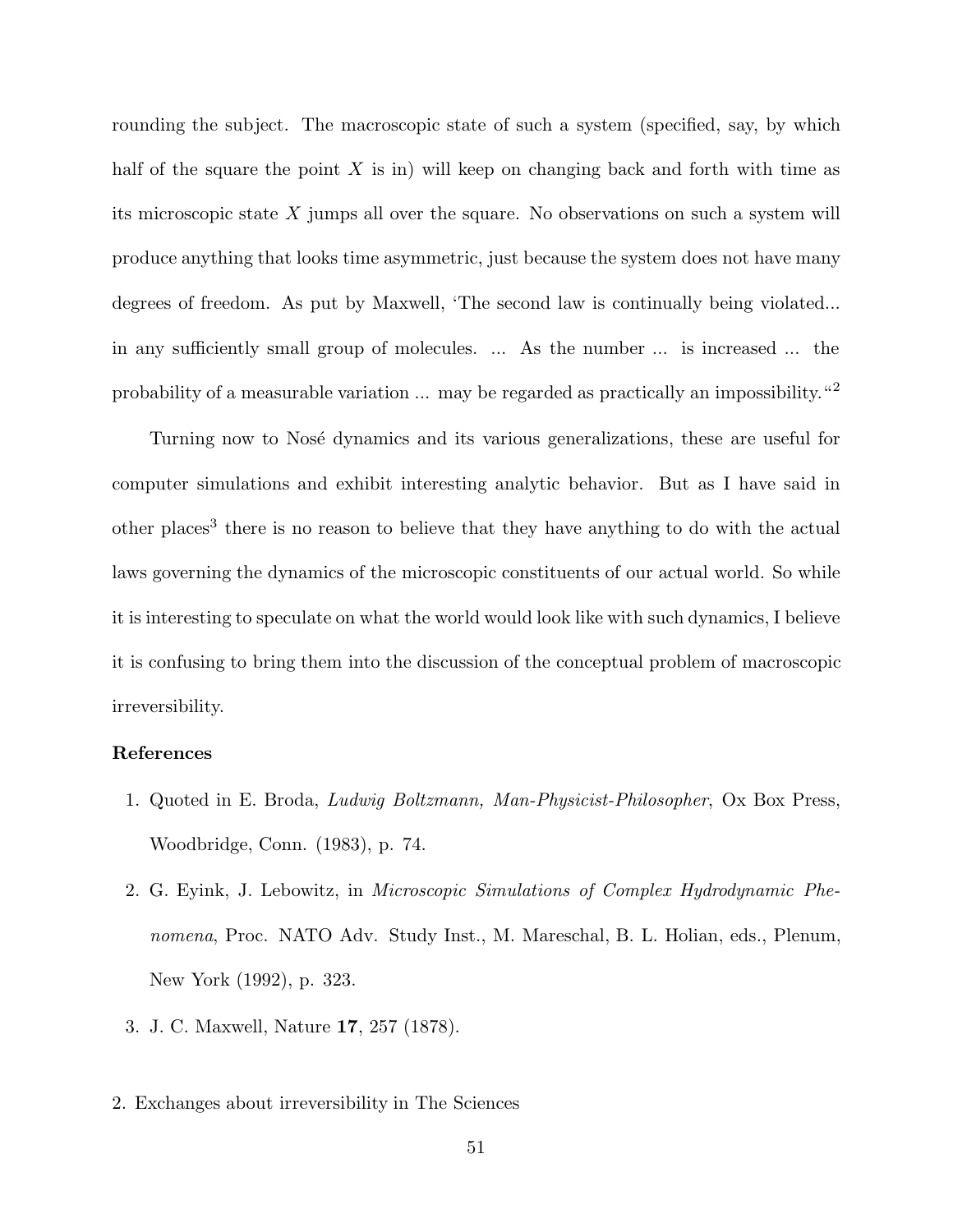Excerpts from the article Irreversible Differences by Tony Rothman, which appeared on p. 26 in the July/August 1997 issue of the magazine The Sciences, published by the New York Academy of Sciences

"Most physicists believe, with Einstein, that "the distinction between past, present and future is an illusion. " Not so Ilya Prigogine. Time goes forward, he says, and he can prove it... .

For the past hundred years, since the Austrian physicist Ludwig Boltzmann mistakenly thought he had resolved the paradox of time, physicists have debated its resolution without reaching a consensus. Recently, the Belgian physical chemist Ilya Prigogine caused a stir in Europe by claiming that the paradox of time had been resolved. If he is right, his group has made an enormously significant contribution to physics. Yet on the American side of the Atlantic, the news has been ignored... .

IN 1872 Boltzmann announced he had found an answer to that question. Yet Boltzmann's theorem is exceedingly strange: it derives time-irreversible behavior from timereversible laws - a mathematical impossibility... . But there is another side to the story. Faced with the evident inconsistency of Boltzmann's theorem, some of his contemporaries, including the German physicist Max Planck and the German chemist Friedrich Wilhelm Ostwald, argued that thermodynamics cannot be derived from Newtonian mechanics - that thermodynamics is primary, not secondary. That point of view, entirely incompatible with that of Boltzmann and his followers, has been nearly forgotten by field theorists - but not by Prigogine. Planck and Ostwald were right, he says, and he can prove it...

It is in this atmosphere of fractiousness and bickering, then, that Prigogine and his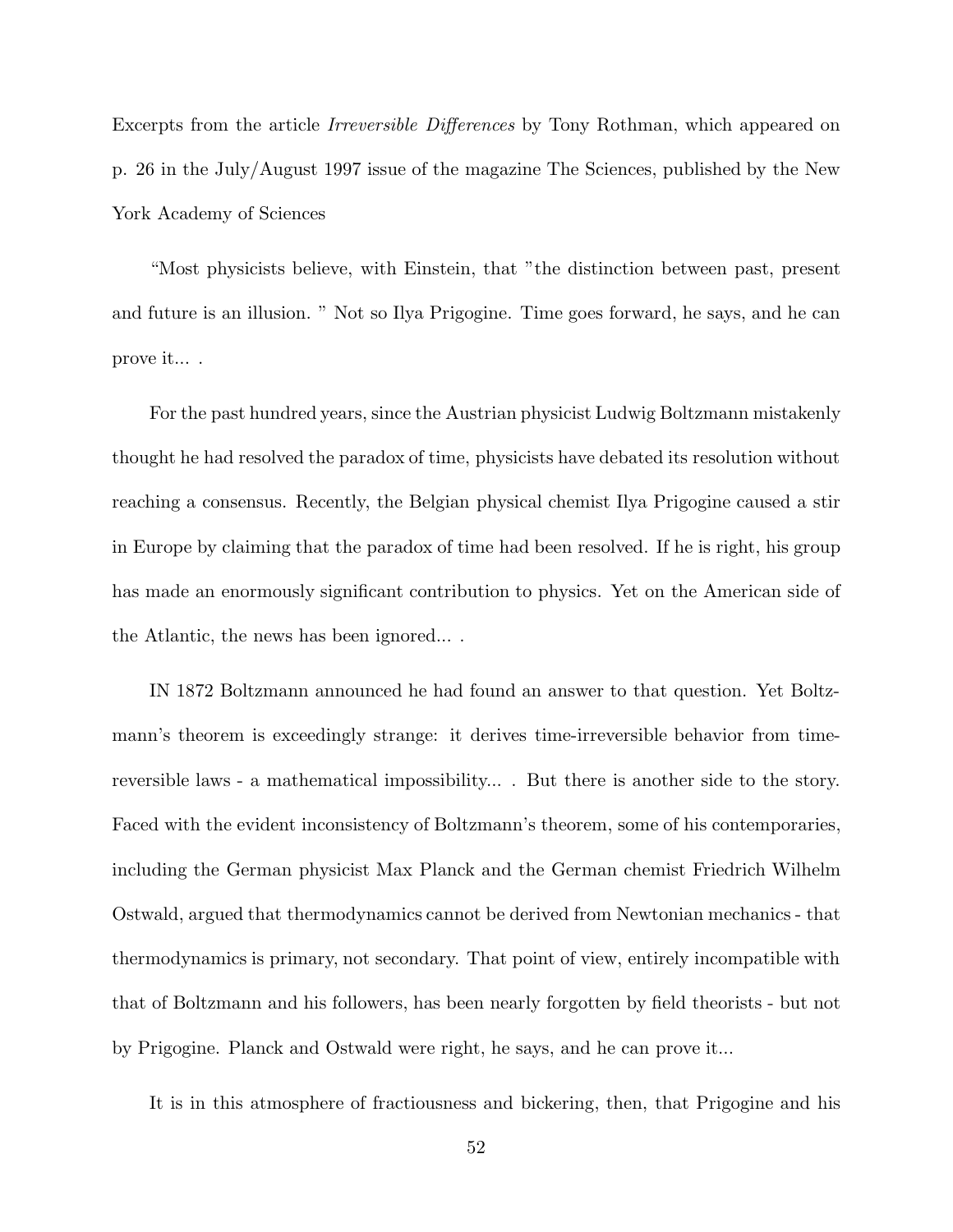colleagues have unveiled what they regard as their great unifying theory, the solution to the paradox of time. They begin with an amazingly prescient statement by the French mathematician Henri Poincare, who was a contemporary and critic of Boltzmann's: "Perhaps the kinetic theory of gases will serve as a model.... Physical laws will then take on a completely new form; they will take on a statistical character. " In other words, contrary to Boltzmann, one should not begin with individual particles following Newtonian tra- jectories. Rather, with Planck and Ostwald, one should assume that the average, statistical properties of a gas - its density, temperature, pressure and entropy are fundamental. Thus thermodynamics is primary, not secondary.

But then physics is in a fix. As Poincare knew, one cannot pass from time-symmetric Newtonian mechanics to time-irreversible thermodynamics, and vice versa. Any theory encompassing both must include an escape hatch. The Brussels group finds its escape hatch buried in "unstable dynamical systems." In stark contrast to Weinberg, Prigogine declares that "thanks to Poincare's work, we know that unstable systems play an essential role in the universe."

Clearly, removing an electron from the far edge of the universe represents a slight perturbation, but unstable systems are highly sensitive. Strictly speaking, one needs infinite precision to follow particle trajectories in unstable systems. But infinite precision cannot be achieved in any practical sense. "In such situations, Newtonian trajectories are a mathematical idealization," Prigogine says. "They do not exist." Since in unstable systems one cannot follow trajectories forward or backward, such systems are obviously irreversible...

Although Prigogine has claimed for several decades that unstable systems are the key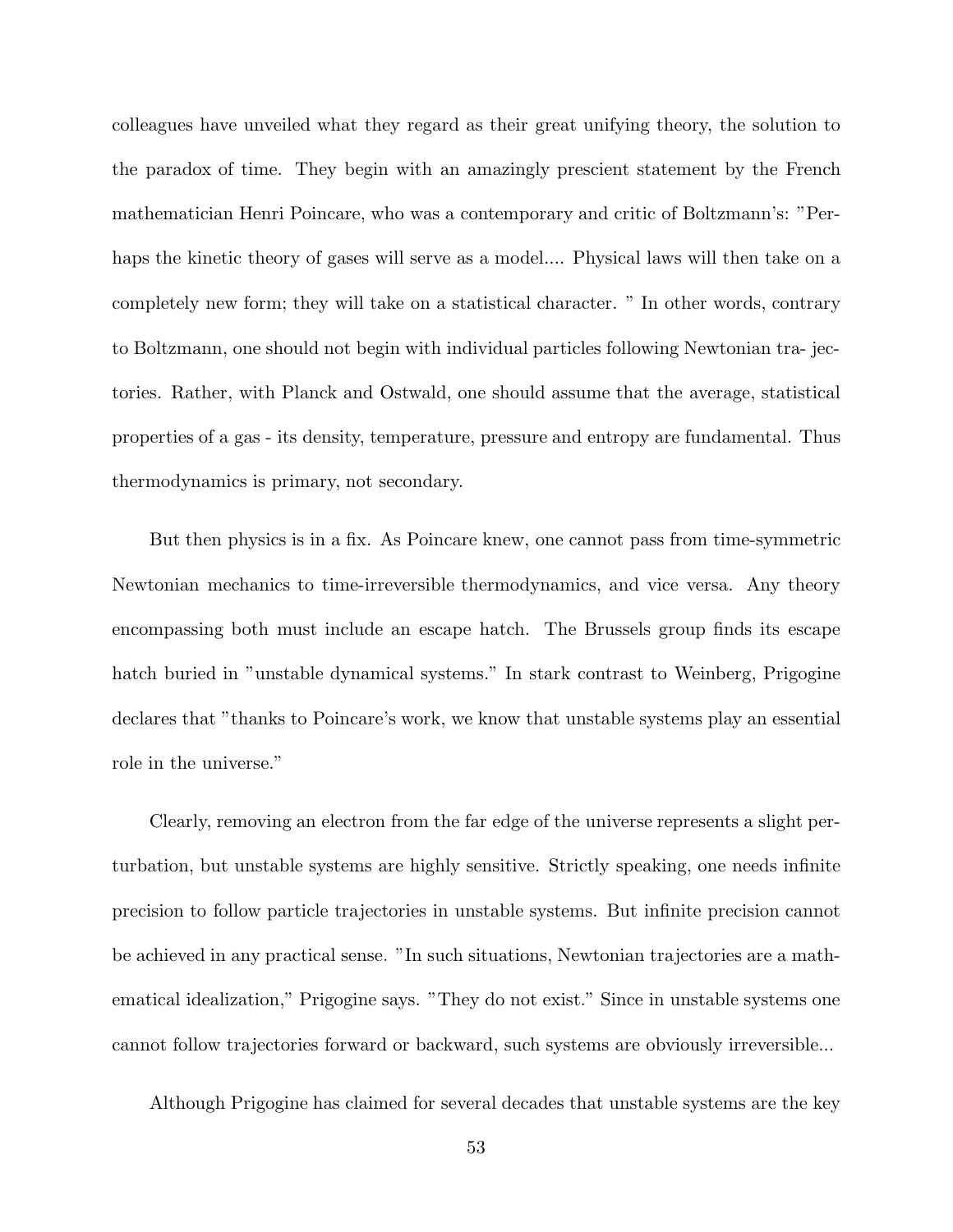to understanding irreversibility, he admits that for a long time his ideas were not backed up by rigorous mathematics. Then, three or four years ago, the Brussels theorists took a deep breath and looked beyond vectorlike functions. After that, things began to fall into place... ."

#### Lebowitz's Response

# Dear Editor:

I was dismayed to read in the July issue of The Sciences, a magazine for which I have high regard as well as emotional attachment, Tony Rothman's article "Irreversible Differences." This article deals with the problem or paradox of how observed macroscopic irreversibility arises from time symmetric microscopic laws, a subject I have spent much time studying. Unfortunately the article presents a very inaccurate portrayal of the status of this problem, one which is likely to mislead many readers. I would therefore like to set the record straight.

After some introductory paragraphs Rothman states matter of factly, as if it were something everyone should agree on, that "... the Austrian physicist Ludwig Boltzmann mistakenly thought he had resolved the paradox...". Rothman's use of the word "mistakenly", which is only the first of many such remarks, is not only a mistake on his part, but presumptuous, since the overwhelming majority of scientists agree with Boltzmann. Those who thought deeply about this problem and concluded that Boltzmann was right include, to name just a few, Einstein, Feynman, Onsager, and Schrödinger, who wrote that to go back on Boltzmann's insights "would be a scientific regression beside which a repudiation of Copernicus in favor of Ptolemy would seem trifling." Planck, whom Rothman mentions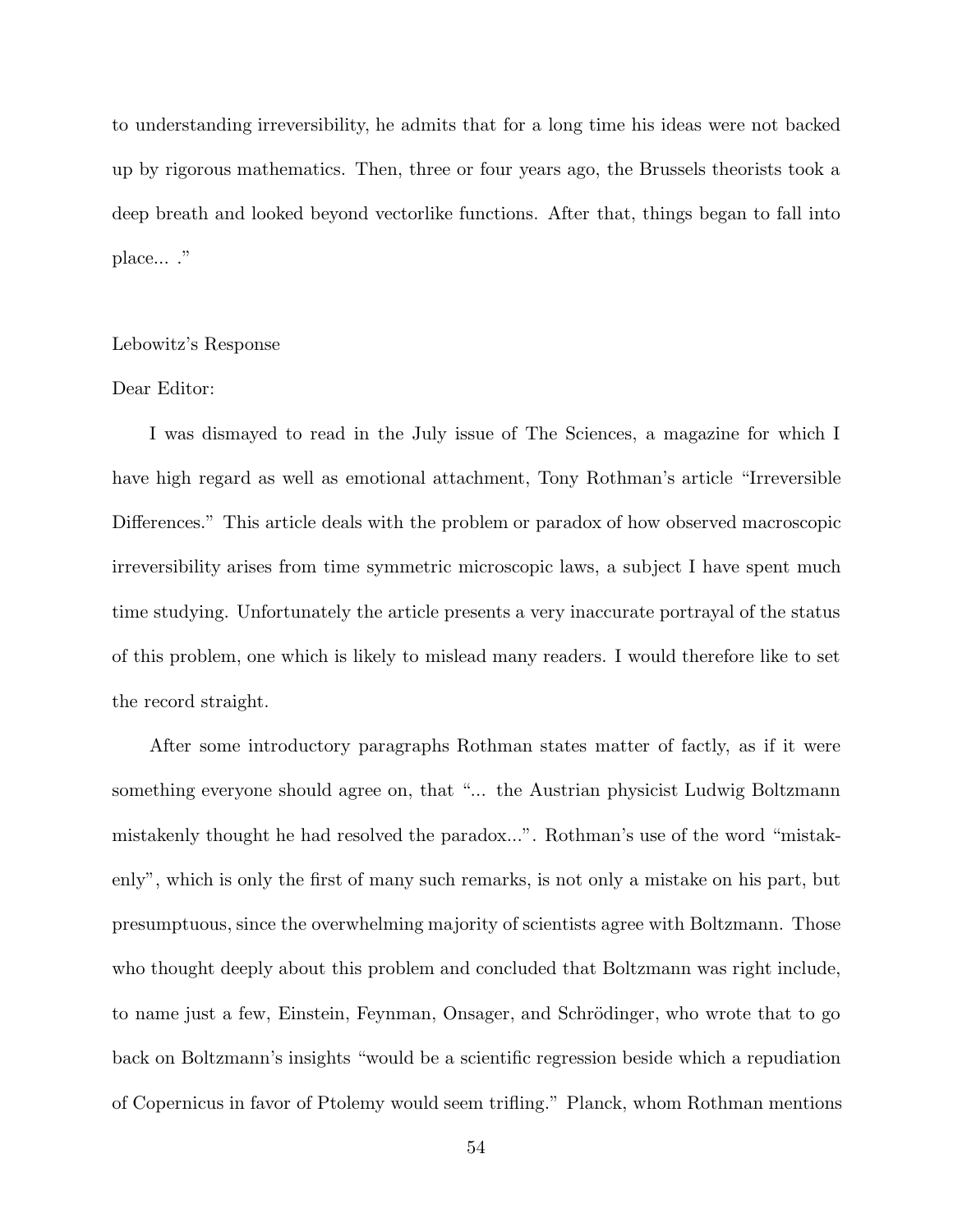as an opponent of Boltzmann, had this to say: "The solution of this problem was the life work of the great physicist, Ludwig Boltzmann, and it is one of the finest triumphs of theoretical investigation..."

From this erroneous premise Rothman goes on to present the "great unifying theory, the solution to the paradox of time". Now, it is certainly true that some scientists had, and some still have, difficulties accepting the resolution of this problem by Maxwell, Thomson (Lord Kelvin) and Boltzmann. There have thus been, over the past 125 years, many new theories aimed at 'explaining' the same old facts of macroscopic irreversibility. These have come from philosophers, fringe scientists, and even from some well known scientists. They have all been quickly forgotten – sometimes to be 'rediscovered'. I guess it is in the nature of the subject – *time* is so close to us, and yet so mysterious – and it is only too easy to confuse problems and solutions. My attempt in the next paragraph to state yet again the Boltzmann point of view is certainly not going to put an end to such new theories, but I think the readers of The Sciences deserve to see it. I will do this mostly by quotes. These are not meant to be a "proof by authority"; it is just that I cannot say it any better than the way it is expressed in these selections.

As Ruelle (whom Rothman quotes) says: "The explanation of irreversibility that we have obtained, following Boltzmann, is at the same time simple and rather subtle. It is a probabilistic explanation. There is no irreversibility of the basic laws of physics, but there is something special about the initial [macro]state of the system that we are considering: this initial state is very improbable". This means that among all the possible complete microscopic specifications of the state of the system, i.e. microstates, having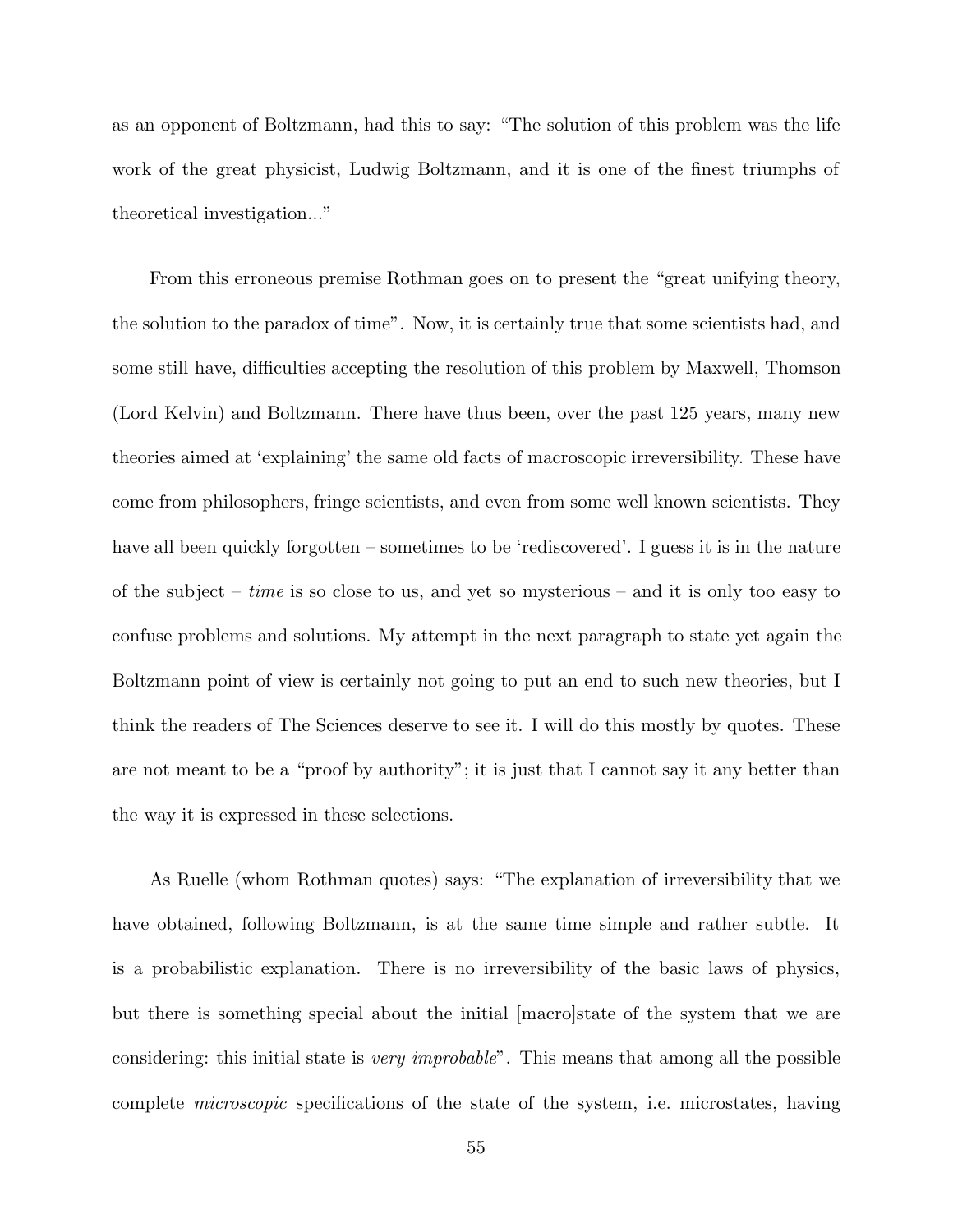a given amount of energy, the proportion corresponding to an initial condition specified by nonequilibrium values of the macroscopic variables, i.e. a nonequilibrium macrostate, is exceedingly small. The incredible smallness of this proportion in ordinary situations, typically of order  $10^{-10^{20}}$ , is due to the fact that even the smallest piece of macroscopic matter contains an enormous number of atoms (more than  $10^{22}$  in one drop of water).

This disparity between microscopic and macroscopic sizes and the nature of the relevant initial conditions are crucial to understanding the observed irreversible behavior of macroscopic objects. It is the essence of Boltzmann's theory as presented in his answer to Ostwald: "From the fact that the differential equations of mechanics are left unchanged by reversing the sign of time without changing anything else, Herr Ostwald concludes that the mechanical view of the world cannot explain why natural processes always run preferentially in a definite direction. But such a view appears to me to overlook that mechanical events are determined not only by differential equations, but also by initial conditions. In direct contrast to Herr Ostwald I have called it one of the most brilliant confirmations of the mechanical view of Nature that it provides an extraordinarily good picture of the dissipation of energy, as long as one assumes that the world began in an initial state satisfying certain conditions. I have called this state an improbable state." Boltzmann further notes: "we do not have to assume a special type of initial condition in order to give a mechanical proof of the second law, if we are willing to accept a statistical viewpoint" [i.e. we do not have to assume a particular or special type of initial microstate as long as we allow that among the many microstates corresponding to an improbable macrostate not all would behave as observed, but only the truly overwhelming majority]. Feynman too makes the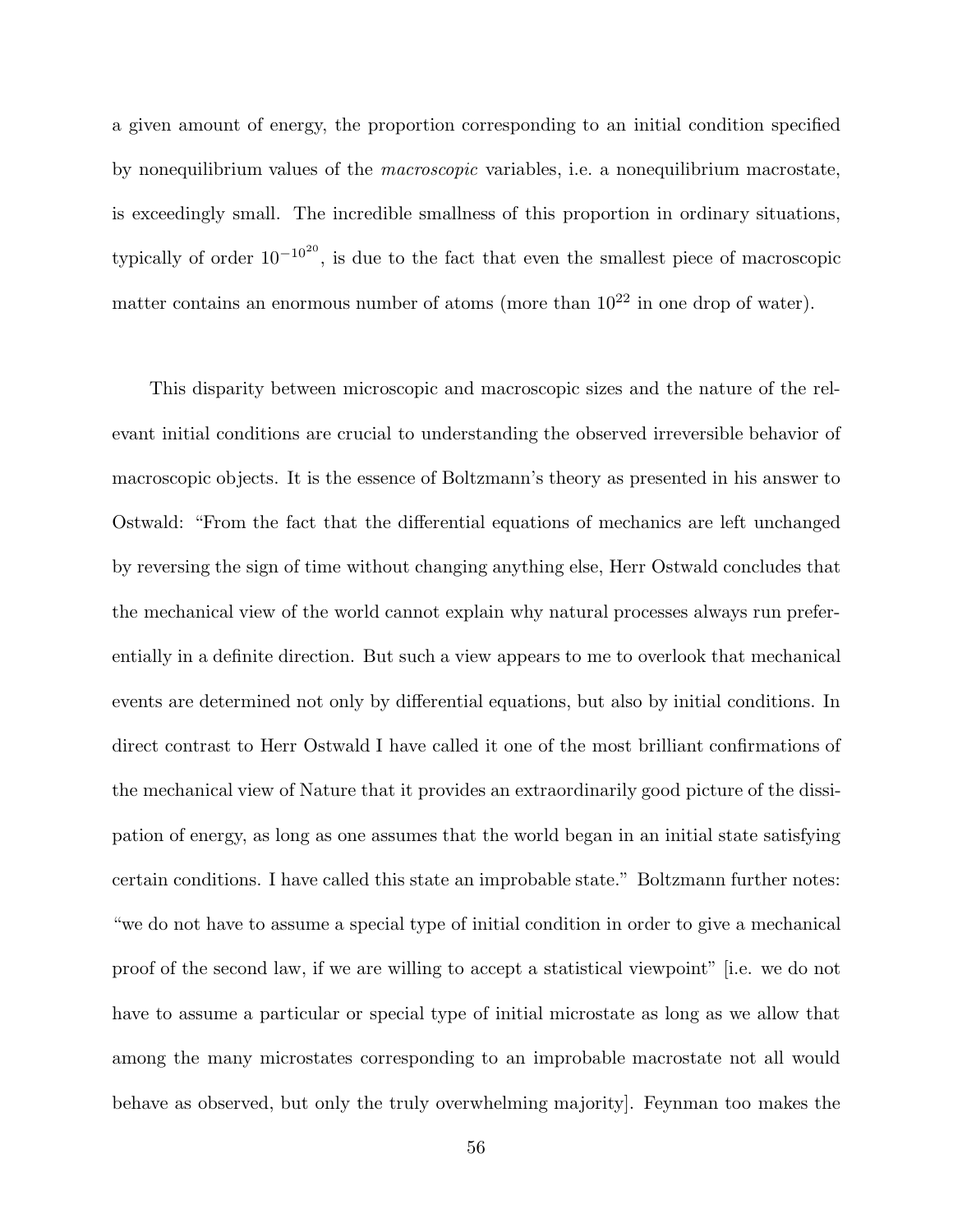same point when he says, "it is necessary to add to the physical laws the hypothesis that in the past the universe was more ordered, in the technical sense, than it is today...to make an understanding of the irreversibility."

The theory described by Rothman consists, in my opinion, mainly of an empty mathematical formalism which, correct or not, has no bearing on the issue of macroscopic irreversibility. To say that classical particle trajectories "do not exist" because of sensitive dependence on initial conditions is, I think, somewhat like saying that the square root of two doesn't exist because it involves an infinite decimal expansion whose digits become very sensitive to small changes in its value. On the other hand it is true and now well known that deterministic chaos plays an important role in the actual form of the irreversible macroscopic laws, like the diffusion equation. Furthermore, the importance of sensitive dependence on initial conditions and external influences—to the effective impossibility of time-reversing a macroscopic system— was already noted in Kelvin's famous 1874 article where the reversibility paradox was first clearly formulated and qualitatively resolved.

For a good exposition of this topic, containing references to the original works as well as a critical discussion of the "new theory" touted in the Rothman article, I refer the reader to the article by the Belgian physicist, J. Bricmont, *Science of Chaos or Chaos in Science?*, published in The Flight from Science and Reason, New York Academy of Science Annals, Vol. 775, p. 131 (1996). He or she can also look up the article by this writer, *Boltzmann's* Entropy and Time's Arrow, in Physics Today, Vol. 46, p. 32, September 1993. There is also, in the same magazine, Vol. 47, p. 113, 1994, an exchange of letters on this subject.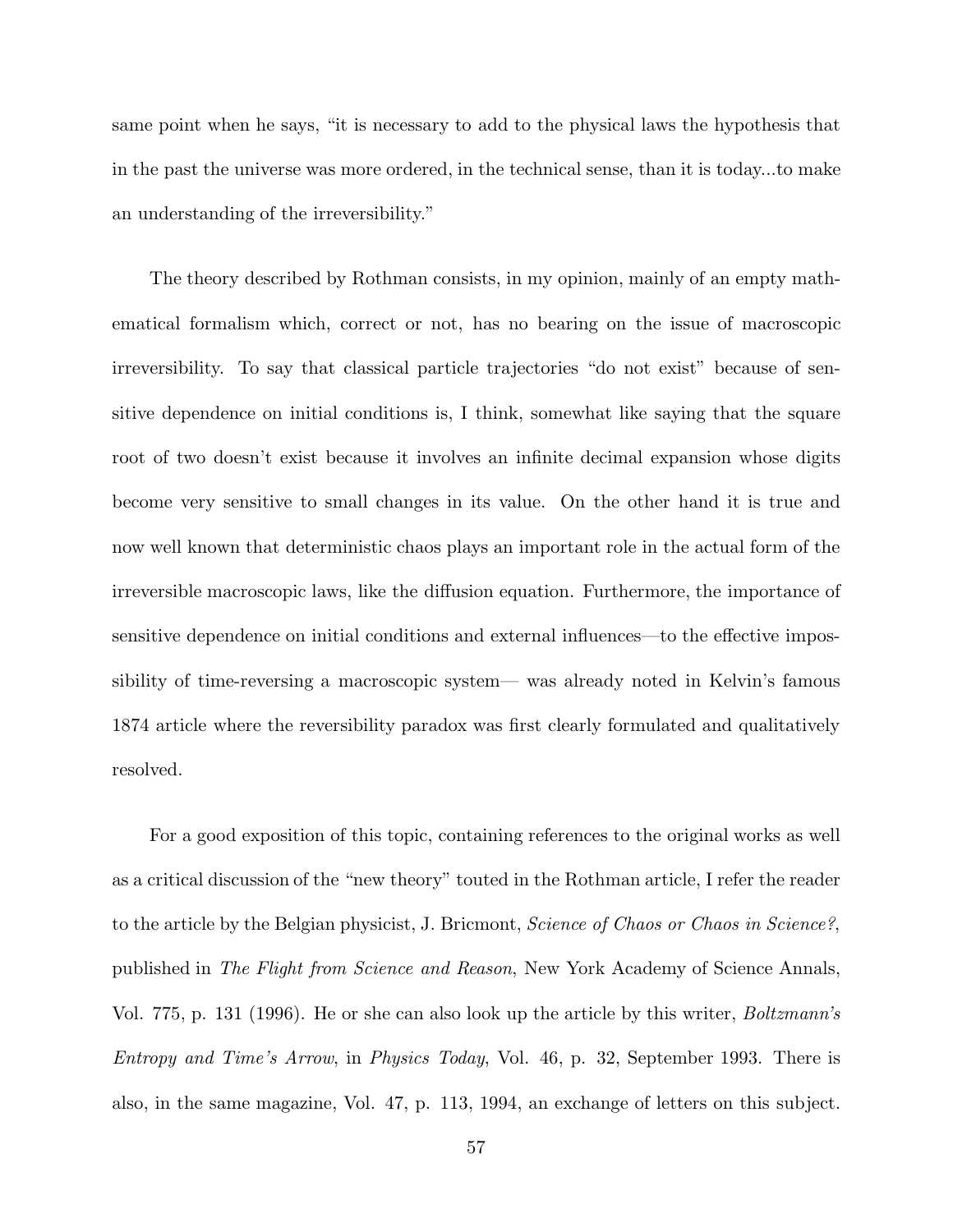The reader can then decide about the 'new theory'.

Appendix B: Book Review<sup>e</sup> of Time's Arrow and Archimedes' Point, by Huw Price, Oxford U.P., New York, 1996

Huw Price, a Reader in Philosophy at the University of Sidney, Australia, has written a book addressed to physicists, philosophers, and general readers, about the perception and treatment of time in the formulation of fundamental physical theory. In particular he is concerned with questions like: "Could—and does—the future affect the past? ... What would such a world be like? Is our world like that?" He claims, quite correctly, that "philosophers as well as physicists often fail to pay adequate attention to the [asymmetric] temporal character of the viewpoint which we humans have on the world". To overcome this human bias and achieve 'temporal correctness' Price advocates the "Archimedean view of reality ... the view from nowhen" (recalling Archimedes' boast that he could lift the whole earth, given a fixed point outside of it and a long enough lever.)

Price then argues, to quote the book jacket, that "in missing the Archimedean viewpoint, modern physics has missed a radical and attractive solution to many of the apparent paradoxes of quantum physics... these paradoxes can be avoided by allowing that at the quantum level the future does, indeed, affect the past. This demystifies nonlocality...". Hardly a modest claim, even for a book by a philosopher, and this immodesty is unfortunately not confined to the jacket.

To reassure the skeptical reader the book comes with many jacket blurb endorsements by physicists and philosophers. The most restrained of these is by Roger Penrose, who

 $e$  J. L. Lebowitz, Journal of Statistical Physics, 87, 463–468, 1997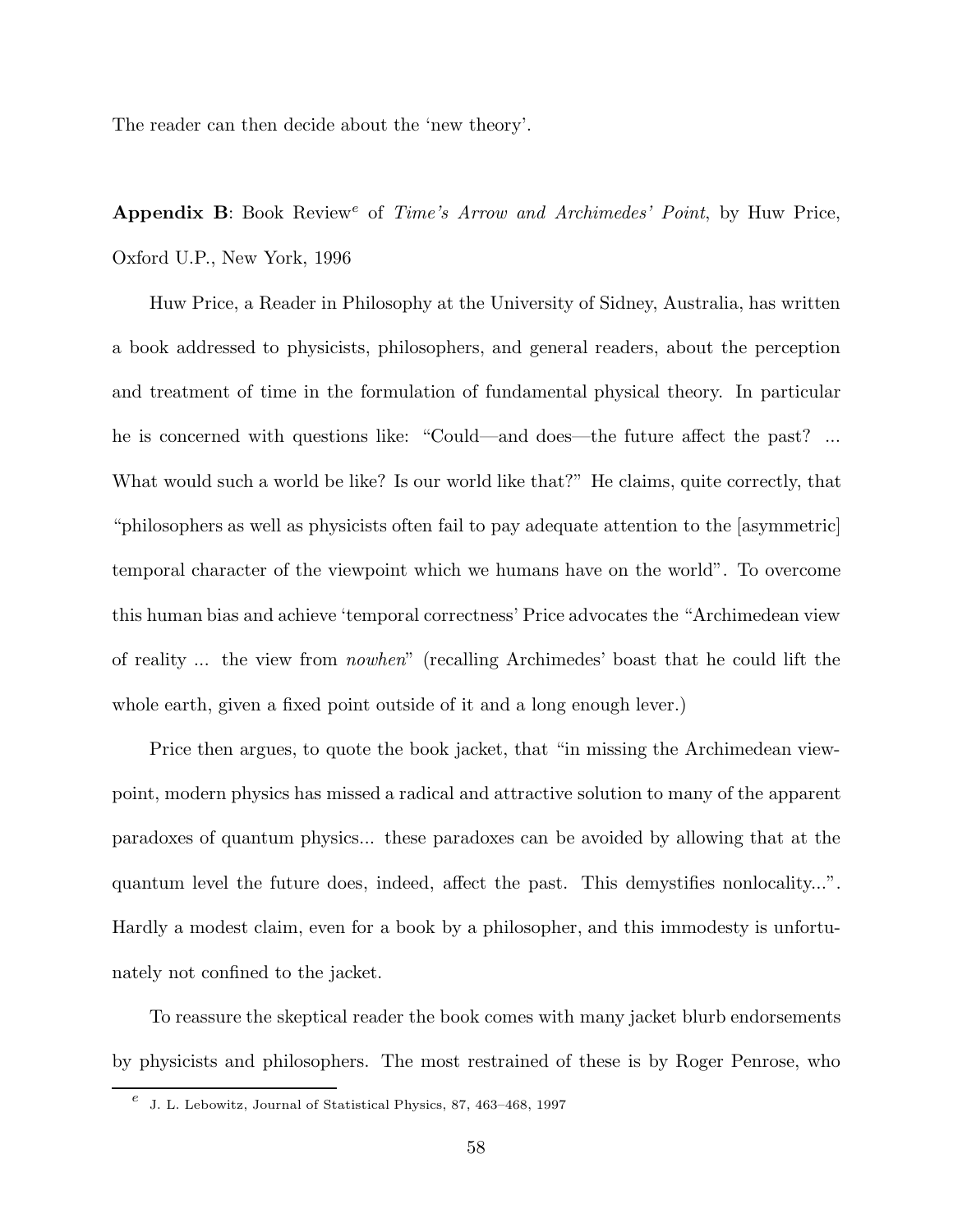says, "Huw Price provides a thoughtful (and thought-provoking) analysis of the timeasymmetry problem of physics which is in many ways deeper and more illuminating than accounts to be found elsewhere" (italics mine). I agree with this evaluation. Price conveys a far better understanding of the issues than is found in most other books devoted to this topic. (I should add, however, that there are many places where, I think, the book misses its mark and also that the book's unnecessary (and unjustified) arrogance will almost surely infuriate most readers, greatly lessening its value to scientists.)

The first main theme of the book is that "The asymmetries of thermodynamics and radiation appear to depend on the fact that the universe had a particular charancter early in its history: its matter was very evenly distributed, which is a very ordered [low entropy] condition for a system in which gravity is the dominant force". Price then argues that while this initial condition explains the observed "macroscopic" asymmetry, which includes our own biological and psychological make up—the past feels very different to us from the future—it does not imply an *additional microscopic asymmetry* which physicists often mistakenly assume. This he calls  $\mu$ Innocence: "interacting [microscopic] systems are uncorrelated before they interact". This leads to "a deep and almost unrecognized conflict in contemporary physics. If we are to retain T-symmetry, we should abandon  $\mu$ Innocence." Furthermore, "quantum mechanics seems to offer empirical confirmation that  $\mu$ Innocence fails. The failure of  $\mu$ Innocence seems to open the way for a kind of backward causation."

A detailed discussion of the quantum world view is in the last part of the book. After describing the usual paradoxes, Price comes down strongly in favor of what he calls "the common future hypothesis", which is a denial of  $\mu$ Innocence, or independence, to objects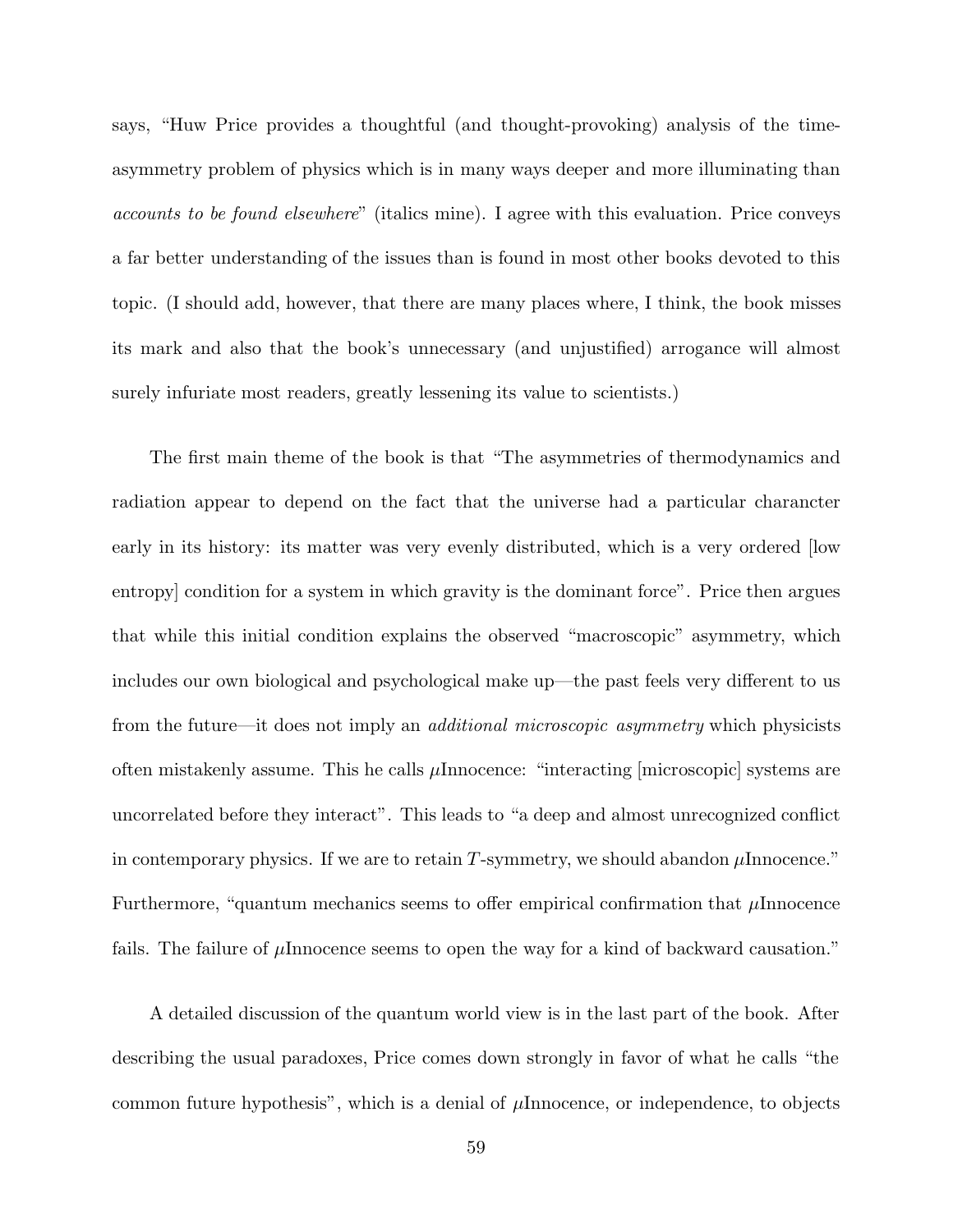which have an interaction in the future. "Compared to all other major approaches, its advantage seems to be that it does not conflict with special relativity," that is, it does not require the "crude" non-locality that follows from Bell's theorem when backward causation is excluded, because "the point at which [systems] become coupled ... lies well within the light cone of their later [interactions]". In fact, Price advocates a local hidden variable theory made compatible with quantum mechanics and special relativity through backward causation.

On the whole Price does well in pointing out "... a variety of common mistakes and misconceptions about time"... and in "sorting out how much of the temporal asymmetry we think we see in the world is objective, and how much is simply a by-product of our own asymmetry." The idea that this, and other macroscopic asymmetries in our world are explained by the low entropy initial state of our universe is of course not original to Price. It goes back at least to Ludwig Boltzmann, as quoted by E. Broda in Ludwig Boltzmann, Man-Physicist-Philosopher (Ox Bow Press (1983), p. 79). "That in nature the transition from a probable to an improbable state does not take place as often as the converse, can be explained by assuming a very improbable initial state of the entire universe surrounding us. This is a reasonable assumption to make, since it enables us to explain the facts of experience..." It is presented succinctly and elegantly by Richard Feynman in The Character of Physical Law (MIT Press, 1967), "it is necessary to add to the physical laws the hypothesis that in the past the universe was more ordered, in the technical sense, than it is today ... to make an understanding of the irreversibility". Price does not quote Feynman but follows closely the recent very clear formulation of this idea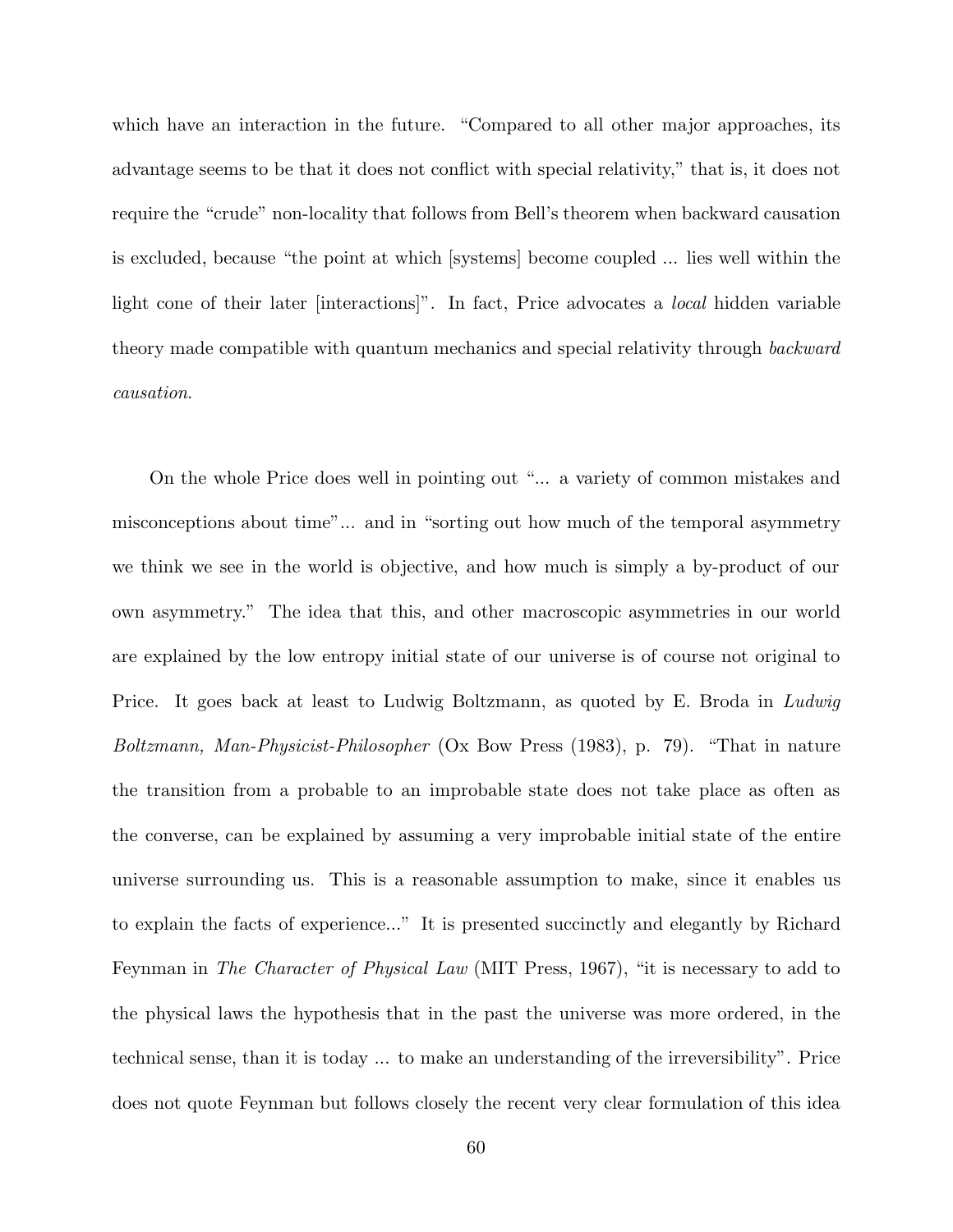in terms of the "big bang" model by R. Penrose in The Emperor's New Mind (Oxford U.P., 1989, Chapter 5), who takes for the 'initial state' of the universe the macroscopically smooth energy density state prevalent soon after the big bang.

Gravity, being purely attractive and long range, is unlike any of the other natural forces. When there is enough matter/energy around, it completely overcomes the tendency towards uniformization observed in ordinary objects. Hence, in a universe dominated by gravity, like ours, a uniform density corresponds to a state of very low entropy or phase space volume for a given total energy.

The present clumpy macrostate of the universe, consisting of planets, stars, galaxies, black holes has higher entropy. It can therefore be considered as the 'natural' evolution of the initial macrostatne towards one with higher entropy. The small amount of local 'order' or low entropy we see around us (and elsewhere)—from crystals to complex molecules to trees to brains—is perfectly consistent (and presumably even a consequence) of the much much much larger increase in the total entropy of the universe above its initial state. The 'natural' or 'equilibrium state' of the universe is one with all matter and energy collapsed into one big black hole which, according to Penrose would have a phase space volume some  $10^{10^{120}}$  times that of the initial state.

To be able to make the above type of deductions from the smooth initial *macrostate* of the universe, one has to add something about the initial microstate. It is usually assumed, implicitly or explicitly, that the initial microstate was typical with respect to some (at least vaguely defined) weight or measure on the different microstates compatible with the initial macrostate, e.g. 'uniform' weight to all such microstates. But, accepting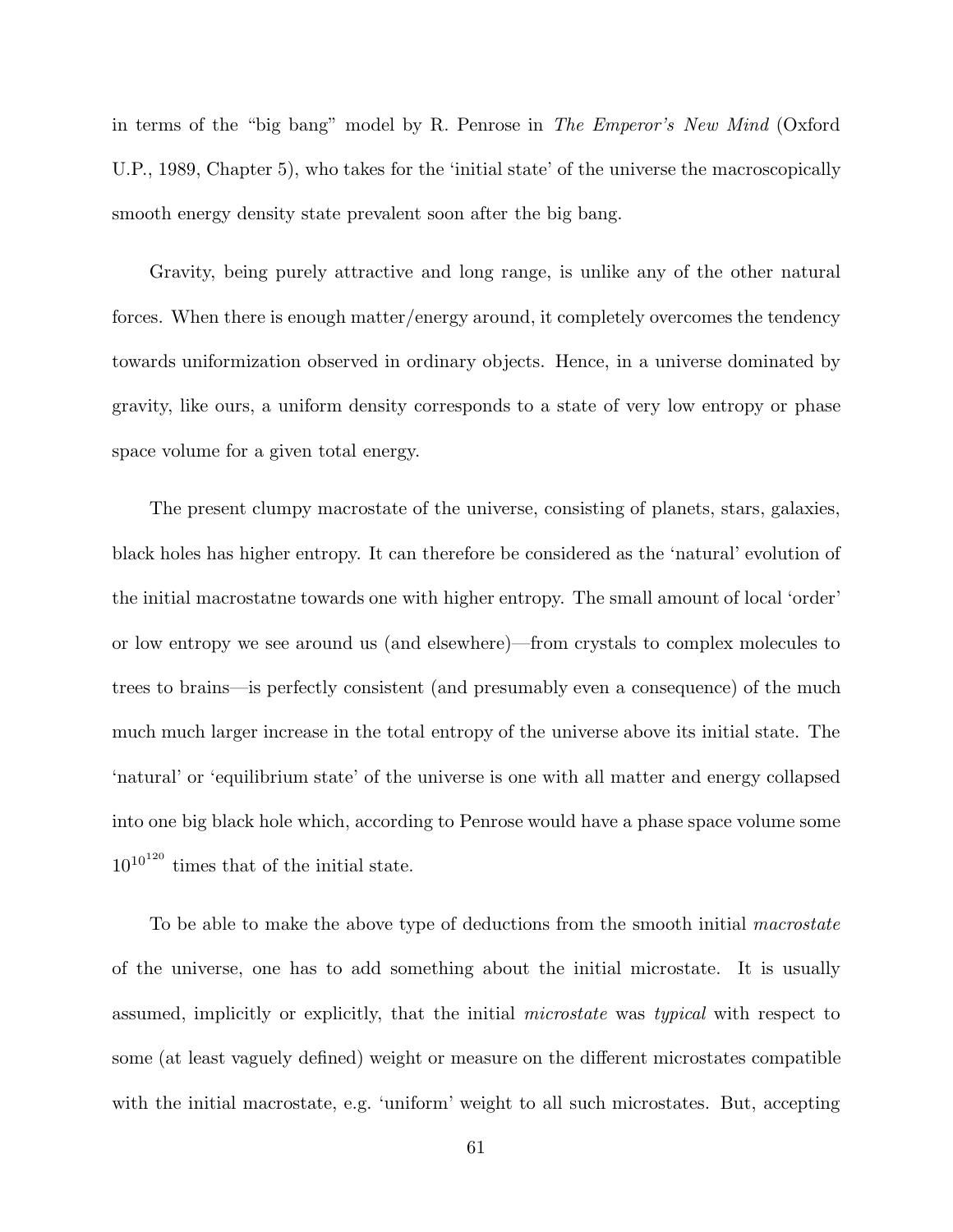this reasonable minimalist assumption of typicality of the initial microstate, one should then be able to decide, at least in principle, what correlations are to be expected in particular situations; no additional independent assumptions about  $\mu$ Innocence would then be necessary or possible. Of course this might still require adopting, as a practical working hypotheses, certain rules of thumb about correlations and causations, not only in our daily lives but also in our scientific work. This, and not some unacknowledged "mistake", seems to me the justification for assuming the working assumption of the lack or irrelevance of certain correlations to which Price so strongly objects.

As a very simple analogy consider a gas in equilibrium in some confined spatial region, say half a box; it will have uncorrelated velocities despite the many interactions between the particles. If the volume of the confinement region is expanded by the removal of a partition, at  $t = t_0$ , the system will then find itself in an uncorrelated nonequilibrium initial state with respect to its Hamiltonian for  $t = t_0$ . Whether enough of this lack of correlation will persist for  $t>t_0$  to make the Boltzmann equation valid at later times is a difficult mathematical problem, whose answer Boltzmann assumed to be in the affirmative; for some rigorous results in this direction see Oscar Lanford, (Physica A, **106**, 70, 1981). To make the questions about correlations in this simple system a bit closer to those we might ask about our universe, imagine that at time  $t_0$  many holes are made in the box. The gas expands then into pipes, some of which meet again at a later time,  $t_1$ . It is clearly a difficult problem to decide what correlations will be present at  $t_1$ , but if  $t_1 >> t_0$  and the routes taken by the different streams are sufficiently complex, a good first guess is that there are no significant correlations.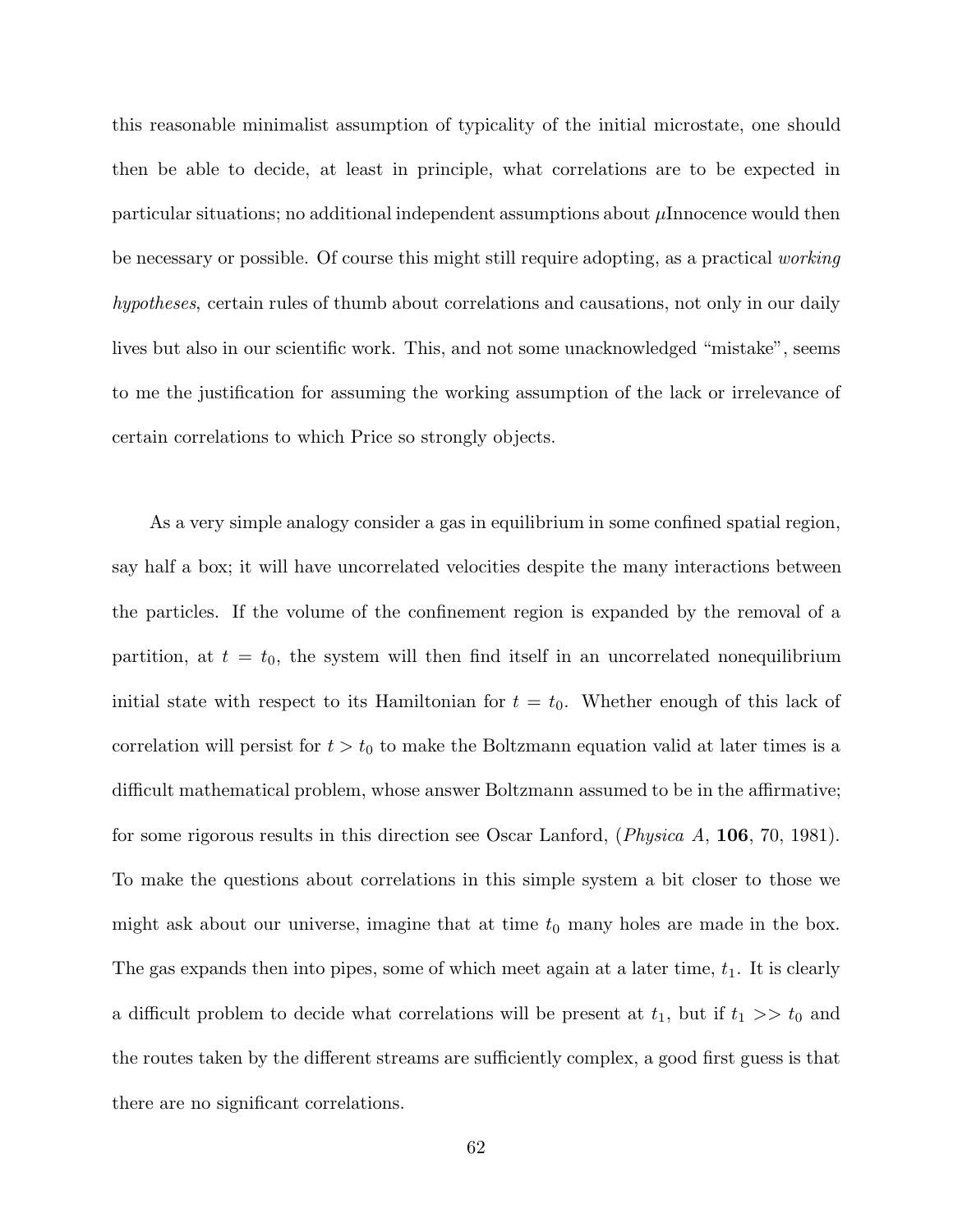In the above 'gedanken' experiment as well as in the real world, our statements refer to microscopic configurations of the system which are *typical* at  $t = t_0$ , of the phase space volume associated with a macroscopic system in equilibrium. For such typical configurations we can take the velocities of the atoms in the initial equilibrium gas to be uncorrelated for all practical purposes. See Joel L. Lebowitz (Physics Today, **46**, 32, 1993), for a discussion in terms of classical physics and Detlef Dürr, Sheldon Goldstein and Nino Zhangi, (Jour. of Stat. Phys., **67**, 843, 1992) for a quantum mechanical, a la De Broglie-Bohm, version.

I also found that Price is too insistent on the need for time correctness in cosmology, i.e. on the need to treat the final state of the universe in the same manner as the initial state. Price calls the lack of a comprehensive theory of initial and final states cosmology's **basic dilemma**. Now, while it would certainly be nice to have a theory that is able to explain the highly improbable smooth initial state of the universe, I am not so worried about the lack of such a theory. I am even less worried about the nature of the universe's final state. As long as we can explain the behavior of our actual and only universe on the basis of some plausible (although highly improbable according to phase space volume considerations) initial macro conditions, it seems to me quite reasonable to accept, at this time, Boltzmann's point of view that "one should not expect to deduce it [the initial state] from anything more fundamental". As for a final state, I would prefer to leave this alone for a while unless one could find any evidence that at the present time we can already feel its influence.\*

<sup>\*</sup> As remarked by Dennis Sciama (The Unity of the Universe, Doubleday 1961, p. 70) "the uniqueness of the universe ... raises problems, and for the following reason. Scientists normally have available for study many instances of any particular phenomenon.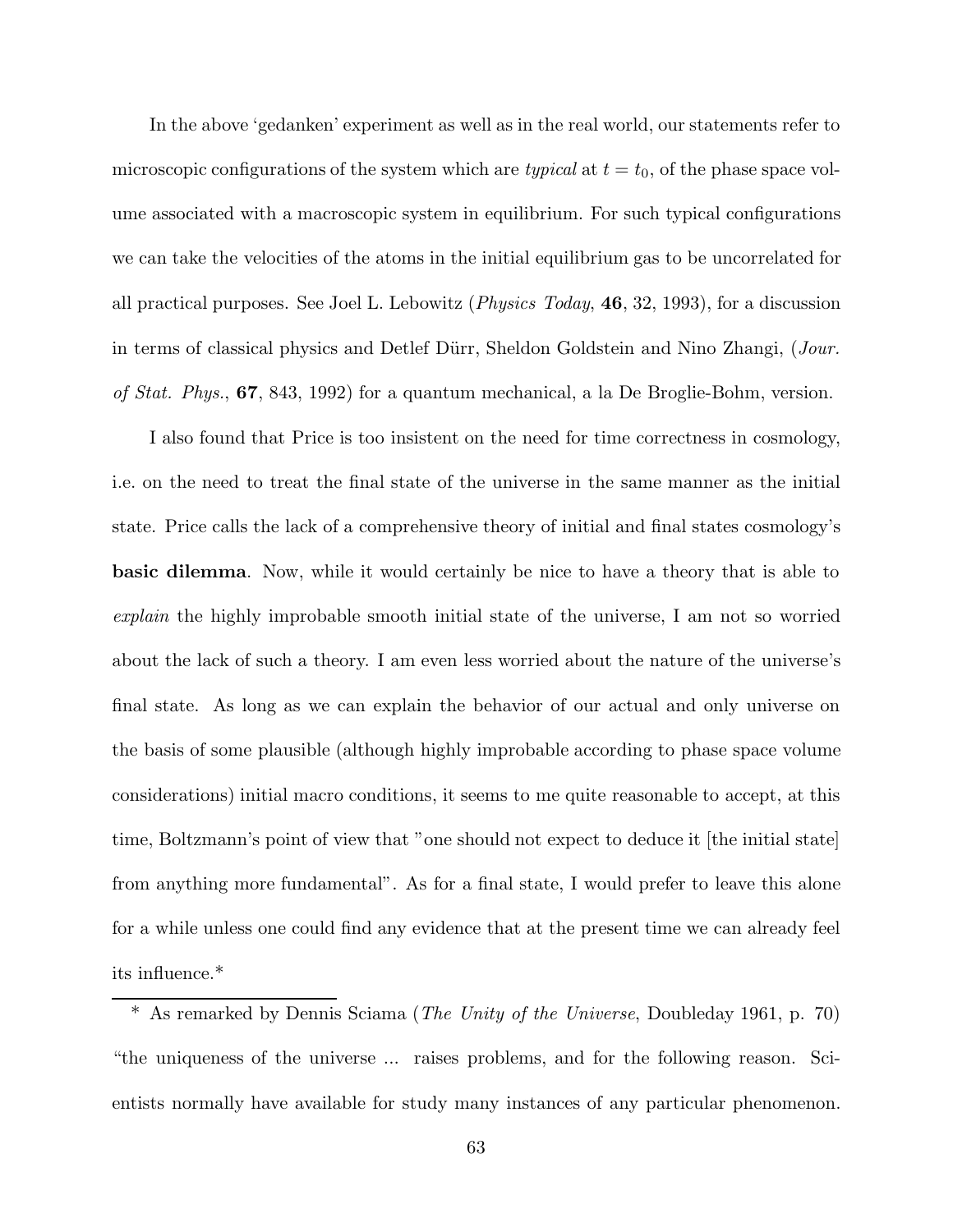The most novel part of the book to me was Price's discussion of causation (I haven't read David Hume since college, if then). Causation, which is deeply rooted in our psychology as unidirectional in time (we can with our 'free will' affect the future but not the past), is a very touchy subject in any model of the universe in which time evolution—be it of the classical variables or of the wave function —is described by deterministic or specified probabilistic equations. In Chapters 6 and 7 of the book Price argues for the view that "the asymmetry of causation is a projection of our own temporal asymmetry as agents in the world." He believes, however, that this does not rule out "backward dependence, in circumstances in which an agent's access to past events is limited in certain ways". Consequently, the usual paradoxes associated with backward causation in science fiction time travel stories, like killing your mother before she gave birth to you, don't apply to the microscopic world of quantum mechanics, in which we cannot gain complete knowledge of a system's state without affecting that state by our interactions with it (measurement).

By comparing these instances with one another they are able to distinguish between the fundamental and the accidental aspects of the phenomenon. For example, by comparing many instances of motion under gravitation, Newton discovered that the shape of an orbit is fundamental but its size is not. Now with only one universe available for study, we have no basis for distinguishing between its fundamental and its accidental features. Two choices are then open to us. We can regard all its features as either equally fundamental or equally accidental. For my part, I believe that the aim of science should be to show that no feature of the universe is accidental." To me this seems quite unreasonable as a program: if such a result comes out from our study of the relationships in our actual universe, that is a great bonus, but it may just not be in the cards.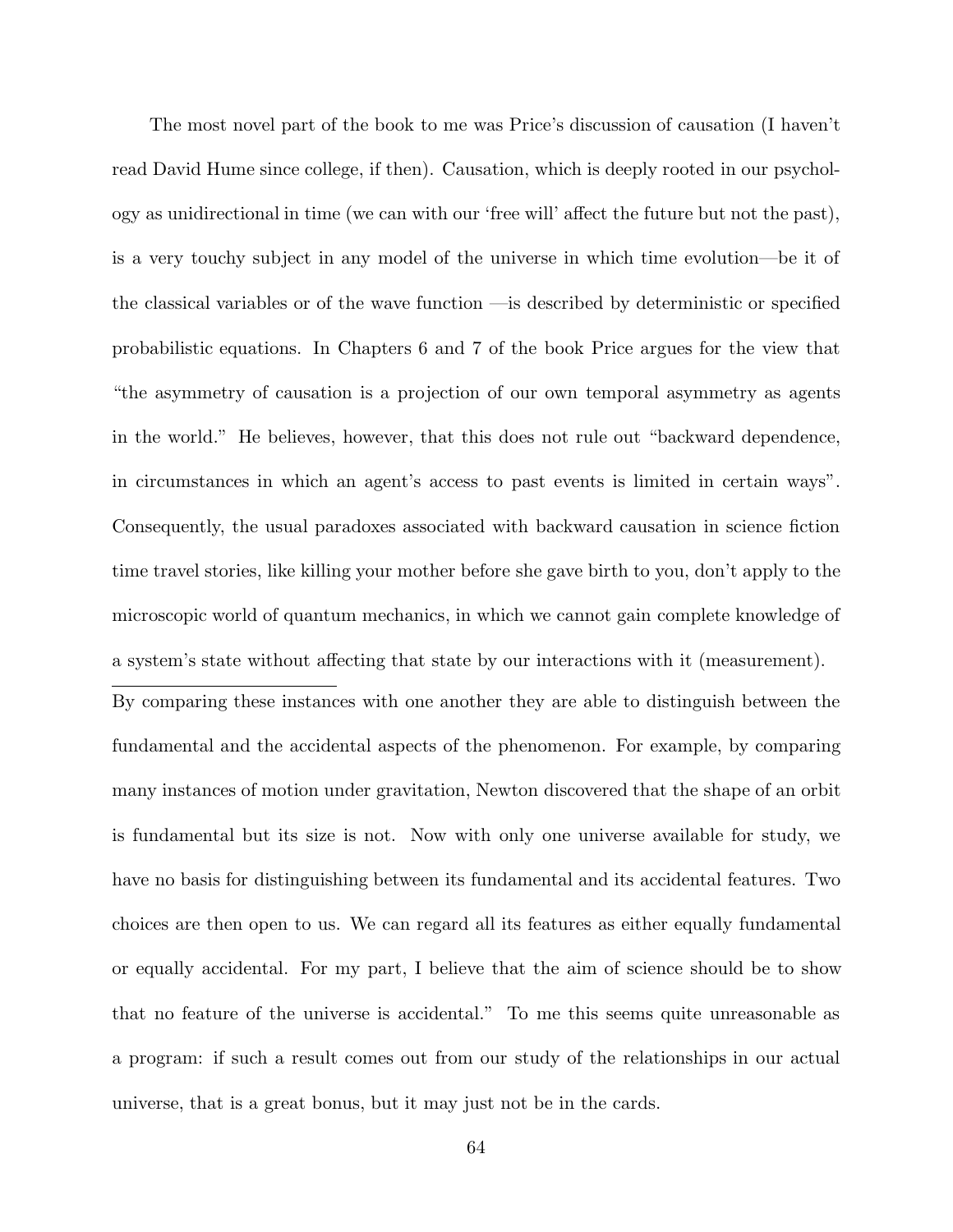Price then goes on to present a good account of the conceptual problems present in our current view of the world, a world where results of measurements, as given by instrument readings, are wonderfully accurately predicted by quantum mechanics, but where the true nature of the reality described by the theory is very problematic . His discussion of the Einstein-Bohr "debate" about the completeness of the quantum description of reality is better than that found in much of the physics literature. He hits the nail on the head when he writes "The EPR [Einstein, Podolsky, Rosen] arguments failed by and large to sway supporters of the Copenhagen Interpretation, but this is perhaps due more to the obscurity of the Copenhagen response than to any compelling counterargument it brought to light". This debate is still very much with us, with many physicists apparently ready to deny the existence of any reality on the microscopic level. This appears to me, however, quite untenable. As R. Penrose puts it in *Shadows of the Mind* (Oxford University Press, 1994), "it makes no sense to use the term 'reality' just for objects that we can perceive, such as (certain types of) measuring devices, denying that the term can apply at some deeper underlying level. Undoubtedly the world is strange and unfamiliar at the quantum level, but it is not 'unreal'. How, indeed, can real objects be constructed from unreal constituents?'

Where Price is least convincing is in his argument about the merits of backward causation as a viable explanation of our world. It's not that what Price suggests is clearly wrong, and it certainly should not be dismissed out of hand. What Price doesn't seem to fully appreciate is the difference between having a general idea, which one can discuss at lunch, and actually providing a consistent physical theory, or even the outlines of one,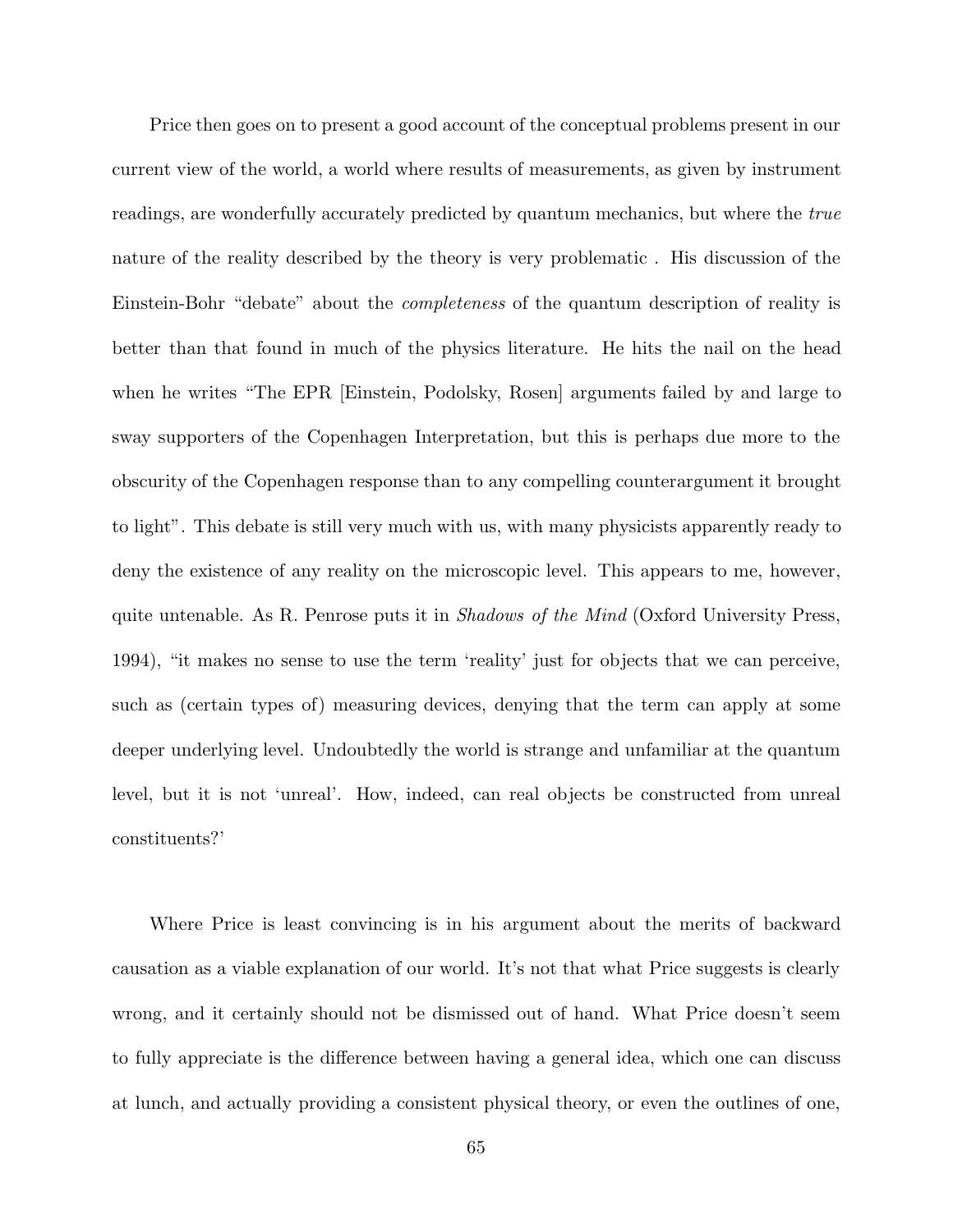which implements, in the form of equations, this backward causation. Lacking such a theory he should have put forward his ideas much more tentatively. It would also have been useful to give some discussion of the work of Yakir Aharonov and L. Vaidman (Phys. Rev. **A41**, 1, 1990), whose ideas about associating two wave functions to a system corresponding to past and to future measurements—might in some ways be considered as a start towards a well-developed theory incorporating backwards causation.

Whether a theory of this kind could really be made viable is another matter. As John Stuart Bell puts it (Epistemological Letters, Feb. 1977), "A theory may appear in which such conspiracies inevitably occur, and these conspiracies may then seem more digestible than the non-localities of other theories. When that theory is announced I will not refuse to listen, either on methodological or other grounds. But I will not myself try to make such a theory". While Bell's statement does not refer explicitly to the "common future hypothesis", I believe, contrary to what Price feels, that Bell meant it to be included in his statement.

Still, as Robert Browning said, "a man's reach should exceed his grasp, or what's a heaven for?" So, despite many shortcomings and much arrogance, the book is worthy of attention. In fact it is very important to pay careful attention to nuances when reading the book or thinking about these matters. Price is well aware of this and nicely illustrates it by a quote from "Marx" at the very beginning of the book, "Time flies like an arrow: fruit flies like a banana."

**Appendix C**: Book Review<sup>f</sup> of *Time's Arrow and Quantum Measurement* by L. S. Schul-

 $f$  Physics Today, October 1998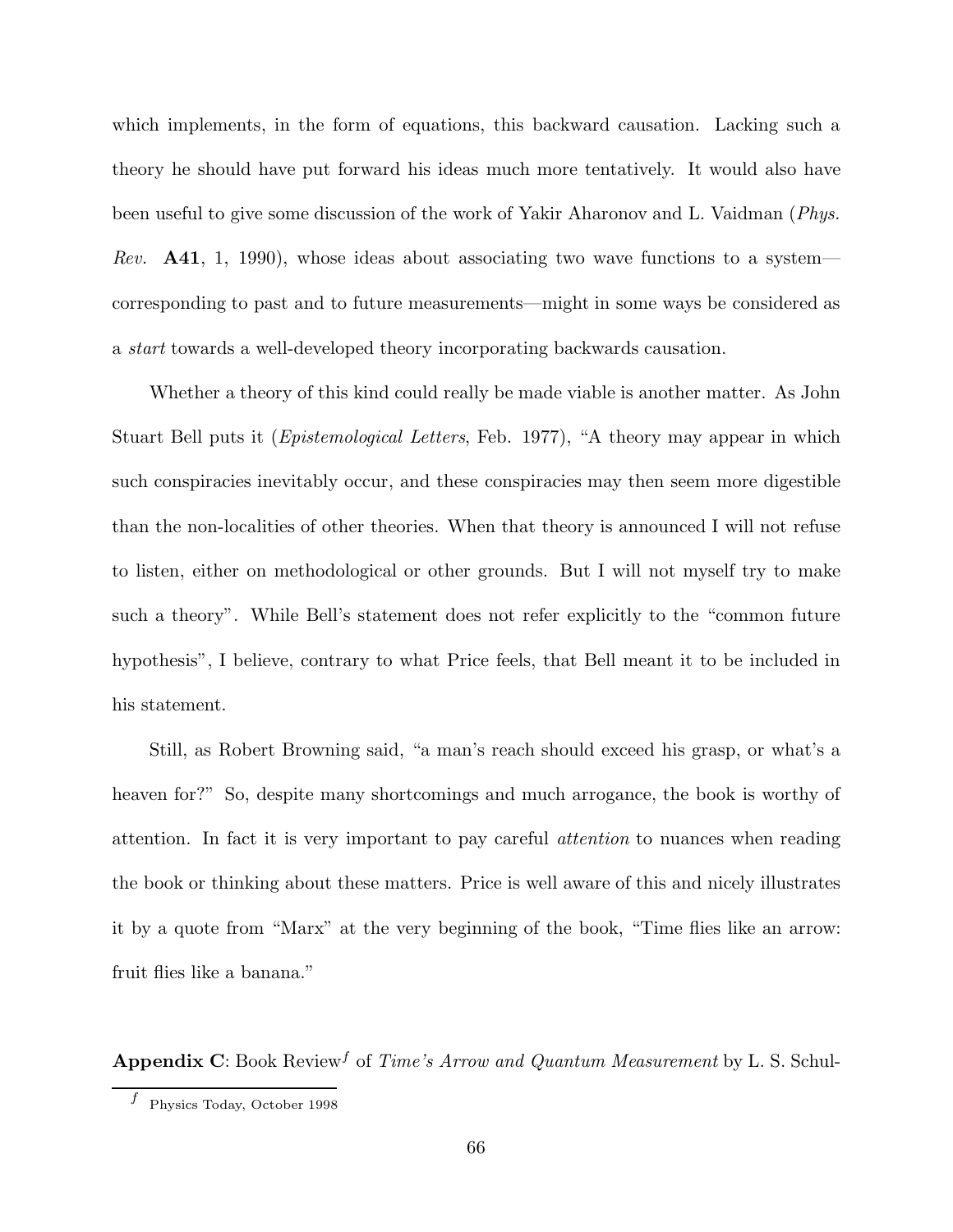man, Cambridge U.P., U.K., 1997, and Time's Arrow Today: Recent Physical and Philosophical War on the Direction of Time, Steven F. Savitt, editor.

The two books being reviewed here are part of a steady (or quasi-periodic) stream of books and articles having the phrase "Time's Arrow" (TA) in their title. Last year I reviewed in these pages Huw Price's book, Time's Arrow and Archimedes' Point and, perhaps not completely coincidentally, I am also the author of such an article: Boltzmann's Entropy and Time's Arrow (Physics Today, Sept. 1993, p. 32).

These writings differ greatly in their starting points, lengths, ambitions, and conclusions. Many (at least those I can understand) accept provisionally Newton's absolute time, which "of itself, and from its own nature, flows equally without relation to anything external," as a primitive, undefined notion and don't worry much about the changes in the notion of time introduced by relativity. They focus instead on the conflict between the TA as a physical phenomenon that has (or, at least, seems to have) a definite direction in time, and the fact that the successful *basic* theories of physics, ultimately derived from and pertaining to the same phenomena as the arrows have a time reversal invariance. There are many TA (Roger Penrose, in a 1979 article listed seven) but the time asymmetric, entropy increasing behavior of macroscopic objects is generally acknowledged to be a central one.

The explanation of this apparent paradox from Boltzmann to the present involves (among other things) the fact that events are determined not only by the basic laws but also by initial conditions, indeed by the way our universe started some ten or fifteen billion years ago, according to present cosmological ideas. While this seems quite satisfactory to me, most of the authors in these books are unhappy with it, albeit for reasons more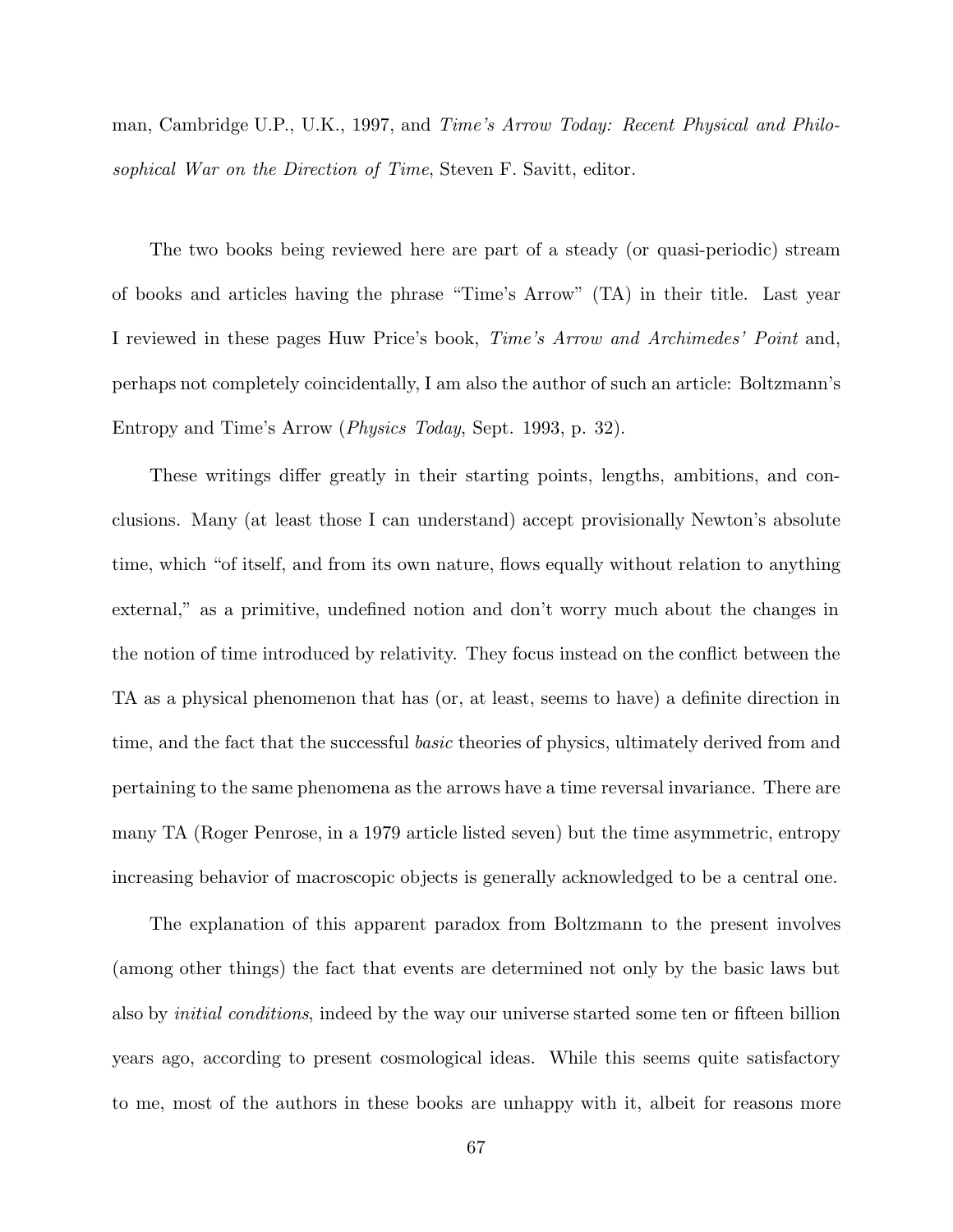philosophical than physical. In particular some argue (with reason) that the appeal to initial conditions is itself time asymmetric and that it is more natural to consider both initial and final conditions. This was the central theme of Price's book and constitutes a substantial part of both books under review here.

A completely different response to the problems posed by TA is to include asymmetry in the basic laws. A particularly tempting place to do this is in the "measurement equals wave function collapse" version of the Copenhagen interpretation of quantum mechanics. This is, however, not the point of view taken in these books. While the *quantum measure*ment problem (QMP) is very much discussed in both books, most authors in the Savitt book, who consider this issue, seem to agree that the TA in the QMP is part of the TA already present in irreversible macroscopic phenomena rather than a true time asymmetry at a basic level. As Leggett emphasizes, however, this aspect of the QMP deserves further theoretical and experimental investigation. Schulman, to whose book I now turn, has a very different view about the whole QMP. (For an illuminating discussion of the QMP, independent of TA considerations, see the article by Sheldon Goldstein in the 1998 March and April issues of Physics Today.)

Schulman's book is based on his work (mostly solitary) over the past two decades which began with a very radical proposal for resolving the QMP. It claimed that the Schrödinger wave function resulting, via the usual unitary evolution, from interactions which might correspond to measurements on a macroscopic system—like a cloud chamber particle detector or Schrödinger's cat—is not, as usually assumed, a wave function which is a superposition of incompatible macroscopic quantum states. Rather, it is always a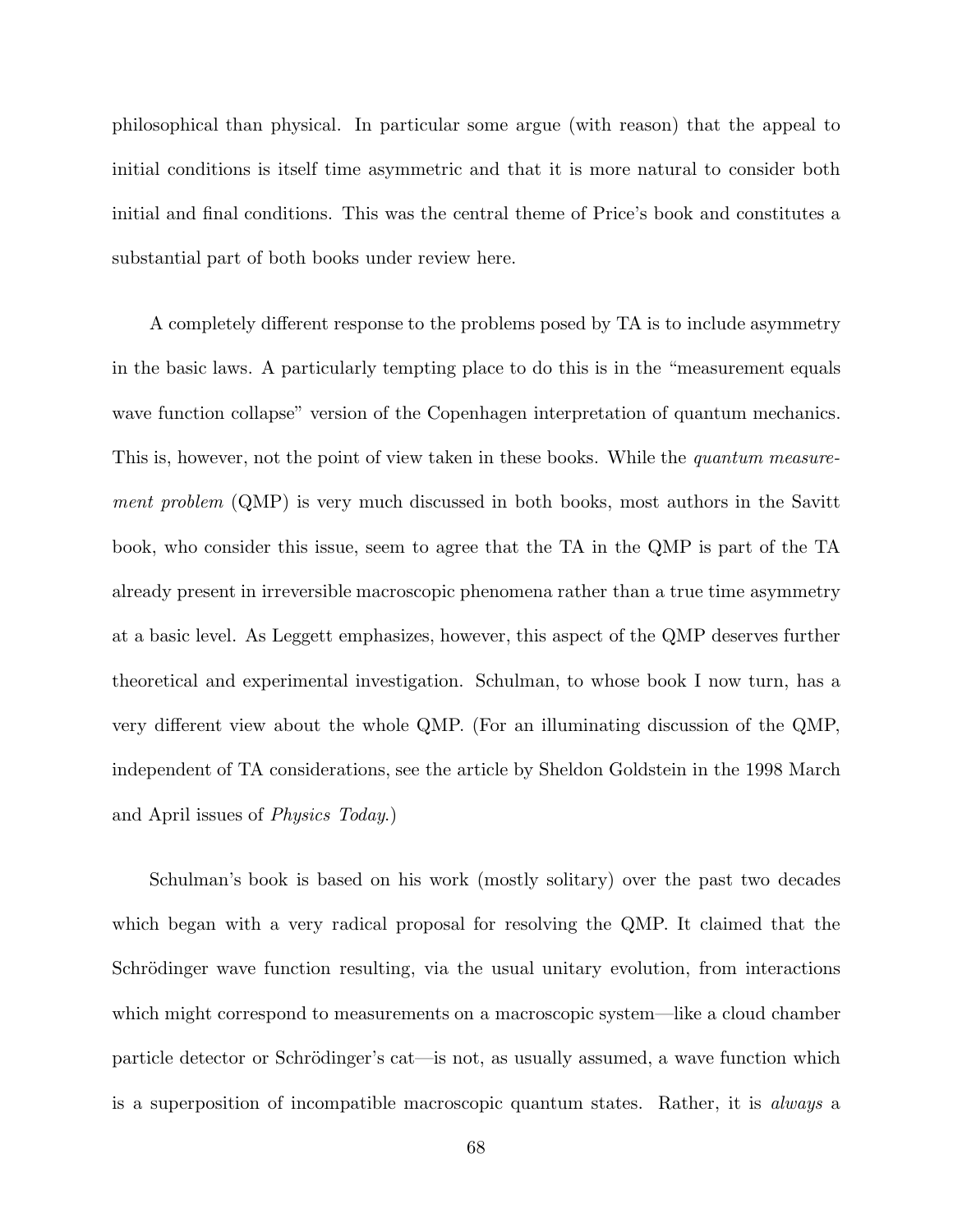quantum state representing just one of the possible outcomes of such a measurement. Thus for Schrödinger's cat experiment in which the usual computations give

$$
\Psi = \sqrt{\alpha} \Psi_{\text{alive}} + \sqrt{(1-\alpha)} \Psi_{\text{dead}}
$$

with  $\alpha \simeq \frac{1}{2}$  Schulman claims that  $\alpha$  is invariably (for all practical purposes) either 0 or 1.

To make this possible Schulman invoked the existence of rare 'special states'; wave functions of macroscopic systems with just the properties required for such a definite outcome. Schulman exhibited the existence of such special states in some simple models and gave reasons for believing that they exist also for general macroscopic systems. Very roughly speaking the  $\alpha$  for the 'special' states contains a factor like  $\sin^2(\pi T/2)$ , where "T" refers, in proper units, to some interaction time involved in the experiment. Now if T is an integer then indeed we don't get any superposition. But why should the state of the experimental apparatus prior to the measurement always be 'special' and T always an integer. Schulman's answer is that "in doing an experiment it is impossible to control its precise microscopic state. You set up a macroscopic situation, but the microscopic state of the system will be one of those that avoids superpositions of macroscopically different states in the course of its subsequent time evolution." Going further Schulman states "... there is a single wave function for the entire universe. This wave function has the precise correlations necessary to guarantee 'special' states at every juncture where they are needed." In particular the choices which an experimentalist makes about the knob he/she turns is very strongly correlated with the wave function of an incoming particle on which a measurement is to be made.

Later Schulman proposed making his scheme more plausible by combining it with the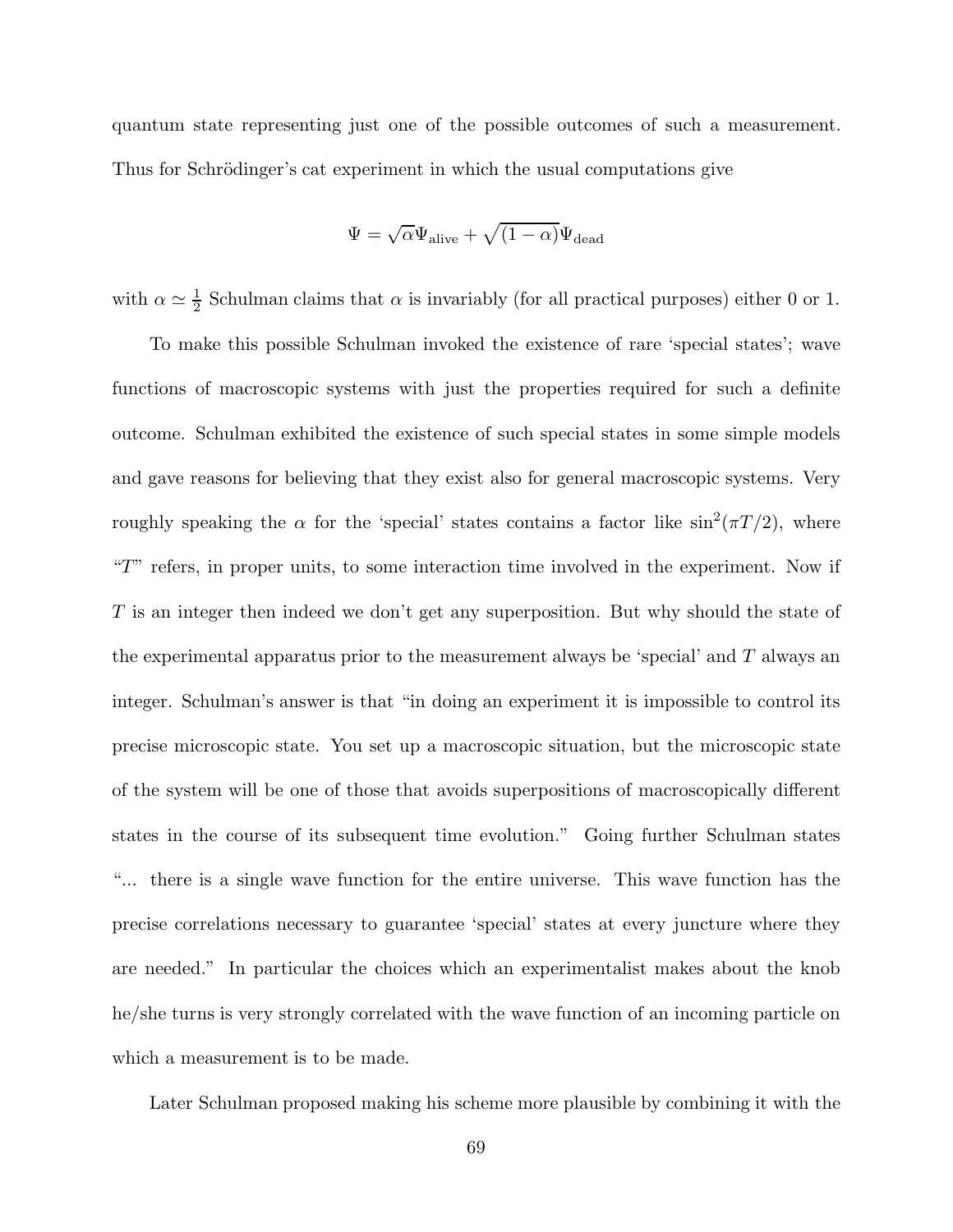use of both initial and final conditions for the universe. The idea is something like this: there may exist some natural final conditions on the state of the universe which would force the type of correlation necessary to avoid "grotesque" superposition of macroscopic states. Furthermore, these would occur with just with the right frequencies to reproduce the standard quantum probabilities.

Schulman has some specific and interesting suggestions of where one might look for other effects of such final conditions, e.g. galactic structures. If such effects were to be found (assuming we could recognize them), this would indeed be an amazing discovery, more than justifying Schulman's efforts. How likely is this? Well, it is not impossible and who am I to insist that Nature is not capable of being weird in this particular way. (I am however quite willing to bet heavily against it.) In any case, the book is recommended for the many interesting and amusing things it says about quantum mechanics, nonequilibrium statistical mechanics and in particular "two timing" boundary conditions.

Let me now briefly describe the second book. It consists of an informative, historical introduction by the editor, followed by eleven articles by ten authors. The articles are grouped into four parts: 1) **Cosmology and time's arrow**, with articles by W. Unruh and by H. Price, 2) **Quantum theory and time's arrow**, with articles by A. Leggett, P. Stamp, S. McCall, and R. Douglas, 3) **Thermodynamics and time's arrow** with two articles by L. Sklar (the first a reprint) and one by Barrett and Sober. and 4) **Time travel and time's arrow**, with articles by P. Horwich and by J. Earman.

The articles differ greatly in point of view and quality. Perhaps not surprisingly I liked the articles by the physicists Unruh, Leggett and Stamp best. Of the philosophers'